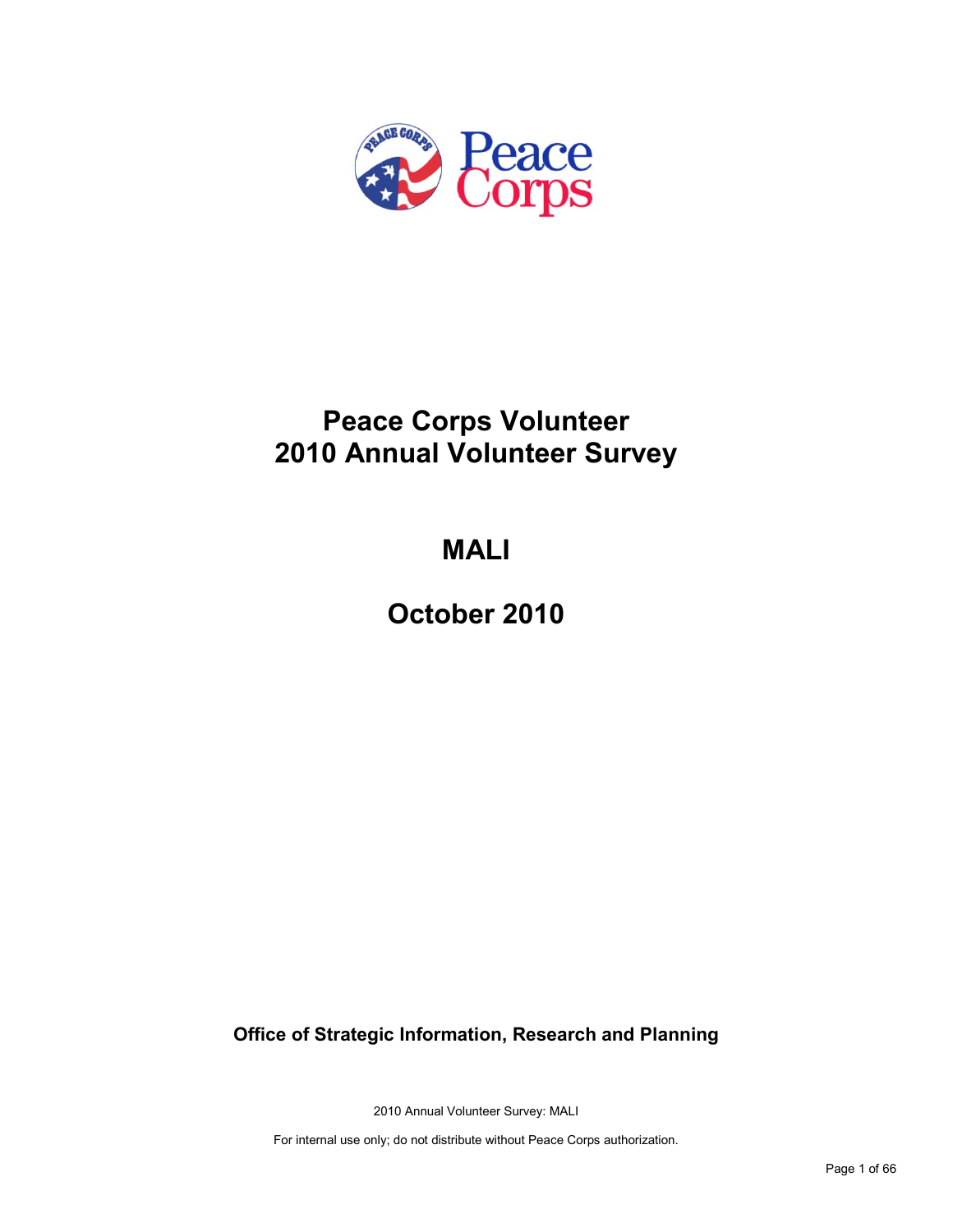## **Table of Contents**

| A.           |                                                |    |
|--------------|------------------------------------------------|----|
| В.           |                                                |    |
| C.           |                                                |    |
| D.           |                                                |    |
| Е.           |                                                |    |
| F.           |                                                | 22 |
| G.           |                                                |    |
| Η.           |                                                |    |
| $\mathbf{L}$ |                                                |    |
| J.           | Overall Assessment of Your Peace Corps Service |    |
| Κ.           |                                                |    |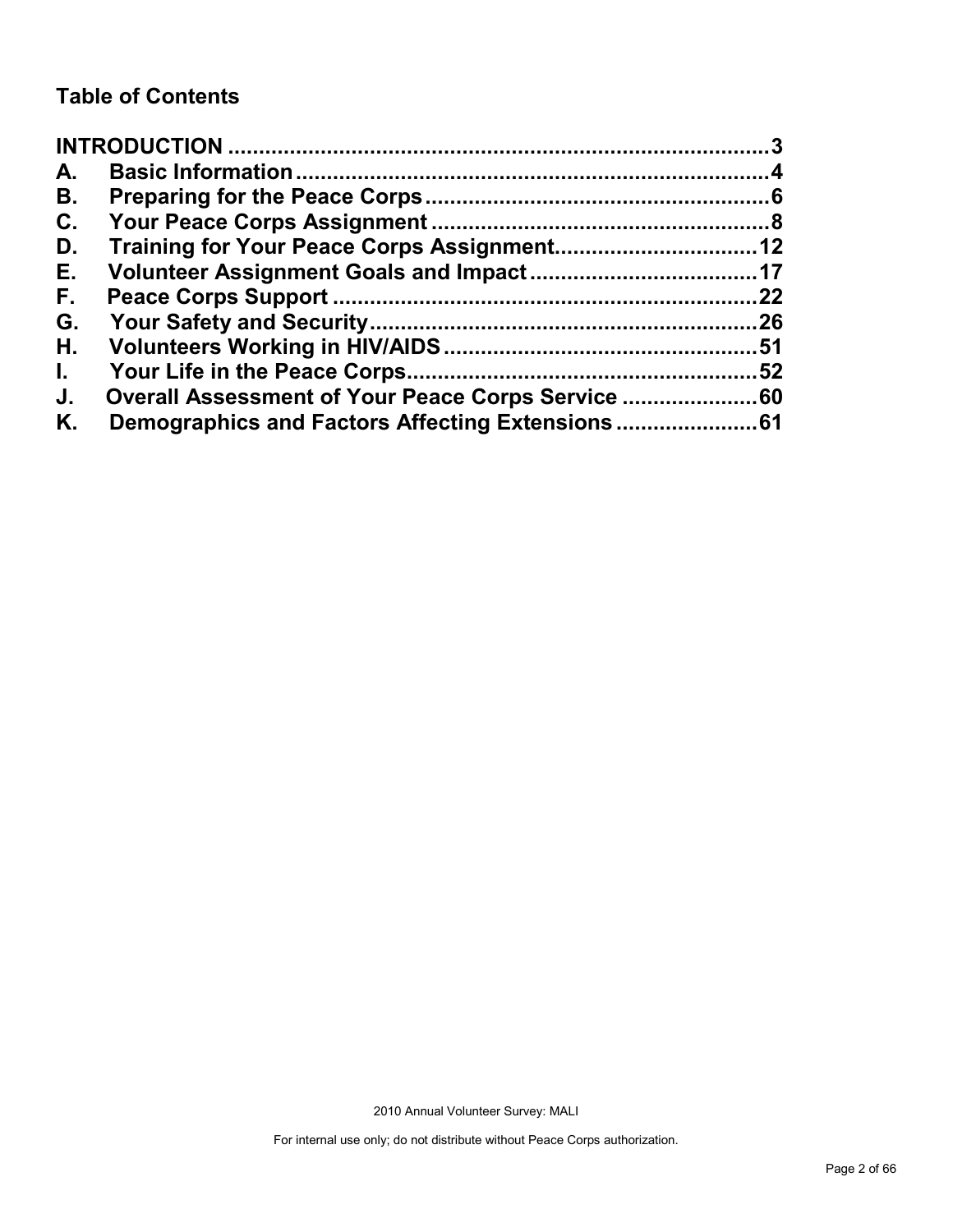## <span id="page-2-0"></span>**INTRODUCTION**

The Annual Volunteer Survey was conducted from June – August 2010 and 81 percent of the Volunteers (5, 239) responded, the highest number in the 35-year history of the survey. Most Volunteers (89 percent) completed the online version of the survey, and another 11 percent completed a paper version of the survey.

This report conveys the responses to the survey from Volunteers serving in one particular country. The report contains the tables and short narrative responses from the questions offering a finite set of possible responses. The results provide a picture of the activities, experiences and views of Peace Corps Volunteers in 2010, including areas where Volunteers confirm that their needs are being well met and where improvements may be needed.

A second report contains the Volunteers' extensive narrative responses to eight open-ended questions on the survey. The report, *2010 Annual Volunteer Survey Open Ended Responses,* is being distributed separately to the Regional and Country Directors.

## **ORGANIZATION OF THE REPORT**

The country report contains eleven sections, corresponding to the major sections of the survey questionnaire.

The tabular results are presented in the order in which the questions appeared in the 2010 AVS, which corresponds roughly to the phases of Volunteer service. Initial questions asked about preparing for Peace Corps. These were followed by questions about assignment activities and training. The final set of questions asked about extending service beyond two years.

The tables show the percent of post respondents that selected each choice and the total number of post respondents that answered the question. Most survey questions asked respondents to select one answer from a set of choices. The percentages for the "select one" responses add up to 100 percent. Questions that allowed Volunteers to "mark all that apply" result in percentages that total to more than 100 percent. This is because each percentage equals the number of respondents selecting that choice divided by the number of respondents who answered the question.

The 2010 AVS included most questions from earlier annual and biennial surveys. A dozen open-ended questions were excluded this year to reduce the reporting burden and internet connection costs to Volunteers.

2010 Annual Volunteer Survey: MALI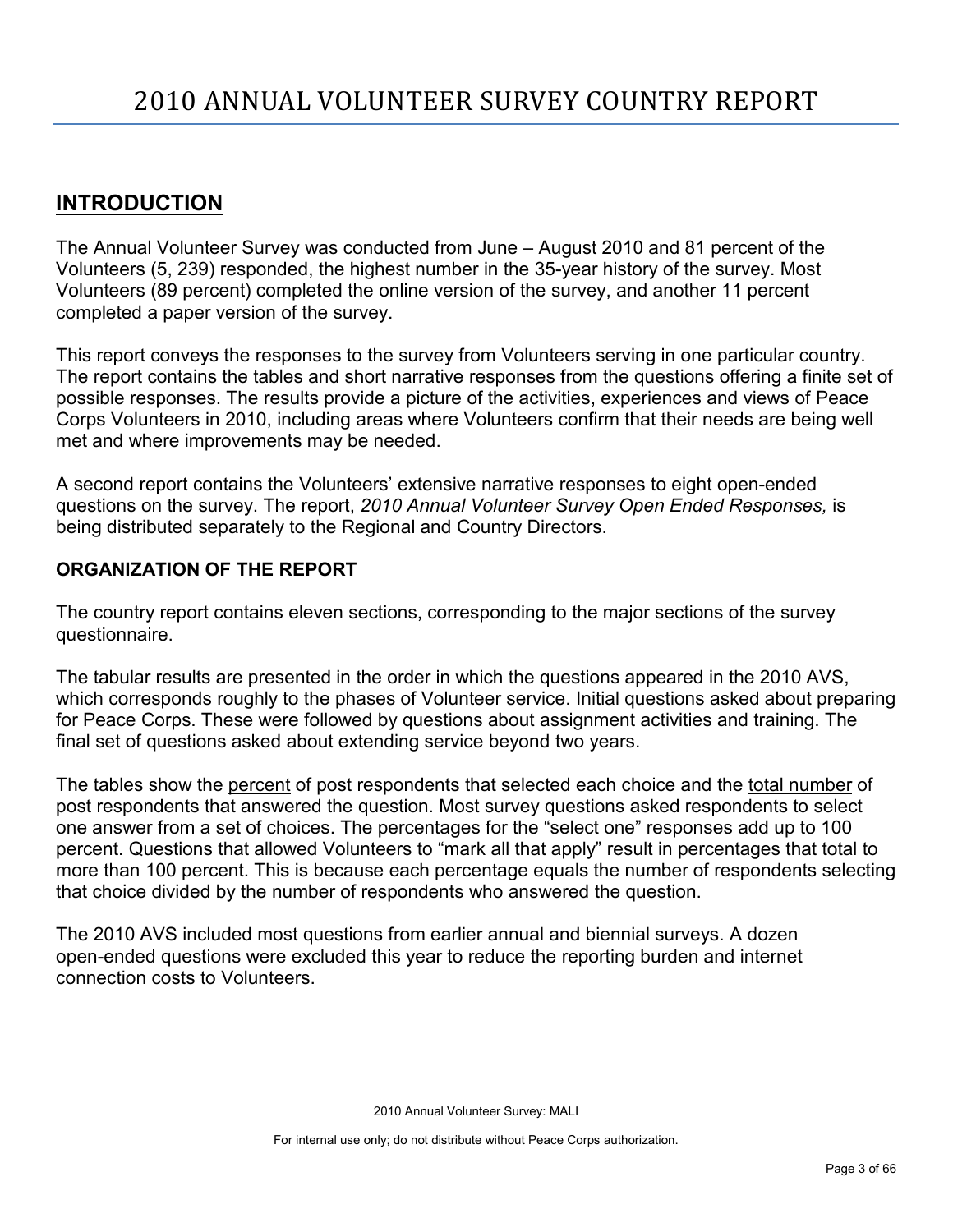Key questions were added to gather more information about:

- Experiences with insensitive comments and behavior based on race, ethnicity, age, gender, or sexual orientation
- Observations or comments about harassment/discrimination experiences (added to the online 2010 AVS after the survey began)
- Reasons that might influence whether or not to extend Volunteer service beyond two years

A crosswalk between the 2009 and 2010 questions is posted on the OSIRP intranet under 2010 AVS Reports "Reference Documents." Earlier surveys and global, regional and post reports are also on the OSIRP Intranet.

## **HOW TO USE THE INFORMATION**

Posts are encouraged to share the results with staff and Volunteers. These reports are an excellent way to initiate a dialogue with staff and Volunteers at post about what is working well and areas for improvement. In the past, posts have found it useful to share the results with their Volunteers, via the VAC, monthly newsletters, summary bulletins, and presentations at PST and IST.

Please consider comparing these 2010 results with your 2006, 2008 and 2009 survey results to identify trends and changes over time. You may also want to compare your country's results with the regional and global numbers.

## <span id="page-3-0"></span>**A. Basic Information**

This section reports on the overall response rate and percentages of online and paper surveys completed, as well as the Volunteers' descriptions of their project and site. Results are more representative of all Volunteers at post when the response rate is above 50 percent.

The 2010 Annual Volunteer Survey response rate for MALI was 49%.

| <b>Completed Online and Paper Surveys</b> |  |  |  |
|-------------------------------------------|--|--|--|
|                                           |  |  |  |

|        | Percent | Number |
|--------|---------|--------|
| Online | 100%    | 65     |
| Paper  |         |        |
| Total  | 100%    | 65     |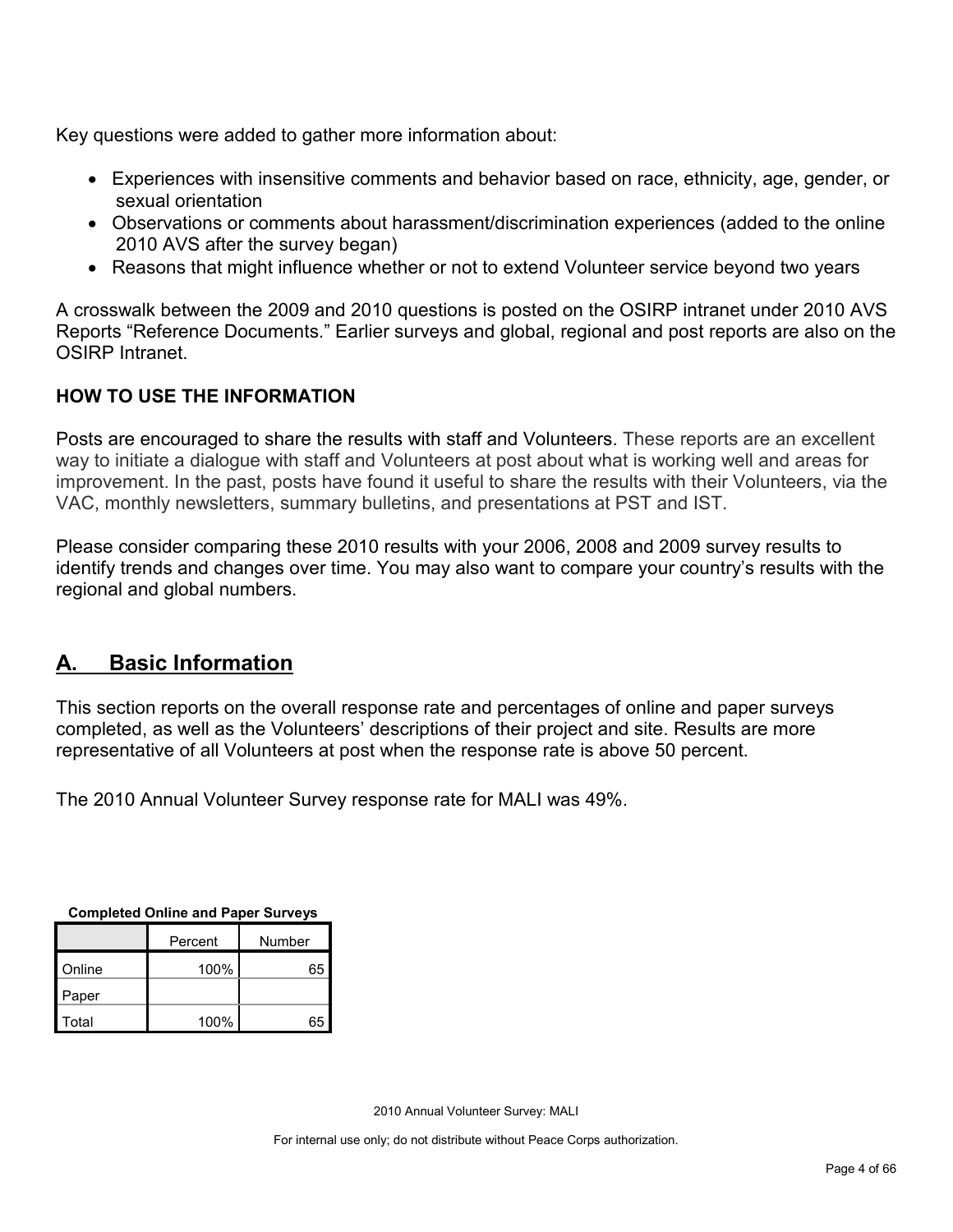|                   | Percent | Number |
|-------------------|---------|--------|
| 6 months or less  | 3%      |        |
| 7 to 12 months    | 11%     |        |
| 13 to 20 months   | 42%     | 27     |
| 21 to 27 months   | 38%     | 25     |
| 28 months or more | 6%      |        |
| Total             | 100%    |        |

#### **A2: How many months have you been in country?**

#### **A3: Please select your project.**

|                                             | Percent | Number |
|---------------------------------------------|---------|--------|
| <b>Health Education</b>                     | 15%     | 10     |
| Environment                                 | 23%     | 15     |
| <b>Small Enterprise Development Project</b> | 22%     | 14     |
| <b>Water and Sanitation</b>                 | 22%     | 14     |
| <b>Education Project</b>                    | 15%     | 10     |
| Other. Please specify                       | 3%      | 2      |
| ⊺otal                                       | 100%    | 65     |

#### **A3. Description of "other" project**

| = ••••••••••••••••••••••••••                   | . <b>.</b> |        |  |
|------------------------------------------------|------------|--------|--|
|                                                | Percent    | Number |  |
| Open-ended results. Not responsive to request. |            |        |  |
|                                                |            |        |  |
|                                                |            |        |  |
|                                                |            |        |  |
|                                                |            |        |  |
|                                                |            |        |  |
|                                                |            |        |  |
|                                                |            |        |  |
| Total                                          | 100%       | 65     |  |
|                                                |            |        |  |

#### **A4: Please choose the best description of your assigned site.**

2010 Annual Volunteer Survey: MALI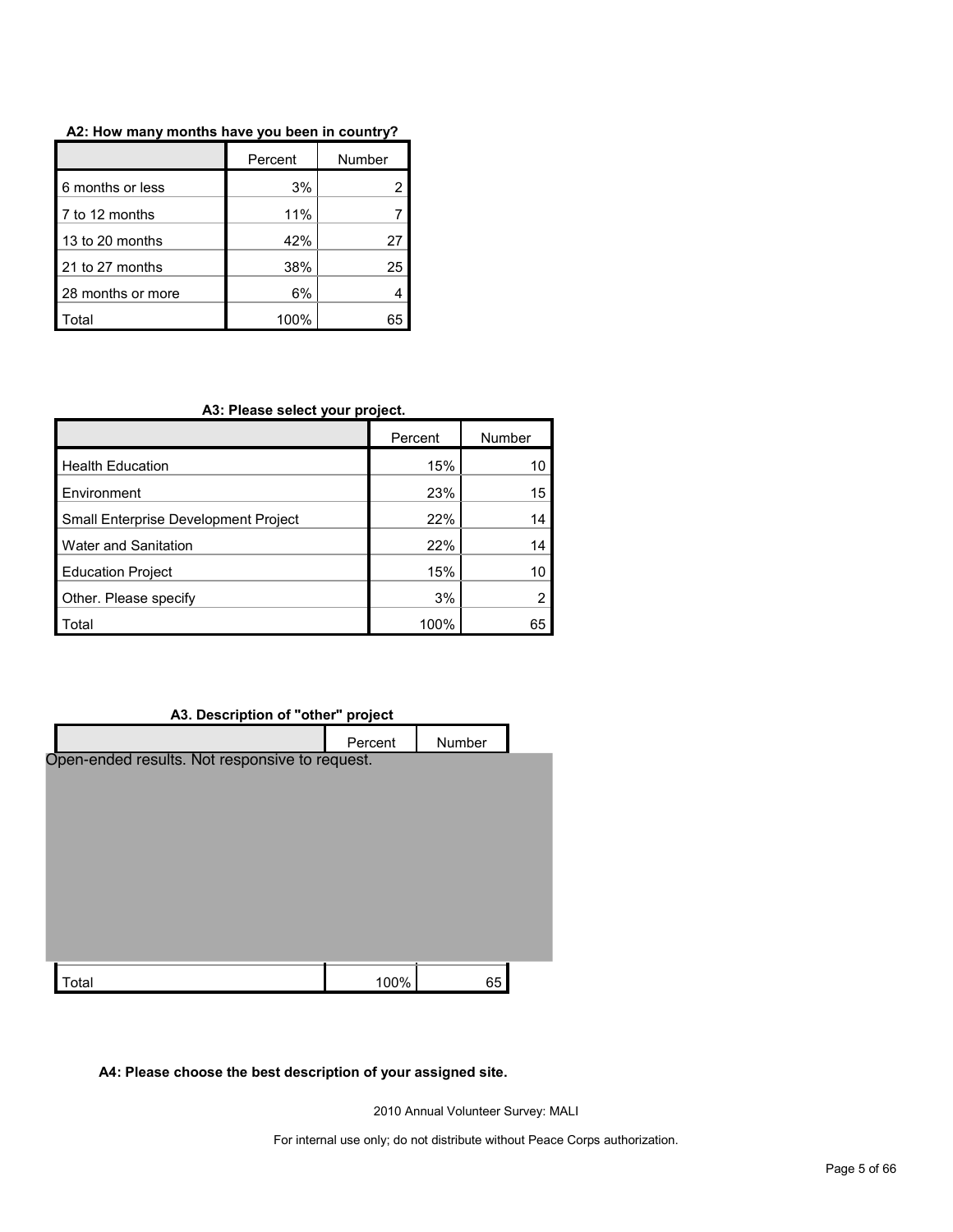|                                           | Percent | Number |
|-------------------------------------------|---------|--------|
| Village/rural area (pop. under 2,000)     | 60%     | 39     |
| Rural town (pop. 2,000 + 25,000)          | 28%     | 18     |
| Capital of the country                    | 8%      |        |
| City (pop. over 25,000) - not the capital | 5%      |        |
| Outer island (regardless of size)         |         |        |
| Total                                     | 100%    | 65     |

## <span id="page-5-0"></span>**B. Preparing for the Peace Corps**

This section reports Volunteers' motivations in applying and accepting a Peace Corps assignment, as well as how prepared they are currently to meet the challenges of service.

|                                                     |               | % Selected This | <b>Total PCVs</b> |
|-----------------------------------------------------|---------------|-----------------|-------------------|
|                                                     | PCV Responses | Choice          | Responding        |
| Personal interest in the Peace Corps                | 55            | 85%             |                   |
| Peace Corps campus or community information session | 22            | 34%             |                   |
| Returned Peace Corps Volunteer whom you met or      | 19            | 29%             |                   |
| know personally                                     |               |                 |                   |
| Peace Corps website                                 | 15            | 23%             |                   |
| Article or book about the Peace Corps               | 8             | 12%             |                   |
| Peace Corps recruiter                               | 8             | 12%             |                   |
| Family member/s who served in the Peace Corps       | 5             | 8%              |                   |
| Other: Please specify                               | 4             | 6%              |                   |
| Returned Peace Corps Volunteer who spoke to your    | 3             | 5%              |                   |
| school or group about the Peace Corps               |               |                 |                   |
| Radio, TV, or print advertisement                   | 2             | 3%              |                   |
| Americorps service                                  |               | 2%              |                   |
| Peace Corps material in the mail                    |               | 2%              |                   |
| Social media (Facebook, Twitter, etc.               |               | 2%              |                   |
| Total                                               |               |                 | 65                |

#### **B1: What prompted you to apply to the PC? Mark all that apply.**

Percents may total to more than 100% since Volunteers were asked to "Mark all that apply."

#### **B1.OTHER: Description of other reasons for applying to Peace Corps**

2010 Annual Volunteer Survey: MALI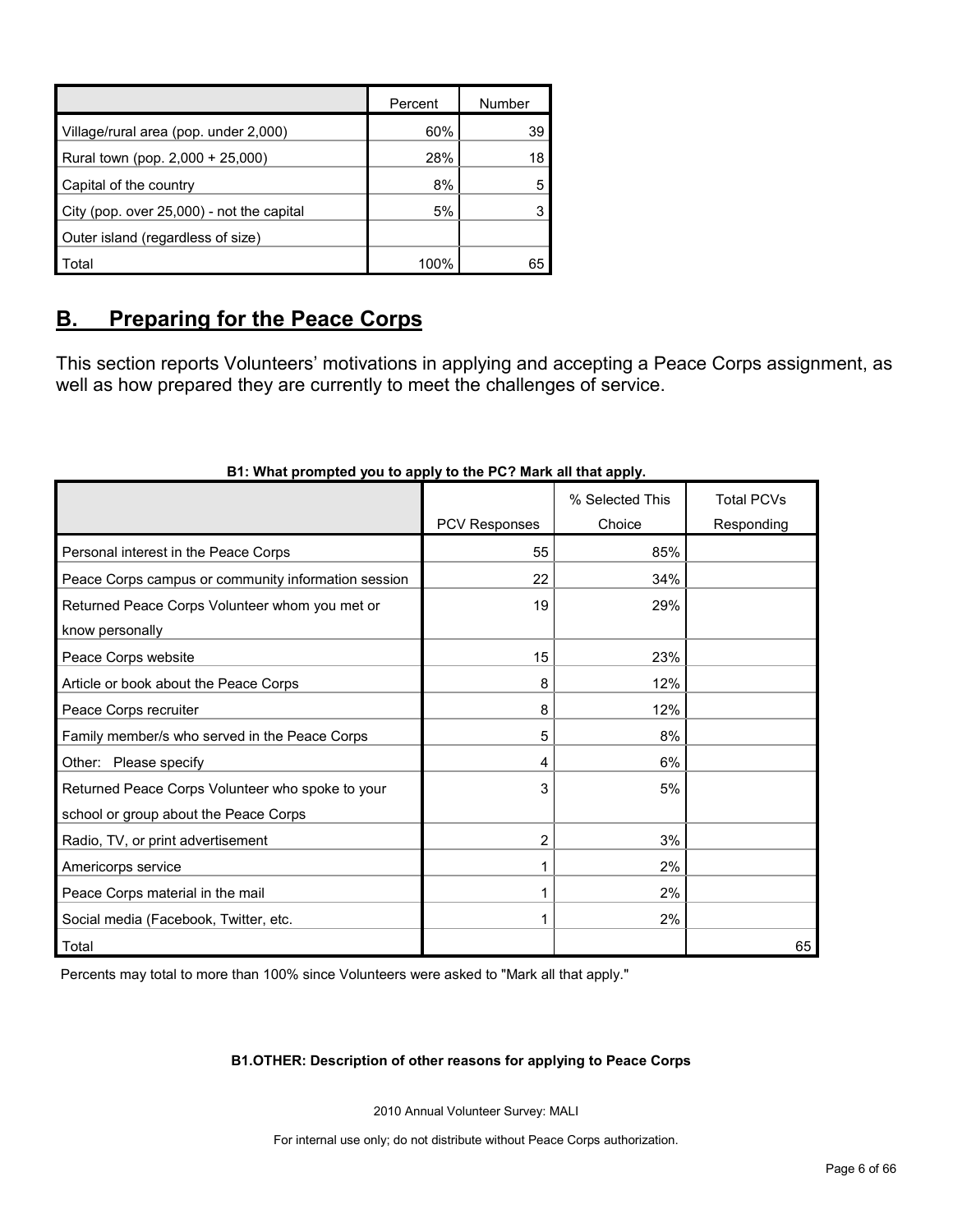|                                                | <b>PERCENT</b> | <b>NUMBER</b> |
|------------------------------------------------|----------------|---------------|
| Open-ended results. Not responsive to request. |                |               |
|                                                |                |               |
|                                                |                |               |
|                                                |                |               |
|                                                |                |               |
| Total                                          | 100%           | 65            |

#### **B2: How important were the following factors in accepting a PC assignment?**

|                                |               | Somewhat  |           |       |
|--------------------------------|---------------|-----------|-----------|-------|
|                                | Not Important | important | Important | Total |
| Different culture              | 2%            | 14%       | 85%       | 65    |
| Work experience                | 6%            | 35%       | 58%       | 65    |
| Help others                    |               | 12%       | 88%       | 65    |
| International experience       | $2\%$         | 11%       | 88%       | 65    |
| Language                       | 11%           | 35%       | 54%       | 65    |
| Personal growth                | 2%            | 14%       | 85%       | 65    |
| U. S. job market               | 54%           | 29%       | 17%       | 65    |
| Serve my country               | 28%           | 53%       | 19%       | 64    |
| Travel/adventure               | 3%            | 22%       | 75%       | 65    |
| Please specify below<br>Other: | 25%           |           | 75%       | 4     |

| B2.OTHER: Description of other factor/s in accepting a PC assignment |                |               |  |  |
|----------------------------------------------------------------------|----------------|---------------|--|--|
|                                                                      | <b>PFRCFNT</b> | <b>NUMBER</b> |  |  |
| Open-ended results. Not responsive to request.                       |                |               |  |  |
|                                                                      |                |               |  |  |
|                                                                      |                |               |  |  |
|                                                                      |                |               |  |  |
|                                                                      |                |               |  |  |
| ʻotal                                                                | 100%           | 65            |  |  |

#### **B3: How prepared do you feel today to meet the challenges of PC service?**

|          | Not at all | Minimally | Adeɑuatelv | considerably? | Exceptionally | Total |
|----------|------------|-----------|------------|---------------|---------------|-------|
| D0<br>ь٥ | 2%         | 3%        | 22%        | 63%           | 11%           | 65    |

2010 Annual Volunteer Survey: MALI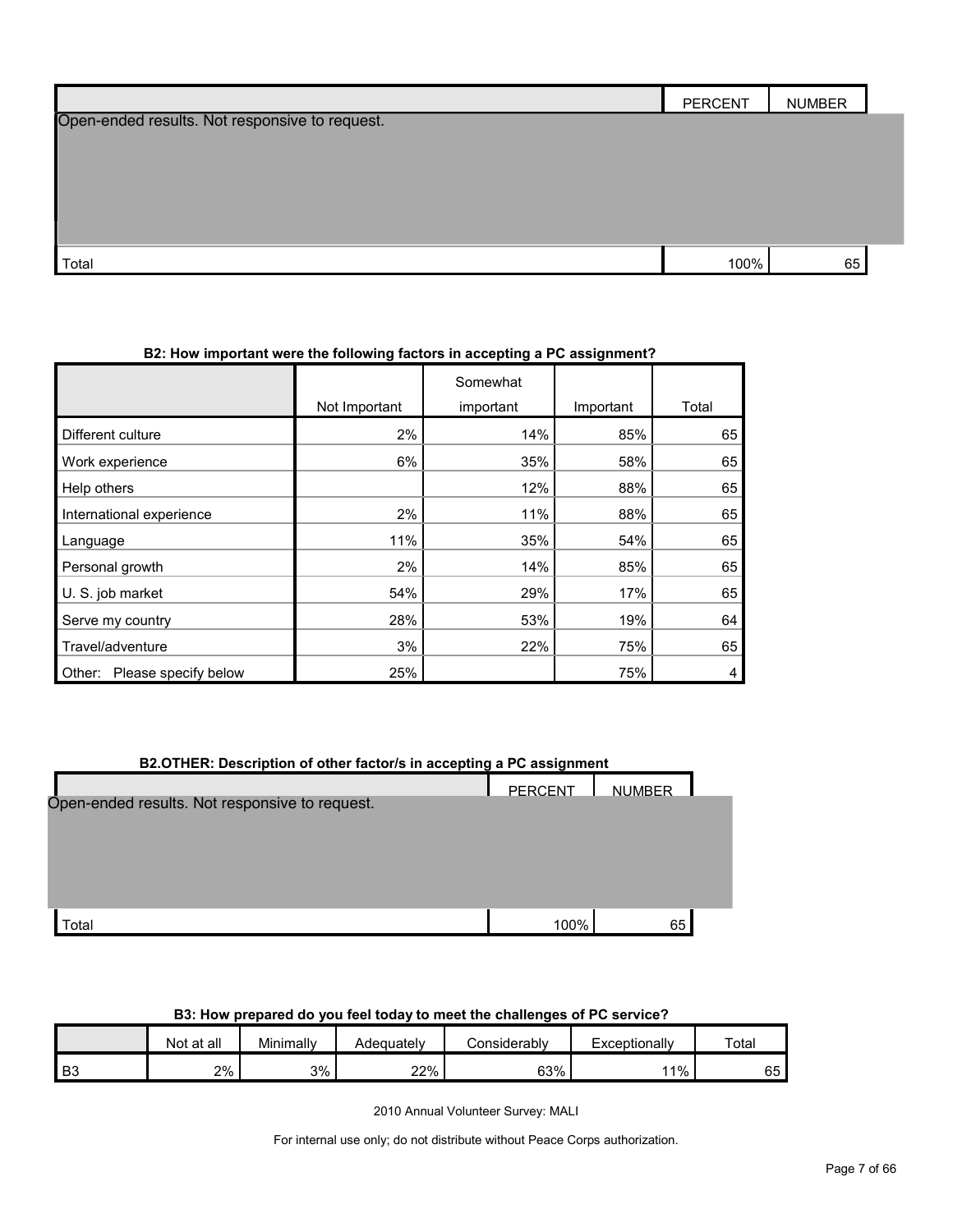## <span id="page-7-0"></span>**C. Your Peace Corps Assignment**

This section reports Volunteers' work on their primary assignment and their secondary activities. The term "primary assignment" refers to the Volunteers' assignment which is part of an overall project plan designed by the host country partners and in-country Peace Corps staff.

| , which best describes the locus of your primary assignment work : |         |                |
|--------------------------------------------------------------------|---------|----------------|
|                                                                    | Percent | Number         |
| Water sanitation                                                   | 22%     | 14             |
| Health extension                                                   | 12%     | 8              |
| Community development                                              | 12%     | 8              |
| Business education/advising                                        | 11%     | 7              |
| Other: Please specify                                              | 11%     | 7              |
| Agriculture/fish/livestock                                         | 9%      | 6              |
| Agroforestry                                                       | 6%      | 4              |
| English teaching                                                   | 5%      | 3              |
| Environmental education                                            | 3%      | $\overline{2}$ |
| Other education                                                    | 3%      | $\overline{2}$ |
| NGO development                                                    | 3%      | $\overline{2}$ |
| Math/science teaching                                              | 2%      | 1              |
| Information & communications technology (ICT)                      | 2%      |                |
| Urban & regional planning/municipal development                    |         |                |
| Youth development                                                  |         |                |
| <b>HIV/AIDS</b>                                                    |         |                |
| Forestry/parks                                                     |         |                |
| Teacher training                                                   |         |                |
| Total                                                              | 100%    | 65             |

| C1: Which best describes the focus of your primary assignment/work? |  |  |  |
|---------------------------------------------------------------------|--|--|--|
|                                                                     |  |  |  |

| C1.OTHER: Description of "other" primary assignment/work focus |                |               |  |  |  |
|----------------------------------------------------------------|----------------|---------------|--|--|--|
|                                                                | <b>PERCENT</b> | <b>NUMBER</b> |  |  |  |
| Open-ended results. Not responsive to request.                 |                |               |  |  |  |
|                                                                |                |               |  |  |  |
|                                                                |                |               |  |  |  |
|                                                                |                |               |  |  |  |
|                                                                |                |               |  |  |  |

2010 Annual Volunteer Survey: MALI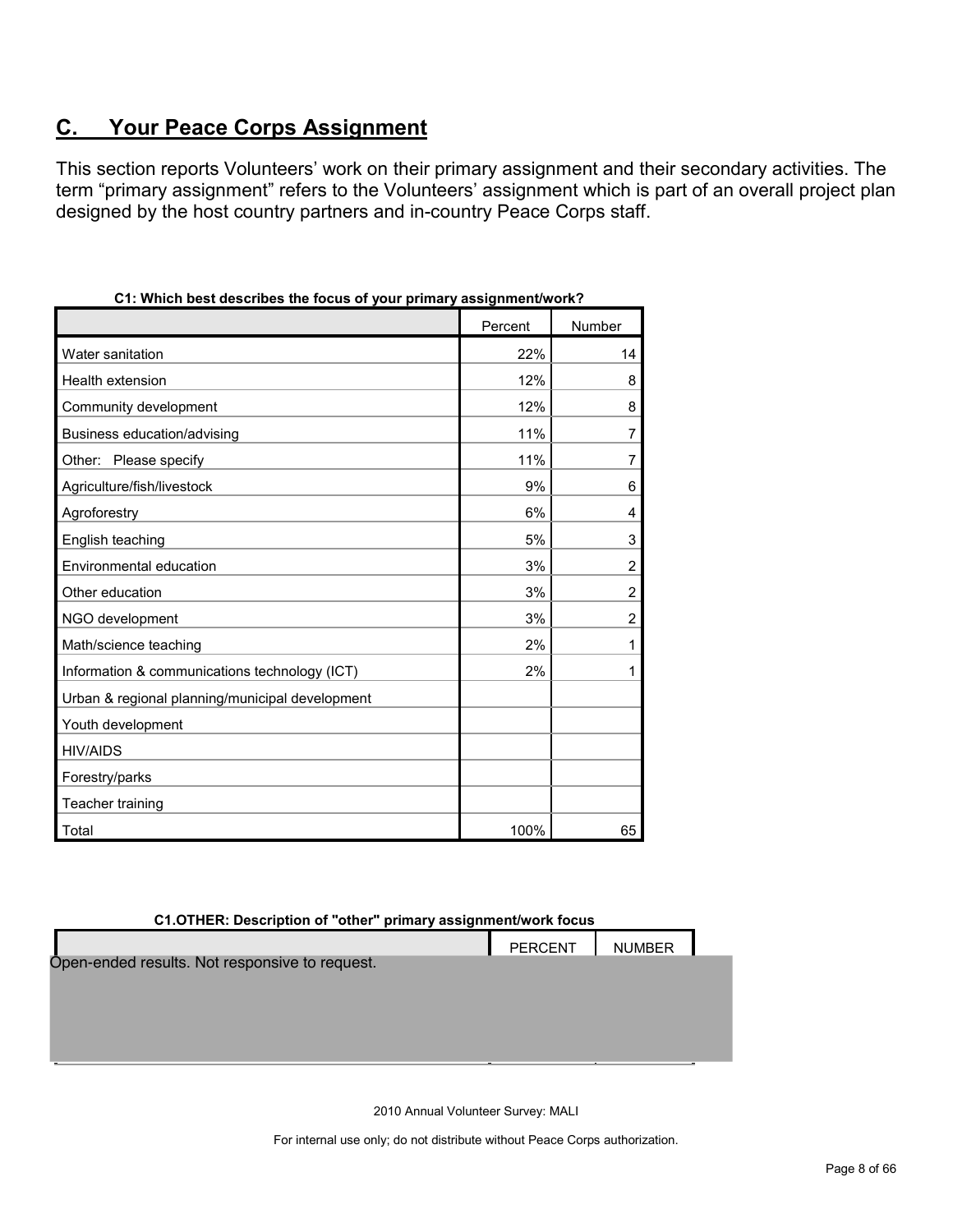| Open-ended results. Not responsive to request. |      |    |  |
|------------------------------------------------|------|----|--|
|                                                |      |    |  |
|                                                |      |    |  |
|                                                |      |    |  |
| Total                                          | 100% | 65 |  |

#### **C2: Are you a Masters International**

**student?**

|       | Percent | Number |  |  |  |
|-------|---------|--------|--|--|--|
| No    | 94%     | 59     |  |  |  |
| Yes   | 6%      |        |  |  |  |
| Total | 100%    | 63     |  |  |  |

| C3: which of the following activities does your primary assignment/work include? |               |               |                   |  |  |
|----------------------------------------------------------------------------------|---------------|---------------|-------------------|--|--|
|                                                                                  |               | % Involved in | <b>Total PCVs</b> |  |  |
|                                                                                  | PCV Responses | Activity      | Responding        |  |  |
| Income generation                                                                | 27            | 42%           |                   |  |  |
| Water and sanitation                                                             | 20            | 31%           |                   |  |  |
| Community food security (production/marketing)                                   | 19            | 29%           |                   |  |  |
| Environment work                                                                 | 19            | 29%           |                   |  |  |
| Household food security                                                          | 18            | 28%           |                   |  |  |
| Working with NGO(s)                                                              | 18            | 28%           |                   |  |  |
| Natural resources management                                                     | 17            | 26%           |                   |  |  |
| Nutrition education                                                              | 17            | 26%           |                   |  |  |
| Rural development                                                                | 15            | 23%           |                   |  |  |
| Working with youth                                                               | 12            | 18%           |                   |  |  |
| Girls' education                                                                 | 11            | 17%           |                   |  |  |
| Microenterprise development                                                      | 11            | 17%           |                   |  |  |
| <b>Business advertising</b>                                                      | 10            | 15%           |                   |  |  |
| Child survival                                                                   | 10            | 15%           |                   |  |  |
| <b>HIV/AIDS</b>                                                                  | 10            | 15%           |                   |  |  |
| Literacy                                                                         | 10            | 15%           |                   |  |  |
| WID/GAD                                                                          | 10            | 15%           |                   |  |  |
| Biodiversity conservation                                                        | 8             | 12%           |                   |  |  |
| World Wise Schools/ Correspondence Match                                         | 7             | 11%           |                   |  |  |

## **C3: Which of the following activities does your primary assignment/work include?**

2010 Annual Volunteer Survey: MALI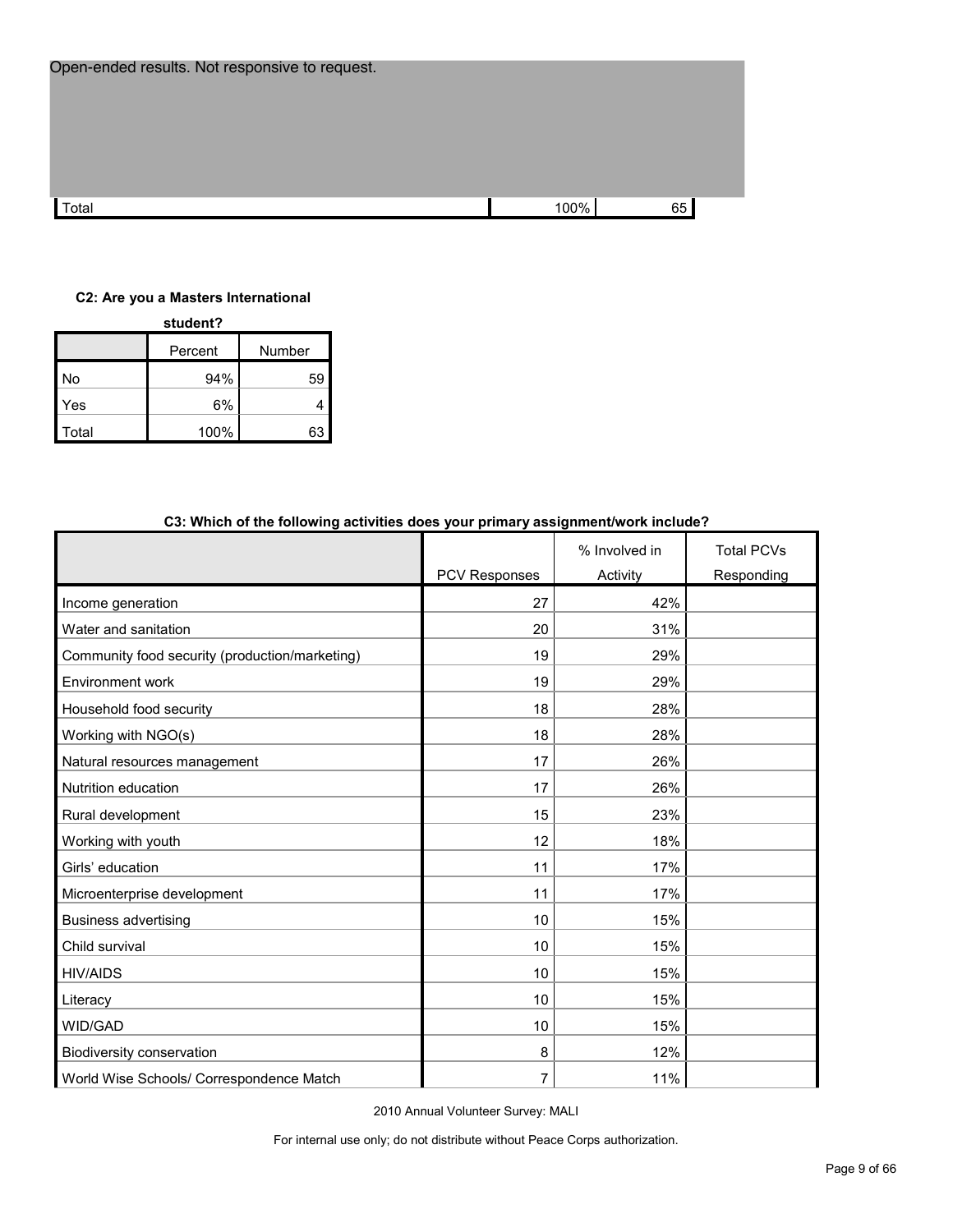| Information and communications technology (ICT)       | 5 | 8% |    |
|-------------------------------------------------------|---|----|----|
| Arts                                                  |   | 6% |    |
| English teaching                                      |   | 6% |    |
| Mobilize host country nationals (HCNs) to volunteer   | 4 | 6% |    |
| Working with special groups (e.g., disabled, elderly, |   | 6% |    |
| ethnic minorities, orphans)                           |   |    |    |
| Other: Please specify                                 |   | 6% |    |
| Library development                                   | 3 | 5% |    |
| Sports/fitness                                        |   | 2% |    |
| Urban development/municipal development               |   |    |    |
| Total                                                 |   |    | 65 |

Percents may total to more than 100% since Volunteers were asked to "Mark all that apply."

#### **C3.OTHER: Description of other primary assignment/work**

| activities                                     |                |               |  |  |  |
|------------------------------------------------|----------------|---------------|--|--|--|
|                                                | <b>PERCENT</b> | <b>NUMBER</b> |  |  |  |
| Open-ended results. Not responsive to request. |                |               |  |  |  |
|                                                |                |               |  |  |  |
|                                                |                |               |  |  |  |
|                                                |                |               |  |  |  |
|                                                |                |               |  |  |  |
|                                                |                |               |  |  |  |
| otal`                                          | 100%           | 65            |  |  |  |

#### **C4: Hours Spent on Primary Assignment During Average Work Week**

|           | None | 1-10 hrs | 1-20 hrs<br>11 | 21-30 hrs | 31-40 hrs | More than 40 hrs | Total |
|-----------|------|----------|----------------|-----------|-----------|------------------|-------|
| C4Hrs6grp |      | 29%      | 40%            | 19%       | 8%        | 5%               | 63    |

#### **C4: How many hours do you spend on your primary assignment during an average work week?**

|      | All<br>Volunteers | Average | Lowest reported | Highest reported | Did not answer |
|------|-------------------|---------|-----------------|------------------|----------------|
| I C4 | 65                | 19.8    |                 | 60               |                |

**C5: Which of the following do your secondary activities (other than your primary assignment work) include?**

2010 Annual Volunteer Survey: MALI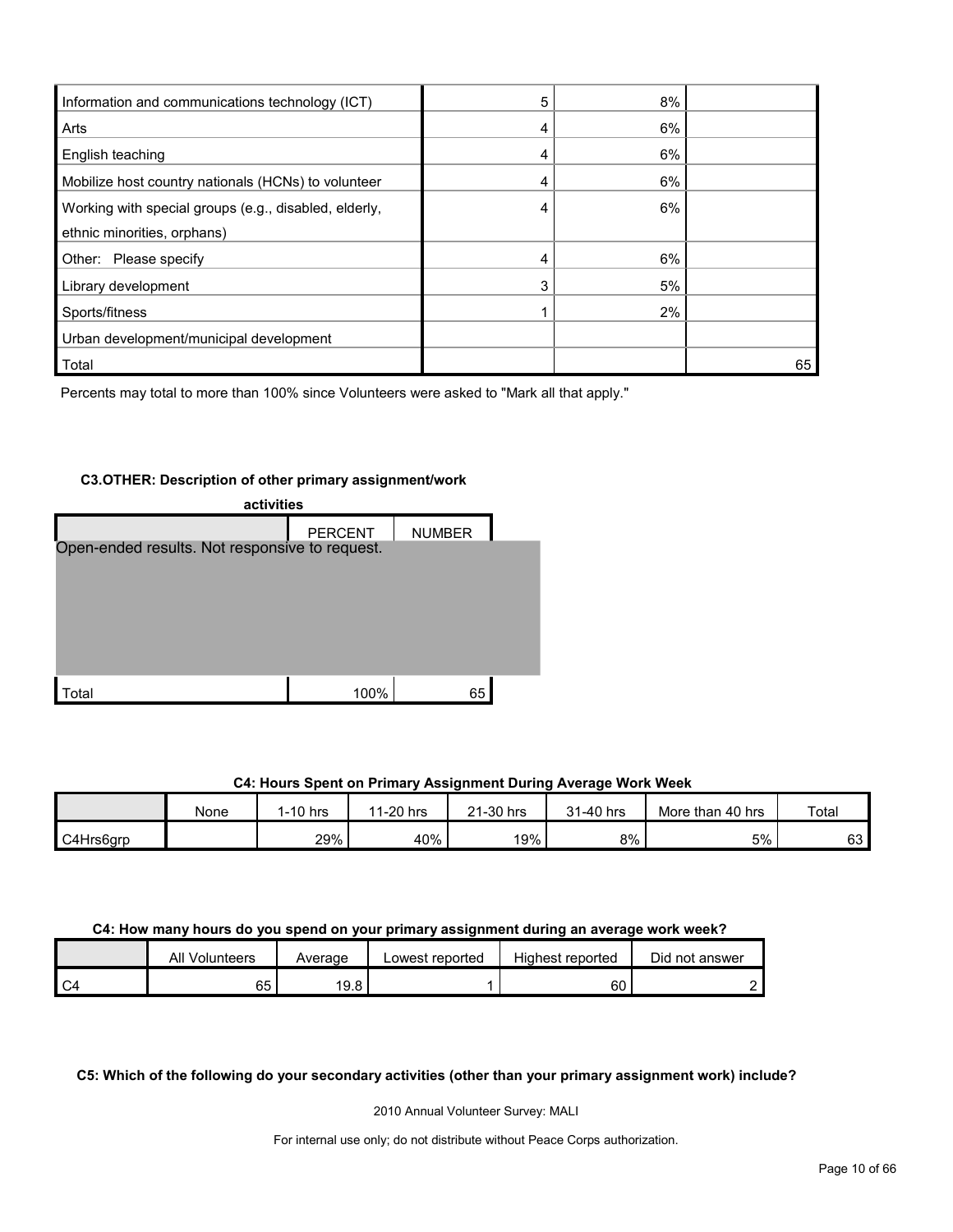|                                                       |                      | % Involved in | <b>Total PCVs</b> |
|-------------------------------------------------------|----------------------|---------------|-------------------|
|                                                       | <b>PCV Responses</b> | Activity      | Responding        |
| English teaching                                      | 21                   | 35%           |                   |
| Income generation                                     | 20                   | 33%           |                   |
| Working with youth                                    | 19                   | 32%           |                   |
| WID/GAD                                               | 18                   | 30%           |                   |
| Nutrition education                                   | 17                   | 28%           |                   |
| Household food security                               | 15                   | 25%           |                   |
| <b>HIV/AIDS</b>                                       | 14                   | 23%           |                   |
| Rural development                                     | 14                   | 23%           |                   |
| Community food security (production/marketing)        | 13                   | 22%           |                   |
| World Wise Schools/ Correspondence Match              | 13                   | 22%           |                   |
| Girls' education                                      | 12                   | 20%           |                   |
| Working with NGO(s)                                   | 12                   | 20%           |                   |
| Sports/fitness                                        | 10                   | 17%           |                   |
| Water and sanitation                                  | 10                   | 17%           |                   |
| Literacy                                              | 9                    | 15%           |                   |
| Microenterprise development                           | 9                    | 15%           |                   |
| <b>Business advertising</b>                           | 8                    | 13%           |                   |
| Natural resources management                          | 8                    | 13%           |                   |
| Environment work                                      | 7                    | 12%           |                   |
| Other: Please specify                                 | 7                    | 12%           |                   |
| Arts                                                  | 6                    | 10%           |                   |
| Information and communications technology (ICT)       | 6                    | 10%           |                   |
| Library development                                   | 4                    | 7%            |                   |
| Mobilize host country nationals (HCNs) to volunteer   | 4                    | 7%            |                   |
| Child survival                                        | 3                    | 5%            |                   |
| Biodiversity conservation                             | $\overline{2}$       | 3%            |                   |
| Urban development/municipal development               |                      |               |                   |
| Working with special groups (e.g., disabled, elderly, |                      |               |                   |
| ethnic minorities, orphans)                           |                      |               |                   |
| Total                                                 |                      |               | 60                |

Percents may total to more than 100% since Volunteers were asked to "Mark all that apply."

#### **C5.OTHER: Description of other secondary activities**

Column N % Count

2010 Annual Volunteer Survey: MALI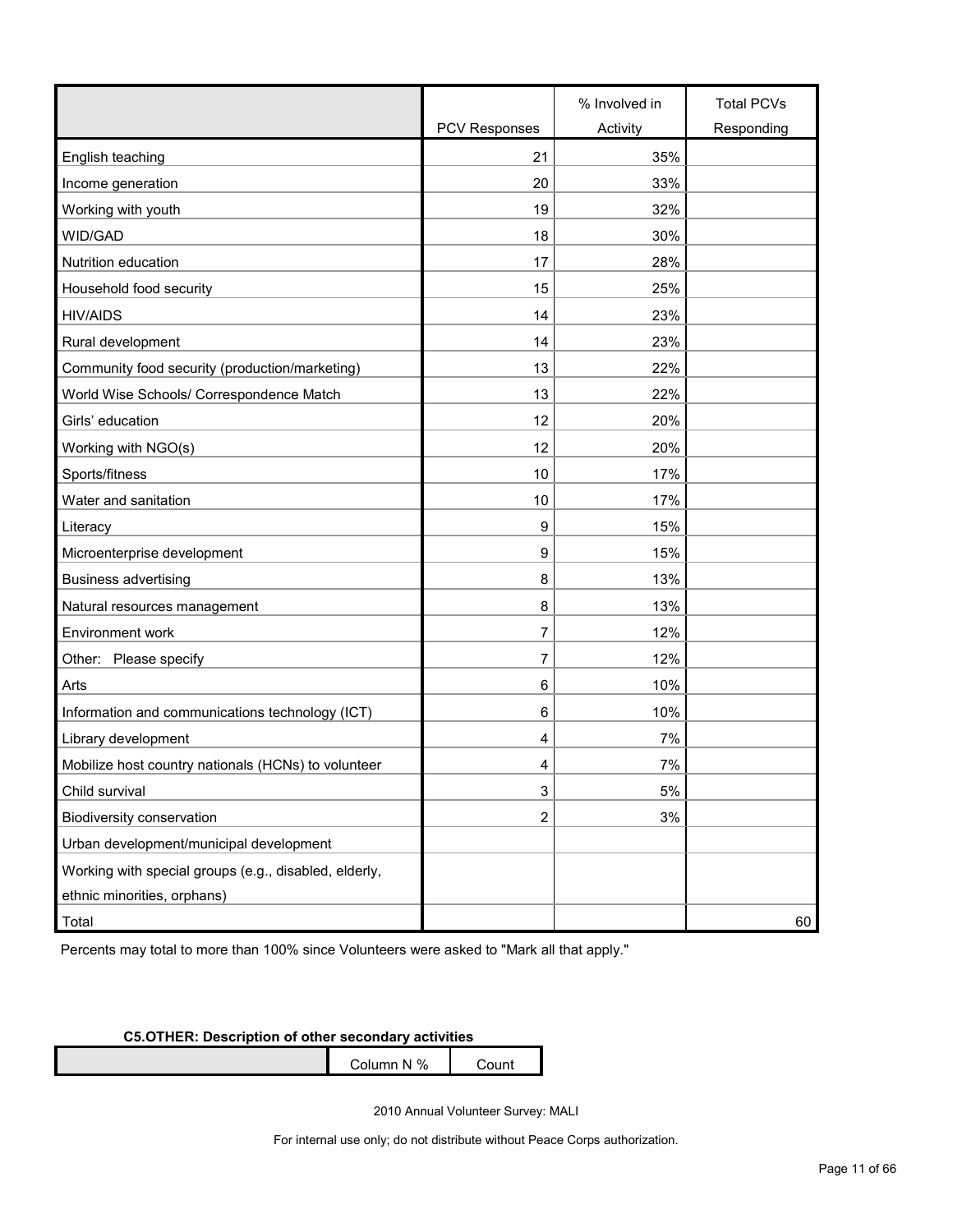| Open-ended results. Not responsive to request. |      |    |  |
|------------------------------------------------|------|----|--|
|                                                |      |    |  |
|                                                |      |    |  |
|                                                |      |    |  |
|                                                |      |    |  |
|                                                |      |    |  |
|                                                |      |    |  |
|                                                |      |    |  |
|                                                |      |    |  |
|                                                |      |    |  |
|                                                |      |    |  |
|                                                |      |    |  |
|                                                |      |    |  |
| <sup>-</sup> otal                              | 100% | 65 |  |
|                                                |      |    |  |

#### **C5: No Secondary Activities**

|                         | Number<br>Percent |    |  |
|-------------------------|-------------------|----|--|
| ΝA                      | 92%               | 60 |  |
| No secondary activities | 8%                |    |  |
| ʻotal                   | 100%              | 65 |  |

#### **C6: Hours Spent on Secondary Activities During Average Work Week**

|           | None | 1-10 hrs | 11-20 hrs | $21-30$ hrs | 31-40 hrs | More than 40 hrs | <b>Total</b> |
|-----------|------|----------|-----------|-------------|-----------|------------------|--------------|
| C6Hrs6grp | 6%   | 57%      | 22%       | 6%          | 5%        | 3%               | 63           |

#### **C6. How many hours do you spend on secondary activities during an average work week?**

|                | All Volunteers | Average     | Lowest reported | Highest reported | Did not answer |
|----------------|----------------|-------------|-----------------|------------------|----------------|
| C <sub>6</sub> | 65             | ە دە<br>2.0 |                 | 60               |                |

**C7: How personally satisfying is your--?**

|                              | Not at all | Minimally | Adeauatelv | Considerablv | Exceptionally | Total |
|------------------------------|------------|-----------|------------|--------------|---------------|-------|
| Primary assignment           | 5%         | 17%       | 28%        | 40%          | $11\%$ .      | 65    |
| Secondary project activities | 3%         | 6%        | 23%        | 45%          | 23%           | 62    |

NOTE: See the Open-Ended Responses report for Volunteer comments (C8) about their satisfaction with the work they do

## <span id="page-11-0"></span>**D. Training for Your Peace Corps Assignment**

2010 Annual Volunteer Survey: MALI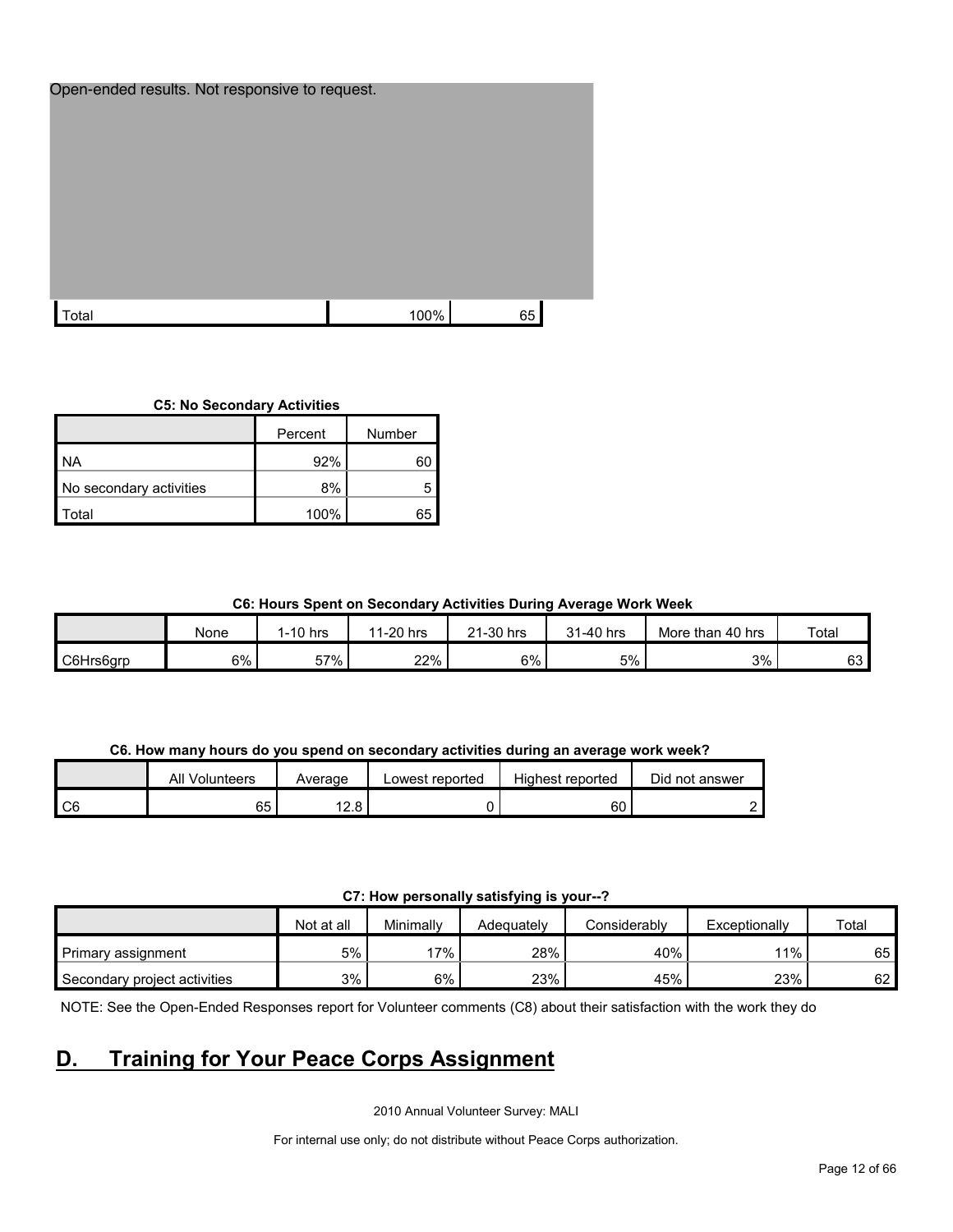This section reports Volunteers' assessment of the effectiveness of Pre-Service Training (PST) and In-Service Training at post. In-Service Training (IST) includes: Reconnect, Technical IST, Mid-Service and Close of Service Conferences, project management/leadership conferences, and other post-sponsored training sessions.

|                    | Less than 8 |         |         |          |       |          | More than 12 |       |
|--------------------|-------------|---------|---------|----------|-------|----------|--------------|-------|
|                    | weeks       | 8 weeks | 9 weeks | 10 weeks | weeks | 12 weeks | weeks        | Total |
| D <sub>1</sub> GRP | 5%          | 30%     | 43%     | $11\%$   | 3%    | ᅍ.       | 2%           | 61    |

#### **D1: How many weeks of PST did you have before you were sworn in?**

#### **D2: How effective was your Pre-Service Training (PST) in preparing you to--**

|                                                     | Not effective | Poor | Adequate | Effective | Very effective |
|-----------------------------------------------------|---------------|------|----------|-----------|----------------|
| Manage cultural differences                         |               | 3%   | 15%      | 51%       | 28%            |
| Deal with adjustment issues                         |               |      | 23%      | 48%       | 26%            |
| Work with counterparts/community partners           | 5%            | 18%  | 40%      | 29%       | 5%             |
| Use language needed in work and social interactions | 5%            |      | 38%      | 32%       | 22%            |
| Perform technical aspects of your work              | 8%            | 22%  | 40%      | 22%       | 6%             |
| Work on your project goals and objectives           | 5%            | 22%  | 32%      | 28%       | 9%             |
| Conduct a participatory community needs             | 5%            | 15%  | 29%      | 37%       | 11%            |
| assessment (e.g., PACA)                             |               |      |          |           |                |
| Monitor your project goals and outcomes             | 6%            | 18%  | 42%      | 25%       | 5%             |
| Maintain your physical health                       |               | 2%   | 15%      | 43%       | 37%            |
| Maintain your mental/emotional health               | 2%            | 3%   | 16%      | 51%       | 25%            |
| Maintain your personal safety and security          |               |      | 18%      | 46%       | 32%            |

#### **D2: How effective was your Pre-Service Training (PST) in preparing you to--**

|                                                     | NA/No training | Total |
|-----------------------------------------------------|----------------|-------|
| Manage cultural differences                         | 3%             | 65    |
| Deal with adjustment issues                         | 3%             | 65    |
| Work with counterparts/community partners           | 3%             | 65    |
| Use language needed in work and social interactions | 3%             | 65    |
| Perform technical aspects of your work              | 3%             | 65    |
| Work on your project goals and objectives           | 5%             | 65    |
| Conduct a participatory community needs assessment  | 3%             | 65    |
| (e.g., PACA)                                        |                |       |
| Monitor your project goals and outcomes             | 5%             | 65    |

2010 Annual Volunteer Survey: MALI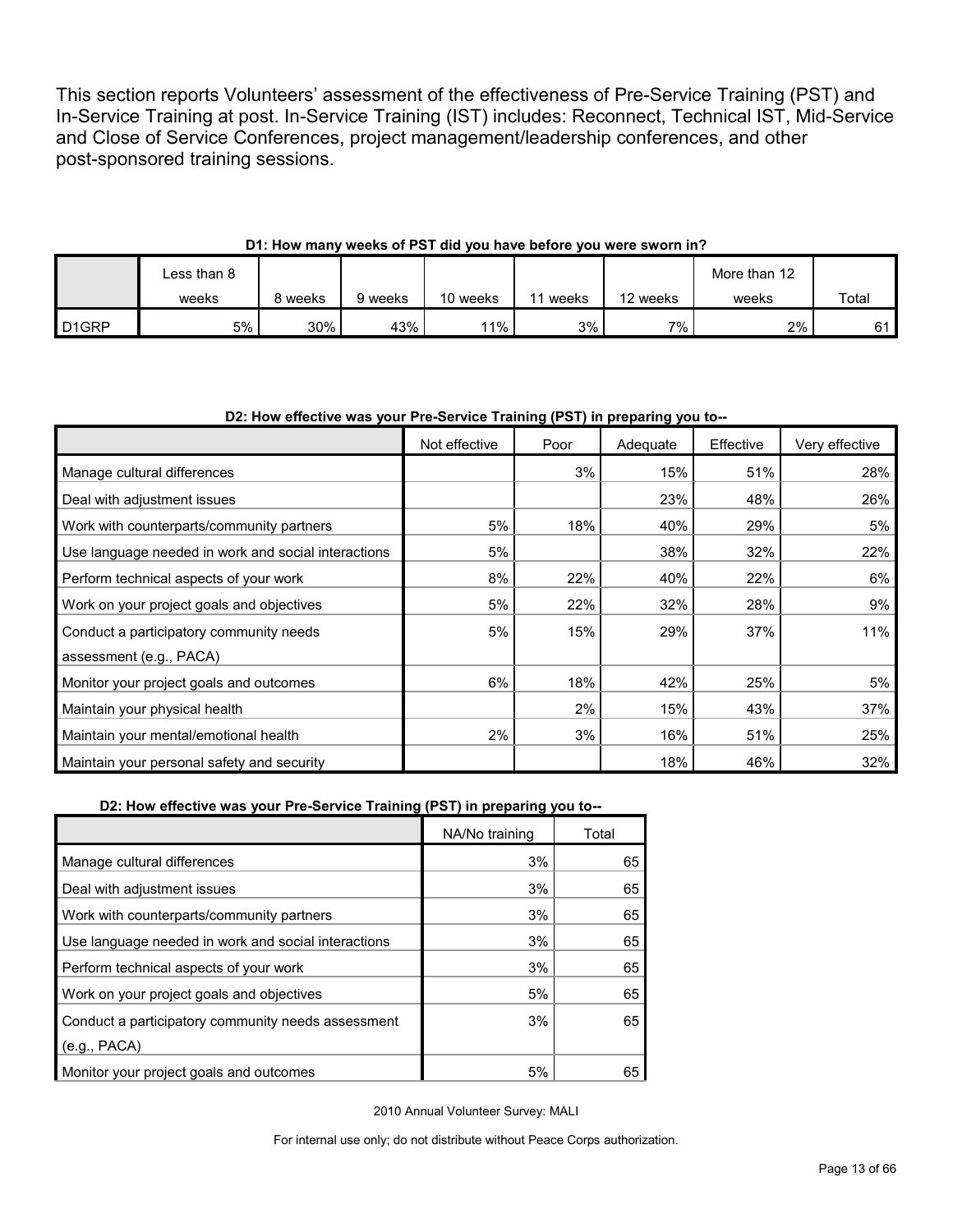| Maintain your physical health              | 3% |  |
|--------------------------------------------|----|--|
| Maintain your mental/emotional health      | 3% |  |
| Maintain your personal safety and security | 3% |  |

#### **D2: How effective was your Pre-Service Training (PST) in preparing you to-- (excluding "NA/No training" responses)**

|                                            | Not effective | Poor | Adequate | Effective | Very effective | Total |
|--------------------------------------------|---------------|------|----------|-----------|----------------|-------|
| Manage cultural differences                |               | 3%   | 16%      | 52%       | 29%            | 63    |
| Deal with adjustment issues                |               |      | 24%      | 49%       | 27%            | 63    |
| Work with counterparts/community partners  | 5%            | 19%  | 41%      | 30%       | 5%             | 63    |
| Use language needed in work and social     | 5%            |      | 40%      | 33%       | 22%            | 63    |
| interactions                               |               |      |          |           |                |       |
| Perform technical aspects of your work     | 8%            | 22%  | 41%      | 22%       | 6%             | 63    |
| Work on your project goals and objectives  | 5%            | 23%  | 34%      | 29%       | 10%            | 62    |
| Conduct a participatory community needs    | 5%            | 16%  | 30%      | 38%       | 11%            | 63    |
| assessment (e.g., PACA)                    |               |      |          |           |                |       |
| Monitor your project goals and outcomes    | 6%            | 19%  | 44%      | 26%       | 5%             | 62    |
| Maintain your physical health              |               | 2%   | 16%      | 44%       | 38%            | 63    |
| Maintain your mental/emotional health      | 2%            | 3%   | 16%      | 52%       | 26%            | 61    |
| Maintain your personal safety and security |               |      | 19%      | 48%       | 33%            | 63    |

#### **D3: How many days of PC-sponsored training have you had since you were sworn in?**

|       | None | 5 days<br>$-$ | $6-10$ days | 1-15 days<br>44 | 16-20 days | 21-39 days | $40+$<br>davs | Total |
|-------|------|---------------|-------------|-----------------|------------|------------|---------------|-------|
| D3GRP | 5%   | 3%            | 2%          | 6%              | 22%        | 51%        | 12%           | 65    |

#### **D4: How effective was your In-Service Training (IST) in preparing you to--**

|                                                     | Not effective | Poor | Adequate | Effective | Very effective |
|-----------------------------------------------------|---------------|------|----------|-----------|----------------|
| Manage cultural differences                         | 6%            | 2%   | 38%      | 28%       | 5%             |
| Deal with adjustment issues                         | 6%            | 3%   | 42%      | 22%       | 8%             |
| Build and strengthen working relationships with     | 6%            | 14%  | 29%      | 28%       | 15%            |
| counterparts/community partners                     |               |      |          |           |                |
| Use language needed in work and social interactions | 5%            | 18%  | 35%      | 22%       | 5%             |
| Perform technical aspects of your work              | 11%           | 11%  | 32%      | 26%       | 14%            |
| Work on your project goals and objectives           | 6%            | 12%  | 45%      | 18%       | 12%            |

2010 Annual Volunteer Survey: MALI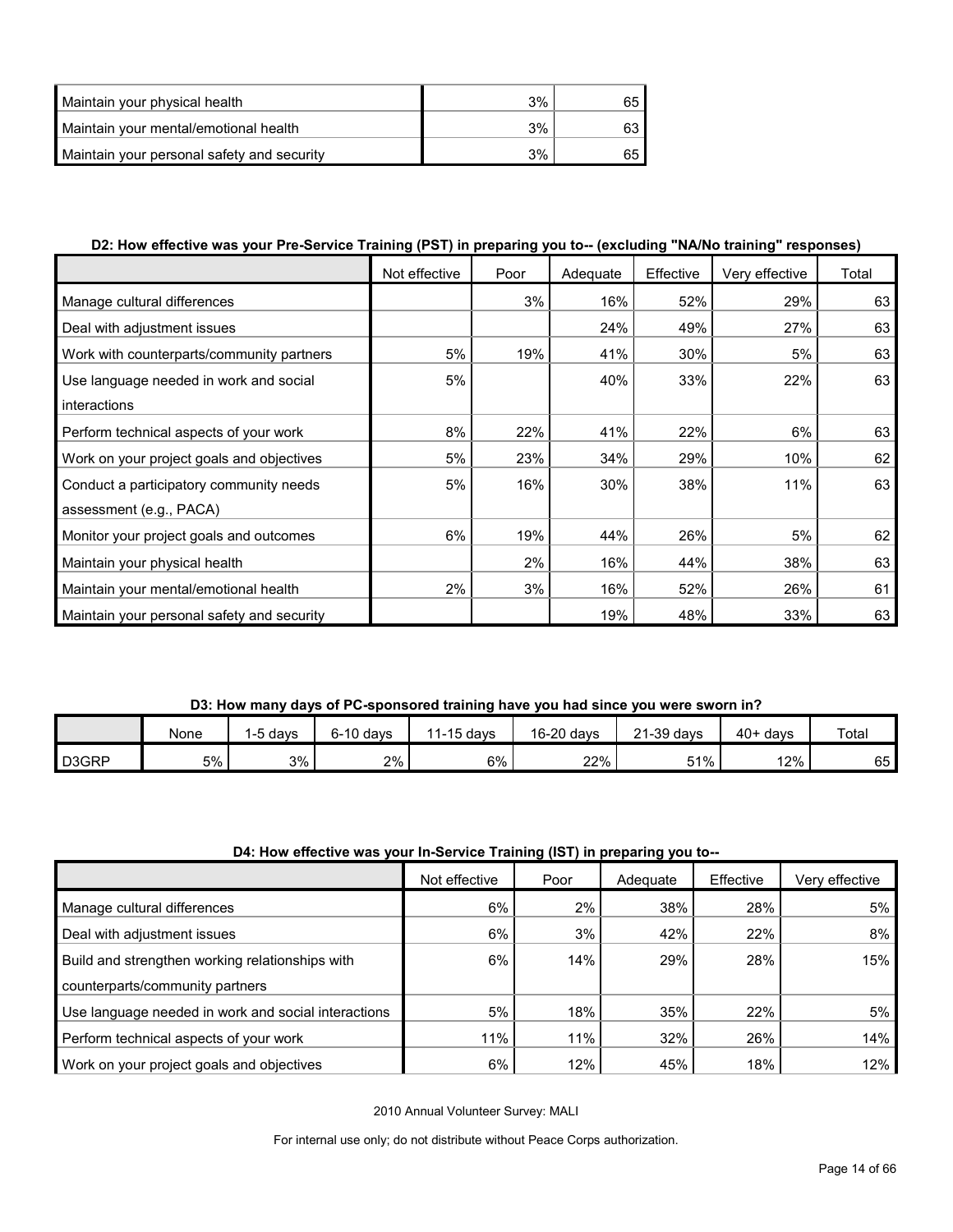| Conduct a participatory community needs    | 5%    | 15% | 29% | 20% | 5%  |
|--------------------------------------------|-------|-----|-----|-----|-----|
| assessment (e.g., PACA)                    |       |     |     |     |     |
| Monitor project goals and outcomes         | 5%    | 8%  | 46% | 23% | 9%  |
| Maintain your physical health              | 3%    | 2%  | 32% | 25% | 22% |
| Maintain your mental/emotional health      | 5%    | 2%  | 38% | 26% | 18% |
| Maintain your personal safety and security | $2\%$ | 2%  | 32% | 29% | 18% |

**D4: How effective was your In-Service Training (IST) in preparing you to--**

|                                                     | NA/No training | Total |
|-----------------------------------------------------|----------------|-------|
| Manage cultural differences                         | 22%            | 65    |
| Deal with adjustment issues                         | 20%            | 65    |
| Build and strengthen working relationships with     | 8%             | 65    |
| counterparts/community partners                     |                |       |
| Use language needed in work and social interactions | 15%            | 65    |
| Perform technical aspects of your work              | 6%             | 65    |
| Work on your project goals and objectives           | 6%             | 65    |
| Conduct a participatory community needs assessment  | 26%            | 65    |
| (e.g., PACA)                                        |                |       |
| Monitor project goals and outcomes                  | 9%             | 65    |
| Maintain your physical health                       | 17%            | 65    |
| Maintain your mental/emotional health               | 11%            | 65    |
| Maintain your personal safety and security          | 17%            | 65    |

#### **D4: How effective was your In-Service Training (IST) in preparing you to-- (excluding "NA/No training" responses)**

|                                                 | Not effective | Poor | Adequate | Effective | Very effective | Total |
|-------------------------------------------------|---------------|------|----------|-----------|----------------|-------|
| Manage cultural differences                     | 8%            | 2%   | 49%      | 35%       | 6%             | 51    |
| Deal with adjustment issues                     | 8%            | 4%   | 52%      | 27%       | 10%            | 52    |
| Build and strengthen working relationships with | 7%            | 15%  | 32%      | 30%       | 17%            | 60    |
| counterparts/community partners                 |               |      |          |           |                |       |
| Use language needed in work and social          | 5%            | 22%  | 42%      | 25%       | 5%             | 55    |
| interactions                                    |               |      |          |           |                |       |
| Perform technical aspects of your work          | 11%           | 11%  | 34%      | 28%       | 15%            | 61    |
| Work on your project goals and objectives       | 7%            | 13%  | 48%      | 20%       | 13%            | 61    |
| Conduct a participatory community needs         | 6%            | 21%  | 40%      | 27%       | 6%             | 48    |
| assessment (e.g., PACA)                         |               |      |          |           |                |       |
| Monitor project goals and outcomes              | 5%            | 8%   | 51%      | 25%       | 10%            | 59    |
| Maintain your physical health                   | 4%            | 2%   | 39%      | 30%       | 26%            | 54    |

2010 Annual Volunteer Survey: MALI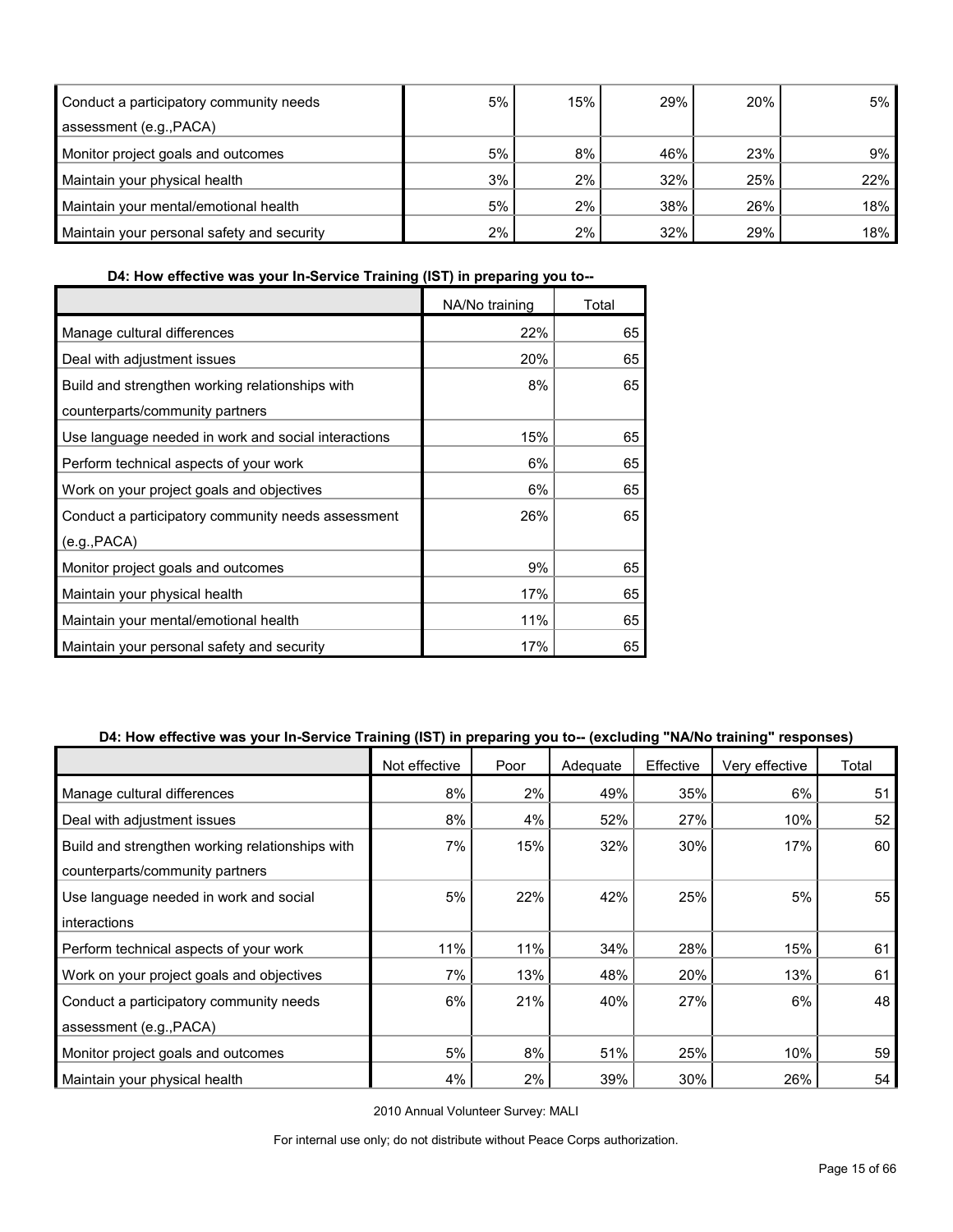| Maintair<br>health<br>∵mental/emotional<br>vour           | 5% | 2% | 43% | 29%                  | 21% | 58 |
|-----------------------------------------------------------|----|----|-----|----------------------|-----|----|
| Maintair<br>personal<br>and<br>security<br>satetv<br>vour | 2% | 2% | 39% | 2E0/<br><b>UU 70</b> | 22% | ∸  |

#### **D5: Please list other types of training you have had that were sponsored by someone other than PC**

|                                              | Percent | Number |  |
|----------------------------------------------|---------|--------|--|
|                                              |         |        |  |
| an anded requite. Not recononcive to request |         |        |  |

Open-ended results. Not responsive to request.

Total 100% 65

#### **D6: How well can you communicate in the language used by most local people in your**

| communitv? |
|------------|
|------------|

|                |            |        | -------------- |      |           |             |
|----------------|------------|--------|----------------|------|-----------|-------------|
|                | Not at all | Poorly | Adeɑuatelv     | Well | √erv well | $\tau$ otal |
| D <sub>6</sub> | 5%         | 12%    | 29%            | 29%  | 25%       | 65          |

2010 Annual Volunteer Survey: MALI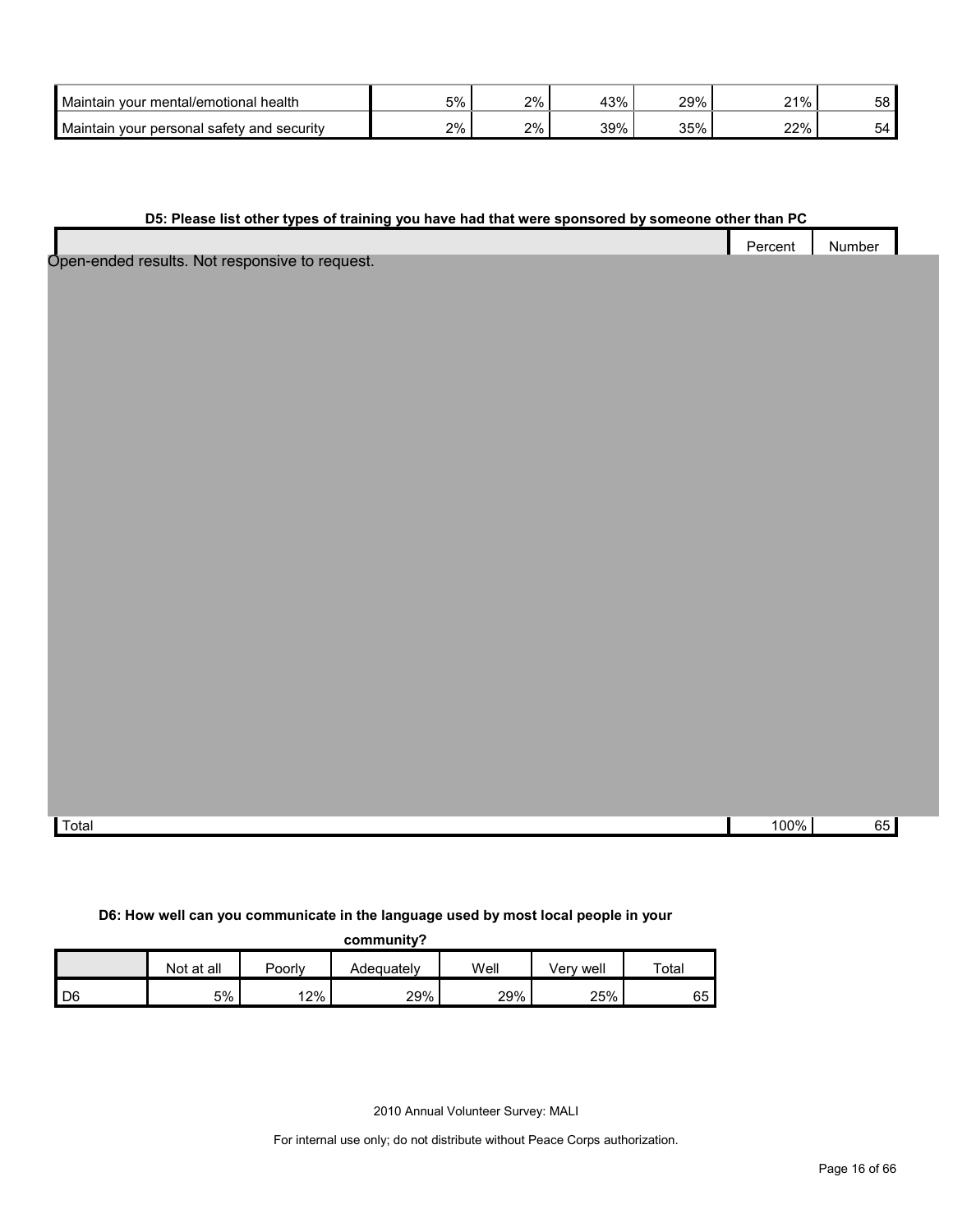|                   | Not at all | Poorly | Adequately | Well | Very well | Total |
|-------------------|------------|--------|------------|------|-----------|-------|
| 6 months or less  |            |        |            | 100% |           | ∩     |
| 7 to 12 months    | 14%        | 43%    |            | 43%  |           |       |
| 13 to 20 months   | 7%         | 11%    | 44%        | 19%  | 19%       | 27    |
| 21 to 27 months   |            | 4%     | 28%        | 32%  | 36%       | 25    |
| 28 months or more |            | 25%    |            | 25%  | 50%       | 4     |
| Total             | 5%         | 12%    | 29%        | 29%  | 25%       | 65    |

**Local language proficiency (D6) by Time in Country (A2)**

## <span id="page-16-0"></span>**E. Volunteer Assignment Goals and Impact**

This section reports Volunteers' self-assessments of their impact on the individuals and organizations in the communities in which they serve. The results address the extent to which Volunteers' work and other community interaction have achieved the following three goals:

Goal 1: To help the people of interested countries in meeting their need for trained men and women by transferring skills to, and building capacity of, host country partners

Goal 2: To help promote a better understanding of Americans on the part of the peoples served Goal 3: To help Americans understand the people and cultures of other countries

|                                                    | Not at all | Minimally | Adequately | Considerably | Exceptionally |
|----------------------------------------------------|------------|-----------|------------|--------------|---------------|
| Meets the objectives of the project plan           |            | 8%        | 34%        | 39%          | 13%           |
| Builds local capacity for sustainability (goal 1)  |            | 5%        | 35%        | 52%          | 8%            |
| Involves local people in planning and implementing |            | 6%        | 28%        | 42%          | 25%           |
| activities                                         |            |           |            |              |               |
| Complements other local development activities     | 5%         | 14%       | 34%        | 32%          | 14%           |
| Transfers skills to host country individuals and   |            | 11%       | 25%        | 48%          | 17%           |
| organizations (goal 1)                             |            |           |            |              |               |
| Mobilizes host country individuals to volunteer    | 9%         | 28%       | 25%        | 20%          | 6%            |
| Helps promote a better understanding of Americans  | 2%         | 9%        | 25%        | 37%          | 28%           |
| on the part of the peoples served (goal 2)         |            |           |            |              |               |
| Helps promote a better understanding of other      | 3%         | 9%        | 27%        | 30%          | 30%           |
| peoples on the part of Americans (goal 3)          |            |           |            |              |               |

**E1: To what extent does your Volunteer work assignment address the following?**

#### **E1: To what extent does your Volunteer work assignment address the following?**

|                                                   | ΝA | ⊤otal |
|---------------------------------------------------|----|-------|
| Meets the objectives of the project plan          | 6% | 64    |
| Builds local capacity for sustainability (goal 1) |    | 65    |

2010 Annual Volunteer Survey: MALI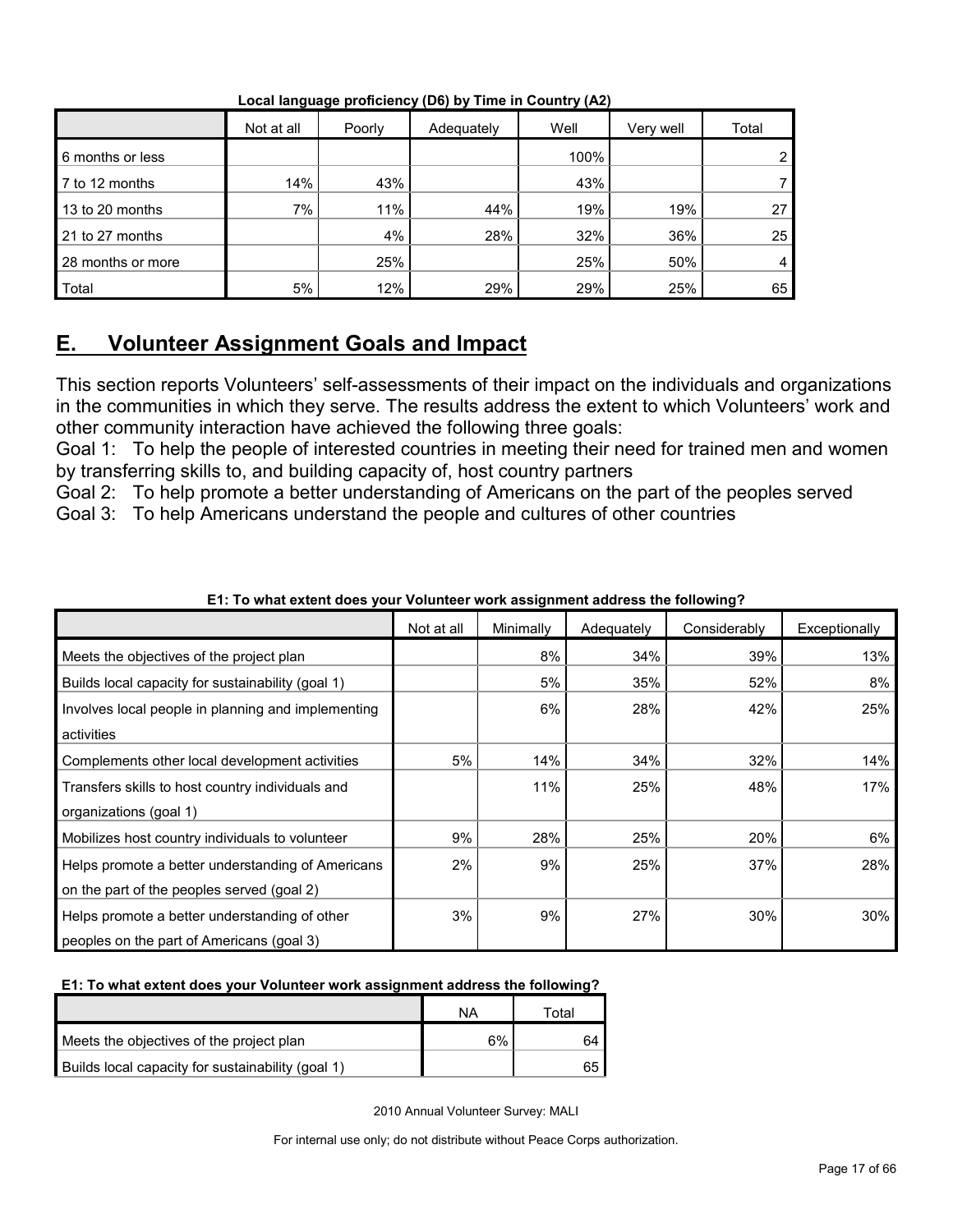| Involves local people in planning and implementing    |     | 65 |
|-------------------------------------------------------|-----|----|
| activities                                            |     |    |
| Complements other local development activities        | 2%  | 65 |
| Transfers skills to host country individuals and      |     | 65 |
| organizations (goal 1)                                |     |    |
| Mobilizes host country individuals to volunteer       | 12% | 65 |
| Helps promote a better understanding of Americans on  |     | 65 |
| the part of the peoples served (goal 2)               |     |    |
| Helps promote a better understanding of other peoples | 2%  | 64 |
| on the part of Americans (goal 3)                     |     |    |

#### **E1: To what extent does your Volunteer work assignment address the following? (excluding "NA" responses)**

|                                                       | Not at all | Minimally | Adequately | Considerably |
|-------------------------------------------------------|------------|-----------|------------|--------------|
| Meets the objectives of the project plan              |            | 8%        | 37%        | 42%          |
| Builds local capacity for sustainability (goal 1)     |            | 5%        | 35%        | 52%          |
| Involves local people in planning and implementing    |            | 6%        | 28%        | 42%          |
| activities                                            |            |           |            |              |
| Complements other local development activities        | 5%         | 14%       | 34%        | 33%          |
| Transfers skills to host country individuals and      |            | 11%       | 25%        | 48%          |
| organizations (goal 1)                                |            |           |            |              |
| Mobilizes host country individuals to volunteer       | 11%        | 32%       | 28%        | 23%          |
| Helps promote a better understanding of Americans on  | 2%         | 9%        | 25%        | 37%          |
| the part of the peoples served (goal 2)               |            |           |            |              |
| Helps promote a better understanding of other peoples | 3%         | 10%       | 27%        | 30%          |
| on the part of Americans (goal 3)                     |            |           |            |              |

#### **E1: To what extent does your Volunteer work assignment address the following?**

**(excluding "NA" responses)**

| Total |
|-------|
|       |
| 60    |
| 65    |
| 65    |
|       |
| 64    |
| 65    |
|       |
| 57    |
|       |

2010 Annual Volunteer Survey: MALI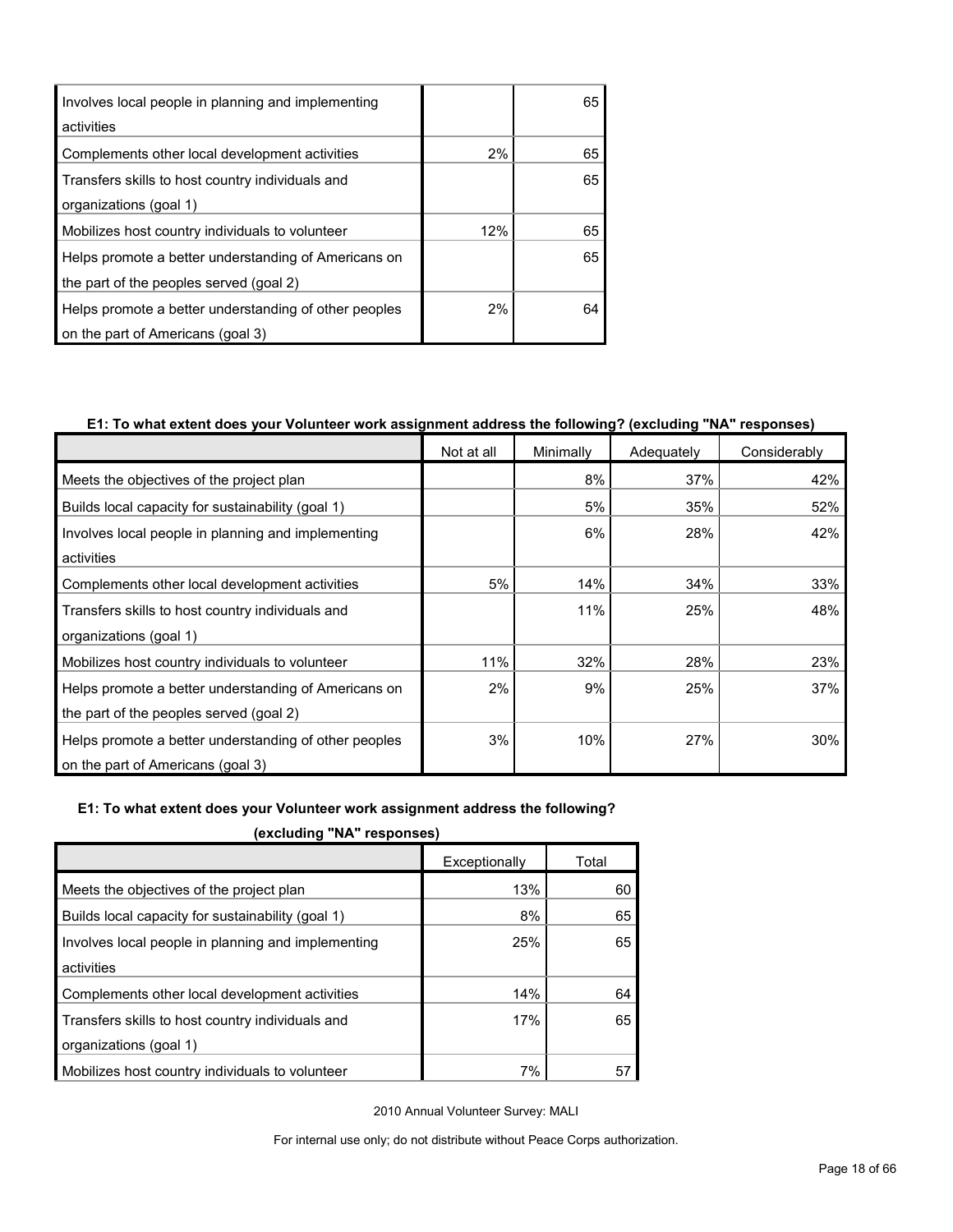| Helps promote a better understanding of Americans on  | 28% | 65 |
|-------------------------------------------------------|-----|----|
| the part of the peoples served (goal 2)               |     |    |
| Helps promote a better understanding of other peoples | 30% | 63 |
| on the part of Americans (goal 3)                     |     |    |

#### **E2: How effective have you been in transferring knowledge and skills to help the following persons or groups build their**

| capacities?                                      |            |           |            |              |               |  |  |
|--------------------------------------------------|------------|-----------|------------|--------------|---------------|--|--|
|                                                  | Not at all | Minimally | Adequately | Considerably | Exceptionally |  |  |
| Your counterpart/community partner               | 3%         | 18%       | 22%        | 26%          | 28%           |  |  |
| An organization other than your host institution | 3%         | 15%       | 29%        | 23%          | 11%           |  |  |
| Members of your host community                   |            | 14%       | 35%        | 38%          | 12%           |  |  |
| <b>Other Peace Corps Volunteers</b>              | 2%         | 8%        | 28%        | 45%          | 15%           |  |  |

#### **E2: How effective have you been in transferring knowledge and skills to help the**

| <b>TOTOWING DETSURE OF GLOUDS DUNG LITER CAPACITIES?</b> |     |       |
|----------------------------------------------------------|-----|-------|
|                                                          | ΝA  | Total |
| Your counterpart/community partner                       | 3%  | 65    |
| An organization other than your host institution         | 18% | 65    |
| Members of your host community                           |     | 65    |
| <b>Other Peace Corps Volunteers</b>                      | 3%  | 65    |

#### **following persons or groups build their capacities?**

#### **E2: How effective have you been in transferring knowledge and skills to help the following persons or groups build their capacities? (excluding "NA" responses)**

|                                                  | Not at all | Minimally | Adequately | Considerably |  |  |  |
|--------------------------------------------------|------------|-----------|------------|--------------|--|--|--|
| Your counterpart/community partner               | 3%         | 19%       | 22%        | 27%          |  |  |  |
| An organization other than your host institution | 4%         | 19%       | 36%        | 28% l        |  |  |  |
| Members of your host community                   |            | 14%       | 35%        | 38%          |  |  |  |
| <b>Other Peace Corps Volunteers</b>              | 2%         | 8%        | 29%        | 46%          |  |  |  |

#### **E2: How effective have you been in transferring knowledge and skills to help the**

#### **following persons or groups build their capacities? (excluding "NA" responses)**

|                                                  | Exceptionally | Total |
|--------------------------------------------------|---------------|-------|
| Your counterpart/community partner               | 29%           |       |
| An organization other than your host institution | 13%           | 53    |
| Members of your host community                   | 12%           | 65    |

2010 Annual Volunteer Survey: MALI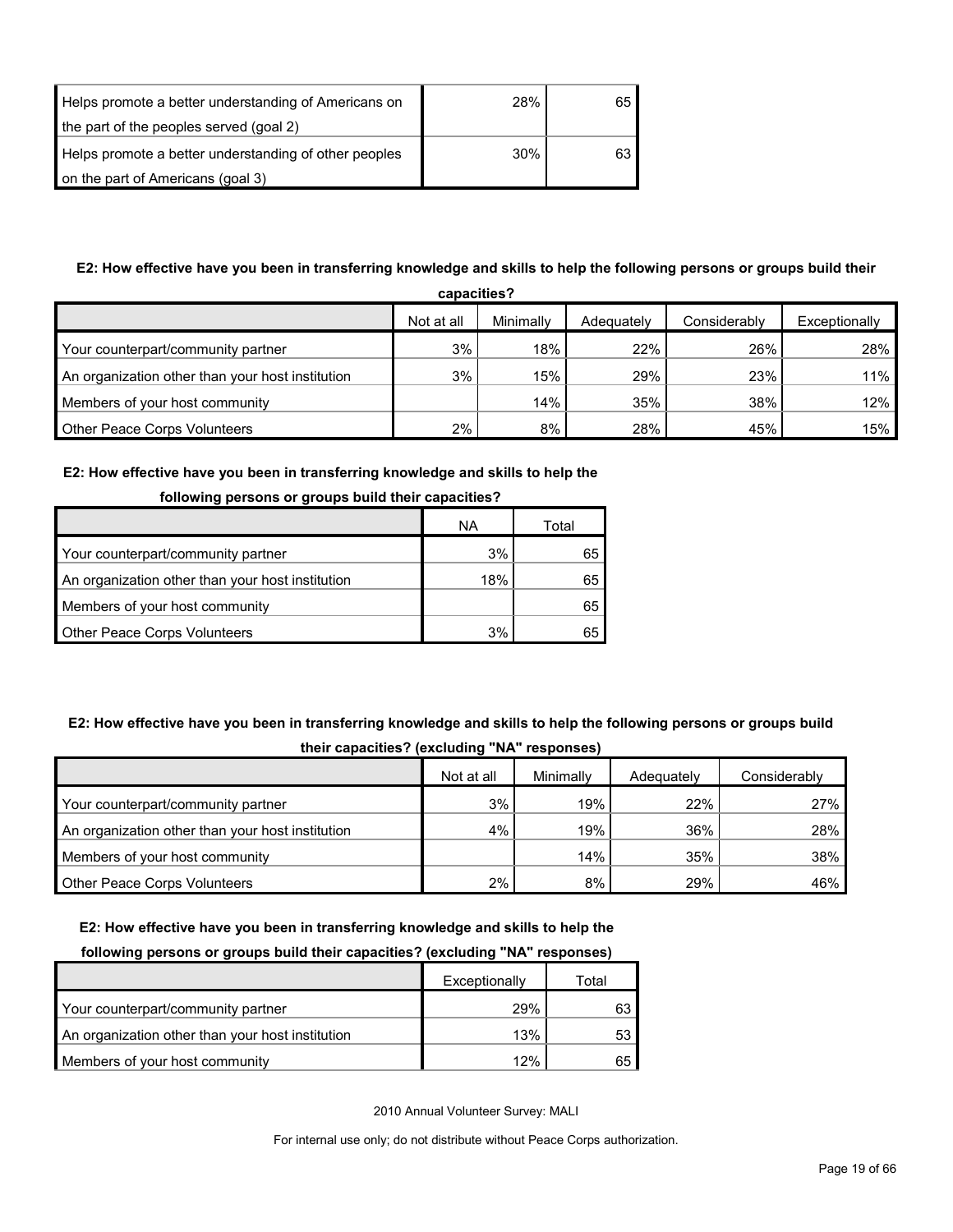#### **E2: How effective have you been in transferring knowledge and skills to help the**

|                                                  | Exceptionally | Total |
|--------------------------------------------------|---------------|-------|
| Your counterpart/community partner               | 29%           | 63    |
| An organization other than your host institution | 13%           | 53    |
| Members of your host community                   | 12%           | 65    |
| <b>Other Peace Corps Volunteers</b>              | 16%           | 63    |

#### **following persons or groups build their capacities? (excluding "NA" responses)**

# **E2.TEXT: Description of others to whom you are transferring skills to help build their capacities** Column N % Count  $\sf Total$  100%  $\sf 65$ Open-ended results. Not responsive to request.

#### **E3: Based on your contact with host country nationals, to what extent have they gained a better understanding of**

|   | <b>Americans?</b> |           |            |              |               |                   |       |  |  |
|---|-------------------|-----------|------------|--------------|---------------|-------------------|-------|--|--|
|   | Not at all        | Minimally | Adequately | Considerably | Exceptionally | Too early to tell | Total |  |  |
| └ |                   |           | 20%        | 55%          | 25%           |                   | 64    |  |  |

#### **E3: Based on your contact with host country nationals, to what extent have they gained a better**

**understanding of Americans? (excluding "Too early to tell" responses)**

|    | Not at all | Minimally | Adequatelv | Considerably | Exceptionally | Total |
|----|------------|-----------|------------|--------------|---------------|-------|
| ∽∟ |            |           | 20%        | 55%          | 25%           | 'nΔ   |

#### **E4: In which of the following third goal activities have you participated during your PC service? Mark all that apply.**

2010 Annual Volunteer Survey: MALI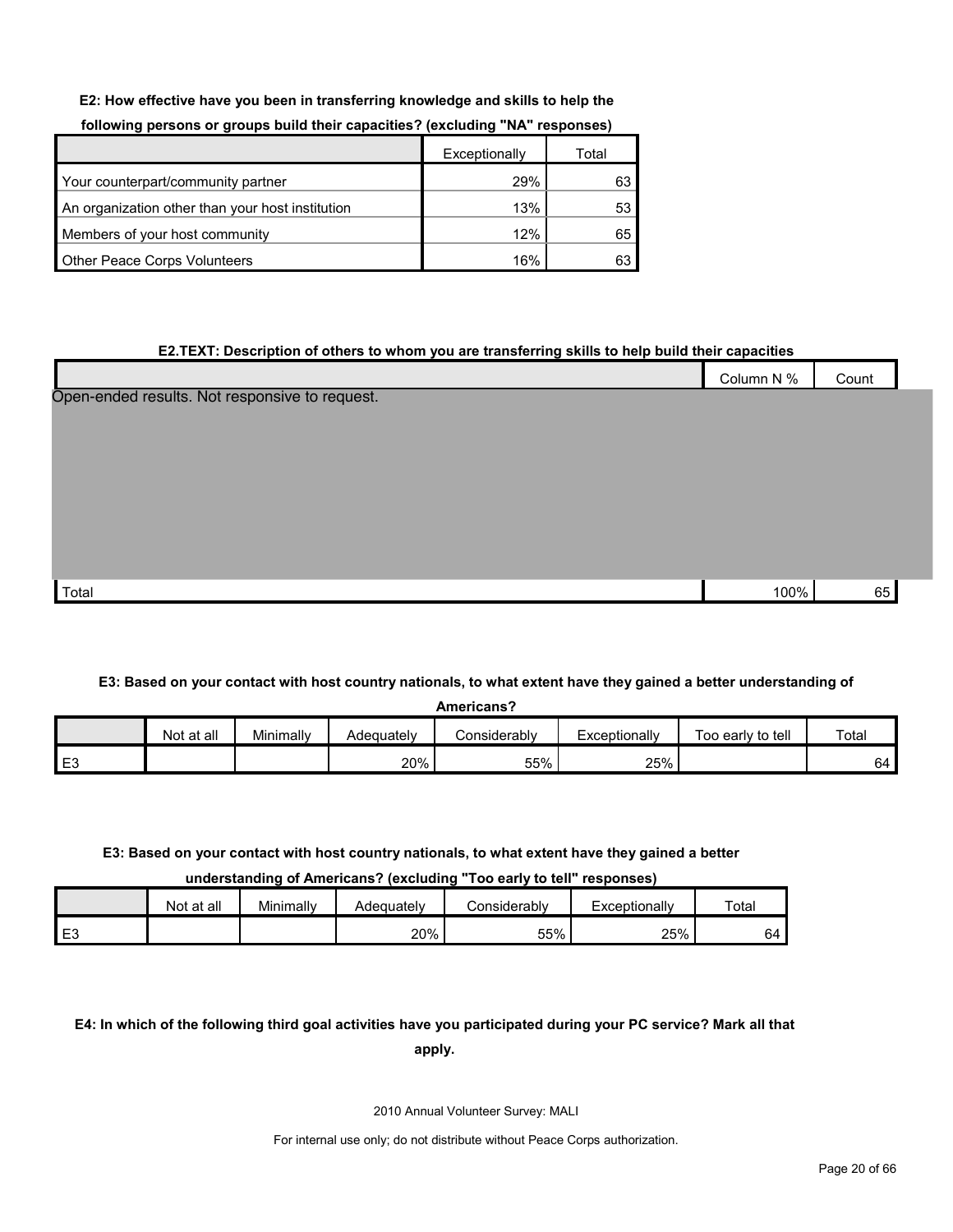|                                                       | <b>PCV Responses</b> | % Doing This | <b>Total PCVs</b><br>Responding |
|-------------------------------------------------------|----------------------|--------------|---------------------------------|
| Electronic updates                                    | 64                   | 98%          |                                 |
| Hosting American visitors                             | 43                   | 66%          |                                 |
| Hard copy/paper update                                | 41                   | 63%          |                                 |
| Personal website or blog                              | 39                   | 60%          |                                 |
| Enrollment in the CWWS/CMS program                    | 30                   | 46%          |                                 |
| While on home leave, spoke at a school or community   | 20                   | 31%          |                                 |
| group                                                 |                      |              |                                 |
| Pen pal program/letter exchange                       | 12                   | 18%          |                                 |
| Podcasted/created a slide show or video posted online | 6                    | 9%           |                                 |
| Other please specify                                  | 3                    | 5%           |                                 |
| Posted to PC Digital Library                          | 2                    | 3%           |                                 |
| Peace Corps Week activities                           |                      | 2%           |                                 |
| Total                                                 |                      |              | 65                              |

Percents may total to more than 100% since Volunteers were asked to "Mark all that apply."

## **E4.TEXT: Description of "others" third goal activities** Column N % Count Total 100% 65 Open-ended results. Not responsive to request.

#### **E4: When asked about third goal activities, Volunteer answered "No**

**involvement in third goal activities."** 

|                      | NA   | No third goal<br>activities | Гоtal |
|----------------------|------|-----------------------------|-------|
|                      |      |                             |       |
| No Goal 3 activities | 100% |                             | 65    |

#### **E5: Based on your contact with Americans, to what extent have they gained a better understanding of host country nationals?**

2010 Annual Volunteer Survey: MALI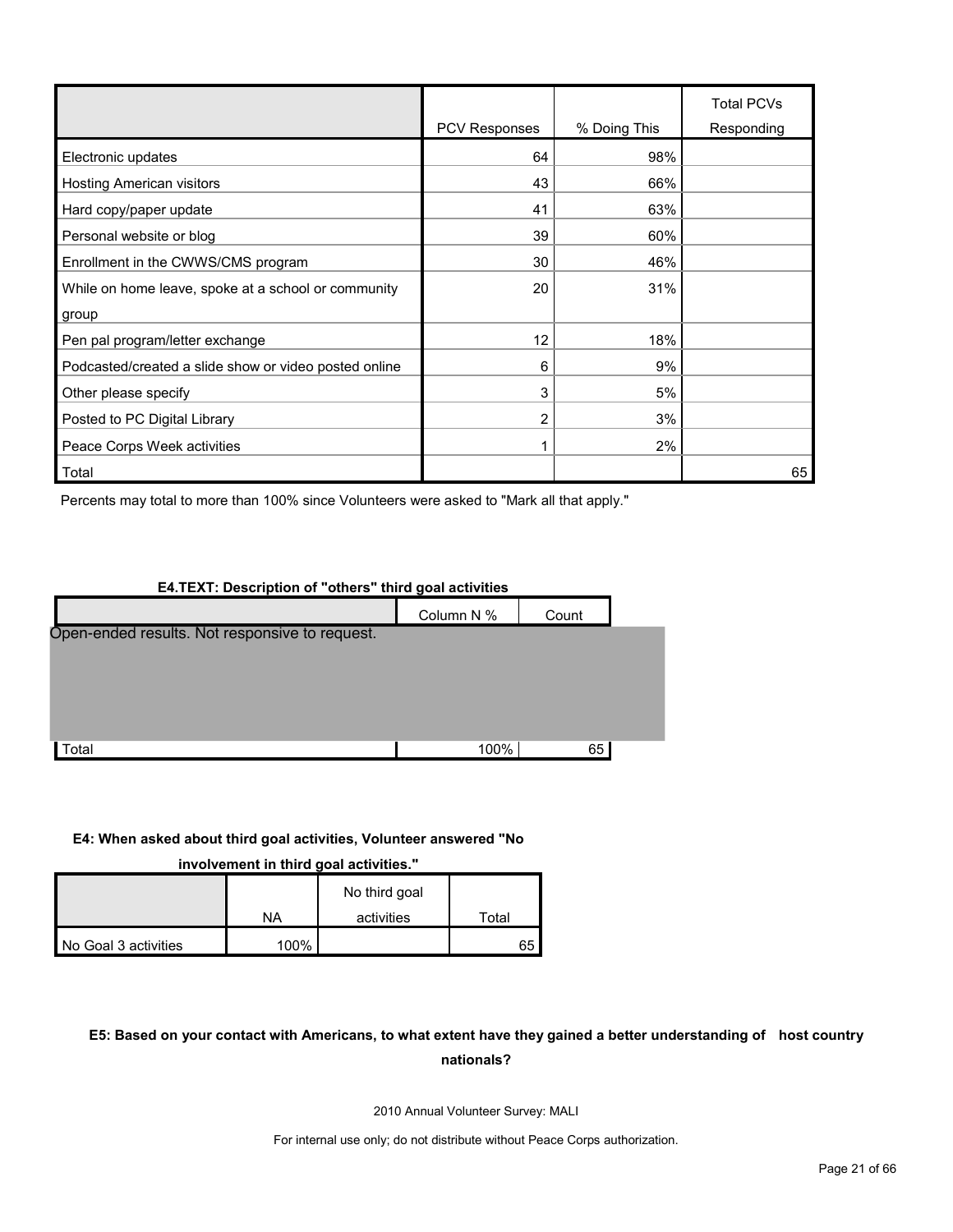|    | Not at all | Minimally | Adequately | Considerabl∨ | Exceptionally | to tell<br>Гоо<br>⊦earlv | Total |
|----|------------|-----------|------------|--------------|---------------|--------------------------|-------|
| E5 |            | 2%        | 18%        | 46%          | 29%           | 5%                       | 65    |

**E5: Based on your contact with Americans, to what extent have they gained a better understanding of host country nationals? (excluding "Too early to tell" responses)**

|                | Not at all | Minimally | Adeauatelv | considerablv | Exceptionally | Total    |
|----------------|------------|-----------|------------|--------------|---------------|----------|
| E <sub>5</sub> |            | 2%        | 19%        | 48%          | 31%           | 60<br>୰∠ |

## <span id="page-21-0"></span>**F. Peace Corps Support**

This section reports Volunteers' satisfaction with in-country Peace Corps staff support and how the Volunteers communicate with the post.

#### **F1: How prepared for your arrival were the host people with whom you would be working?**

|    | Not<br>t at all | Minimally | Adequately | ≿onsiderablv | Exceptionally | Total |
|----|-----------------|-----------|------------|--------------|---------------|-------|
| п. | 11%             | 20%       | 32%        | 32%          | 5%            | 65    |

#### **F2: To what extent is your CD aware of Volunteer issues and concerns through interactions with PCVs?**

|                | Not at all | Minimally | Adeauatelv | :onsiderablv | Exceptionally | <b>Total</b> |
|----------------|------------|-----------|------------|--------------|---------------|--------------|
| F <sub>2</sub> |            | 3%        | 25%        | 34%          | 38%           | 65           |

#### **F3: How satisfied are you with the health care you received from your PCMO(s)?**

|      | Not<br>∶all<br>. at | Minimally | Adequatelv | こonsiderably | Exceptionally | <b>Used</b><br>Not | Total |
|------|---------------------|-----------|------------|--------------|---------------|--------------------|-------|
| l F3 |                     | 3%        | 4%         | 34%          | 49%           |                    | 65    |

**F3: How satisfied are you with the health care you received from your PCMO(s)?(excluding "Not used"** 

| responses) |            |           |            |              |               |       |
|------------|------------|-----------|------------|--------------|---------------|-------|
|            | Not at all | Minimally | Adequately | Considerably | Exceptionally | Total |
| F٩         |            | 3%        | 14%        | 34%          | 49%           | 65    |

2010 Annual Volunteer Survey: MALI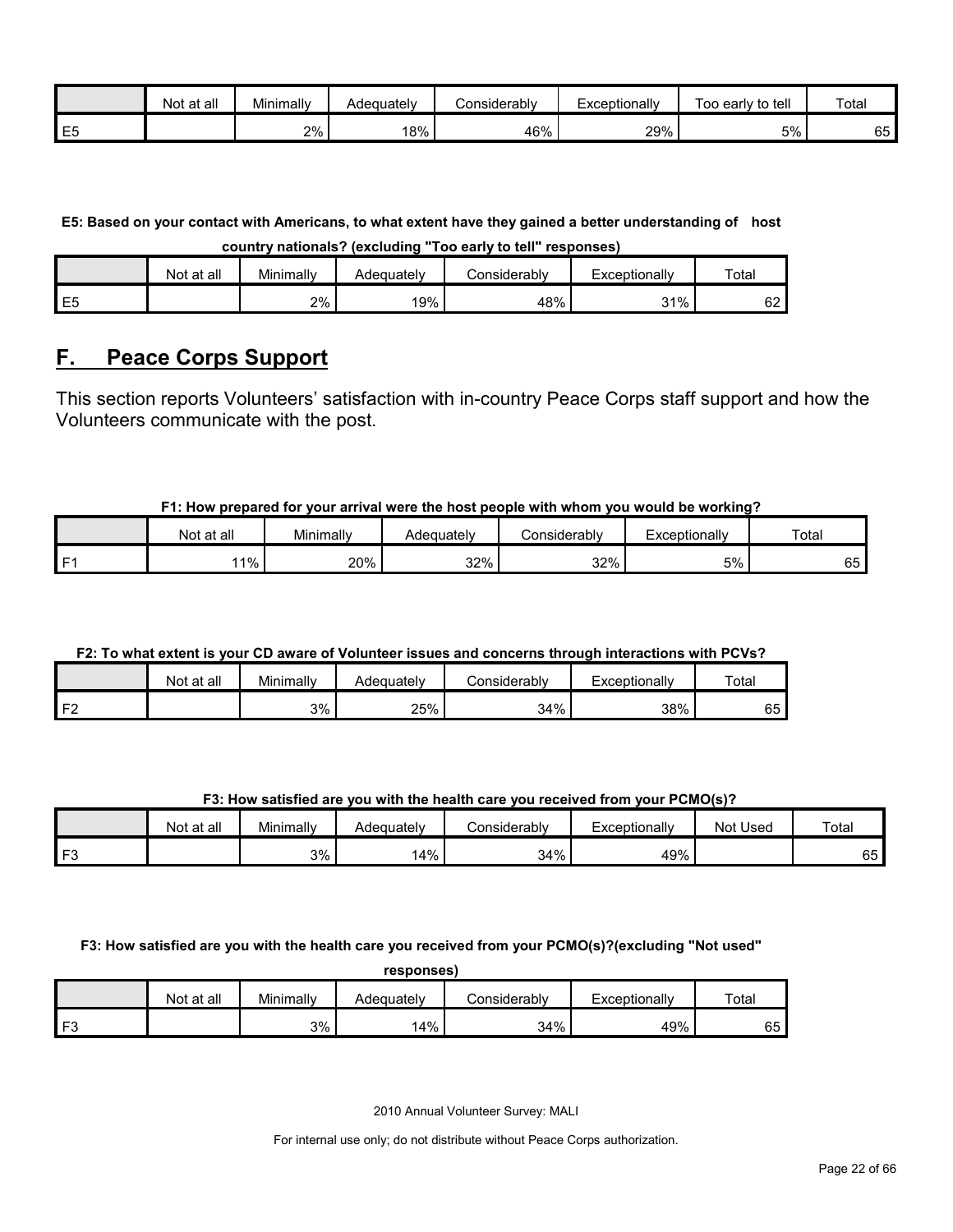|                             | Not at all | Minimally | . <b>.</b><br>Adequately | Considerably | Exceptionally | NA | Total |
|-----------------------------|------------|-----------|--------------------------|--------------|---------------|----|-------|
| Administrative/logistical   | 2%         | 17%       | 32%                      | 31%          | 18%           |    | 65    |
| Cross-cultural              | 2%         | 3%        | 23%                      | 43%          | 29%           |    | 65    |
| Emotional                   | 5%         | 17%       | 29%                      | 31%          | 17%           | 2% | 65    |
| Feedback on my work reports | 12%        | 26%       | 37%                      | 15%          | 8%            | 2% | 65    |
| Job assignment              | 8%         | 25%       | 34%                      | 23%          | 11%           |    | 65    |
| Language learning           |            | 12%       | 23%                      | 42%          | 23%           |    | 65    |
| Medical                     |            | 2%        | 17%                      | 34%          | 48%           |    | 65    |
| Safety and security         |            | 3%        | 29%                      | 35%          | 32%           |    | 65    |
| Site selection/preparation  | 6%         | 22%       | 37%                      | 25%          | 11%           |    | 65    |
| <b>Technical skills</b>     | 5%         | 22%       | 35%                      | 29%          | 9%            |    | 65    |

**F4: How satisfied are you with the following support provided by in-country PC staff?**

#### **F4: How satisfied are you with the following support provided by in-country PC staff? (excluding "NA" responses)**

|                             | Not at all | Minimally | Adequately | Considerably | Exceptionally | Total |
|-----------------------------|------------|-----------|------------|--------------|---------------|-------|
| Administrative/logistical   | 2%         | 17%       | 32%        | 31%          | 18%           | 65    |
| Cross-cultural              | 2%         | 3%        | 23%        | 43%          | 29%           | 65    |
| Emotional                   | 5%         | 17%       | 30%        | 31%          | 17%           | 64    |
| Feedback on my work reports | 13%        | 27%       | 38%        | 16%          | 8%            | 64    |
| Job assignment              | 8%         | 25%       | 34%        | 23%          | 11%           | 65    |
| Language learning           |            | 12%       | 23%        | 42%          | 23%           | 65    |
| Medical                     |            | 2%        | 17%        | 34%          | 48%           | 65    |
| Safety and security         |            | 3%        | 29%        | 35%          | 32%           | 65    |
| Site selection/preparation  | 6%         | 22%       | 37%        | 25%          | 11%           | 65    |
| <b>Technical skills</b>     | 5%         | 22%       | 35%        | 29%          | 9%            | 65    |

**F5: What level of PC support have you received to help cope with stress from issues such as HIV/AIDS, food insecurity,** 

**etc. in your community? (Including PCVs w/no need for support)**

|                |            |                 | Adequate | Considerable | Exceptional | NA'<br>/ I have no |       |
|----------------|------------|-----------------|----------|--------------|-------------|--------------------|-------|
|                | No support | Minimal support | support  | support      | support     | need for support   | Total |
| F <sub>5</sub> | 2%         | $7\%$           | 31%      | 18%          | 9%          | 23%                | 65    |

2010 Annual Volunteer Survey: MALI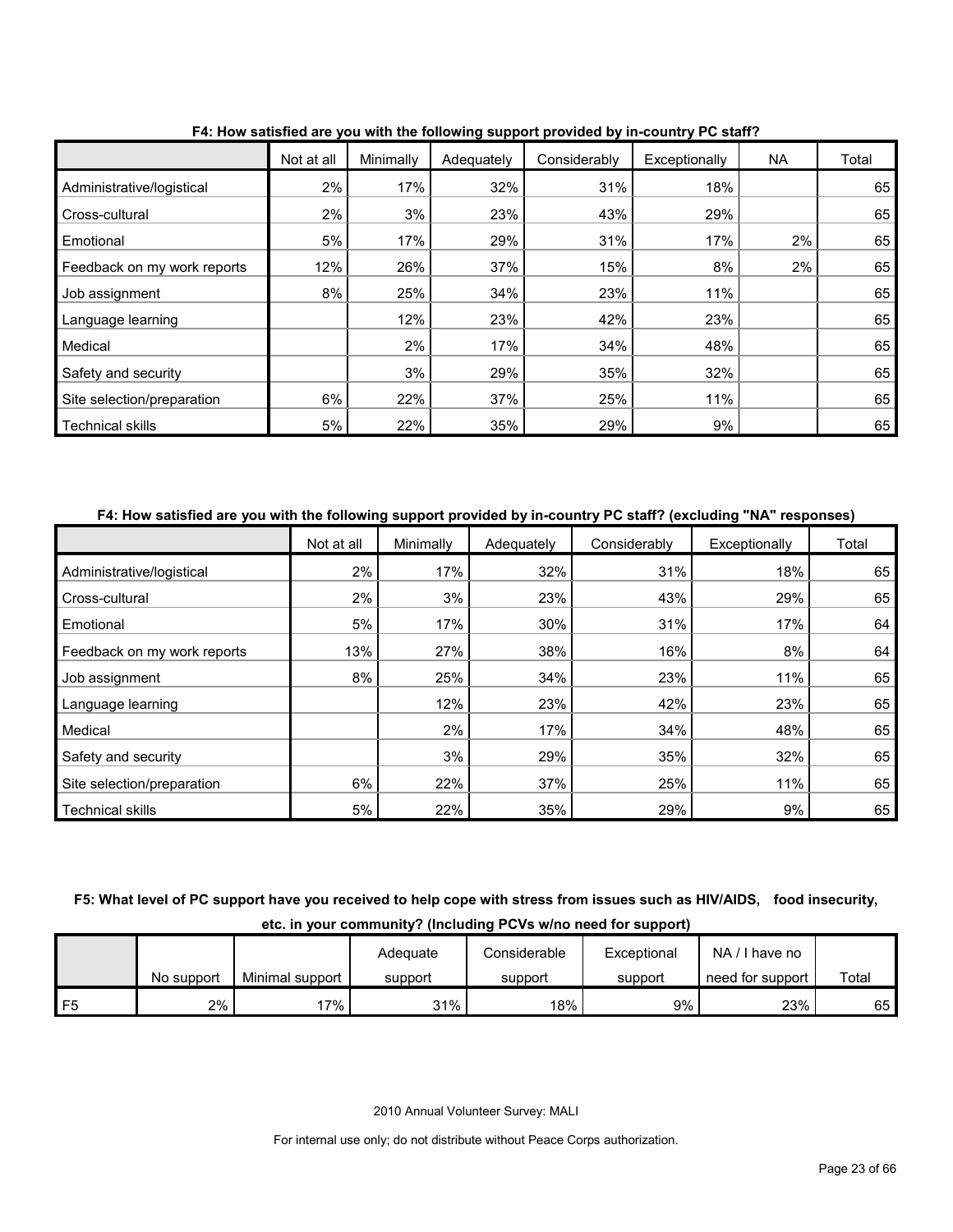#### **F5: What level of PC support have you received to help cope with stress from issues such as HIV/AIDS, food insecurity,**

|                |            |                 |                  | Considerable | Exceptional |       |
|----------------|------------|-----------------|------------------|--------------|-------------|-------|
|                | No support | Minimal support | Adequate support | support      | support     | Total |
| F <sub>5</sub> | 2%         | 22%             | 40%              | 24%          | $12\%$      | 50    |

#### **etc. in your community? (excluding "NA/No need for support" responses)**

#### **F6a: How would you rate your interaction with the Country Director (CD)**

| in terms of the following?      |     |      |    |  |  |  |  |  |
|---------------------------------|-----|------|----|--|--|--|--|--|
| Adequate<br>Inadequate<br>Total |     |      |    |  |  |  |  |  |
| <b>CD Responsiveness</b>        | 0%  | 100% | 65 |  |  |  |  |  |
| CD Informative content          | 2%  | 98%  | 64 |  |  |  |  |  |
| CD Comfort level                | 3%  | 97%  | 65 |  |  |  |  |  |
| <b>CD</b> Site visits           | 34% | 66%  | 64 |  |  |  |  |  |

#### **F6b: How would you rate your interaction with the PTO in terms of --?**

|                           | Inadequate | Adequate | Total |
|---------------------------|------------|----------|-------|
| <b>PTO Responsiveness</b> | 32%        | 68%      | 63    |
| PTO Informative content   | 54%        | 46%      | 63    |
| <b>PTO Comfort level</b>  | 56%        | 44%      | 63    |
| <b>PTO Site visits</b>    | 63%        | 37%      | 63    |

#### **F6c: How would you rate your interaction with the APCD/Program Manager in**

**terms of --?**

|                               | Inadequate | Adequate | Total |
|-------------------------------|------------|----------|-------|
| <b>APCD/PM Responsiveness</b> | 18%        | 82%      | 65    |
| APCD/PM Informative content   | 30%        | 70%      | 64    |
| APCD/PM Comfort level         | 23%        | 77%      | 64    |
| APCD/PM Site visits           | 13%        | 88%      | 64    |

#### **F6d: How would you rate your interaction with the PCMO in terms of --?**

|                            | Inadeguate | Adequate | <sup>-</sup> otal |
|----------------------------|------------|----------|-------------------|
| <b>PCMO Responsiveness</b> | 3%         | ገ7%      | <b>^^</b>         |

2010 Annual Volunteer Survey: MALI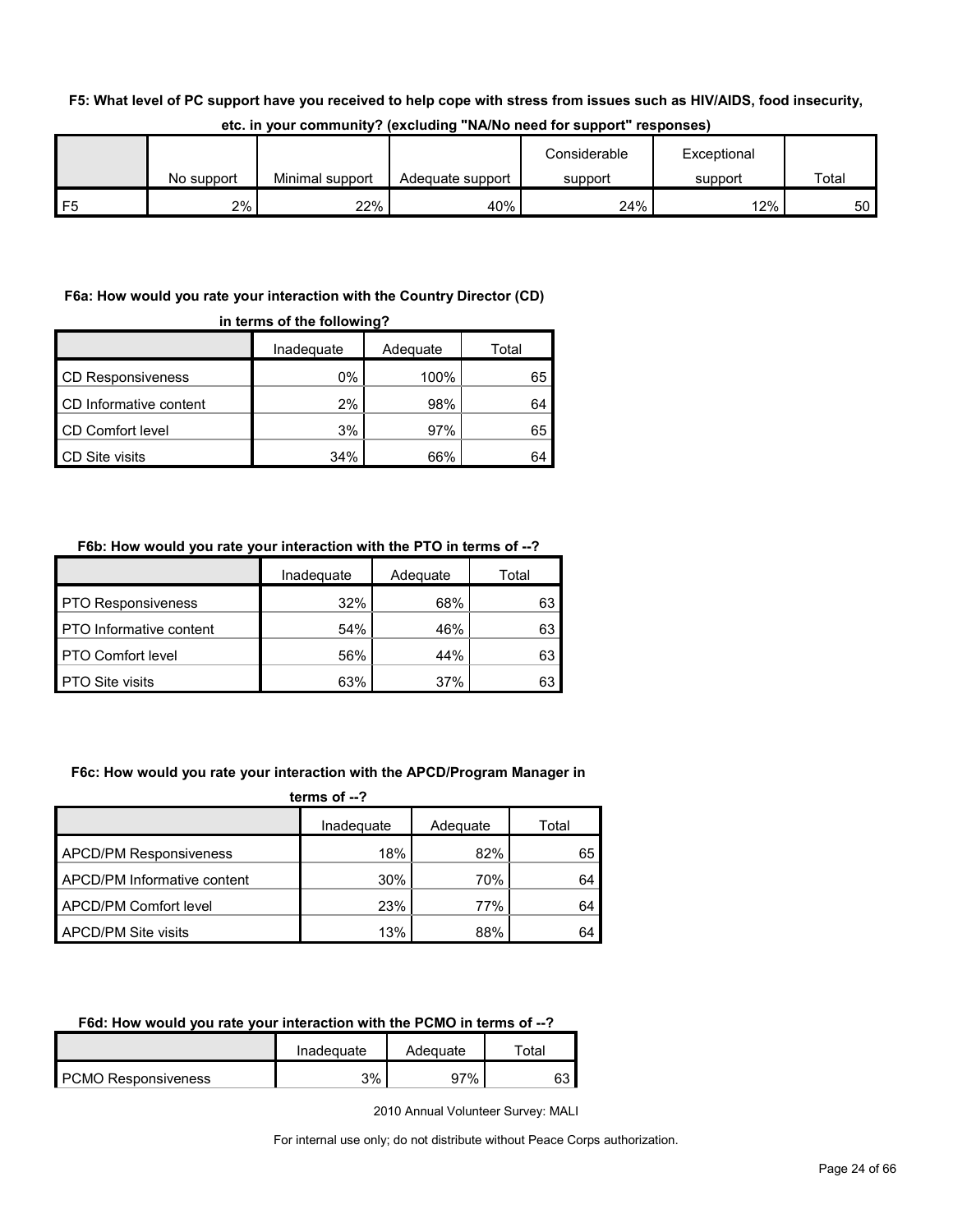| PCMO Informative content | 3% | 97% |  |
|--------------------------|----|-----|--|
| PCMO Comfort level       | 8% | 92% |  |
| PCMO Site visits         | 8% | 92% |  |

#### **F6e: How would you rate your interaction with the Safety and Security**

|                           | Inadequate<br>Adequate |     | Total |  |
|---------------------------|------------------------|-----|-------|--|
| <b>SSC Responsiveness</b> | 6%                     | 94% | 64    |  |
| SSC Informative content   | 13%                    | 88% | 64    |  |
| <b>SSC Comfort level</b>  | 6%                     | 94% | 63    |  |
| <b>SSC Site visits</b>    | 29%                    | 71% | 63    |  |

#### **Coordinator (SSC) in terms of --?**

#### **F6f: How would you rate your interaction with the Training Manager in terms**

| of $-2$                      |            |          |       |  |  |
|------------------------------|------------|----------|-------|--|--|
|                              | Inadequate | Adequate | Total |  |  |
| <b>TrMngr Responsiveness</b> | 10%        | 90%      | 60    |  |  |
| TrMngr Informative content   | 10%        | 90%      | 59    |  |  |
| <b>TrMngr Comfort level</b>  | 18%        | 82%      | 57    |  |  |
| <b>TrMngr Site visits</b>    | 42%        | 58%      | 55    |  |  |

#### **F6g: How would you rate your interaction with administrative staff in terms**

**of --?**

|                           | Inadequate | Adequate | Total |
|---------------------------|------------|----------|-------|
| Admin Responsiveness      | 26%        | 74%      | 65    |
| Admin Informative content | 16%        | 84%      | 64    |
| Admin Comfort level       | 17%        | 83%      | 64    |
| Admin Site visits         | 31%        | 69%      | 62    |

#### **F7: What is the best method for you to communicate with your Peace**

#### **Corps office?**

|            | Percent |     | Number |
|------------|---------|-----|--------|
| Cell phone |         | 55% | 36     |

2010 Annual Volunteer Survey: MALI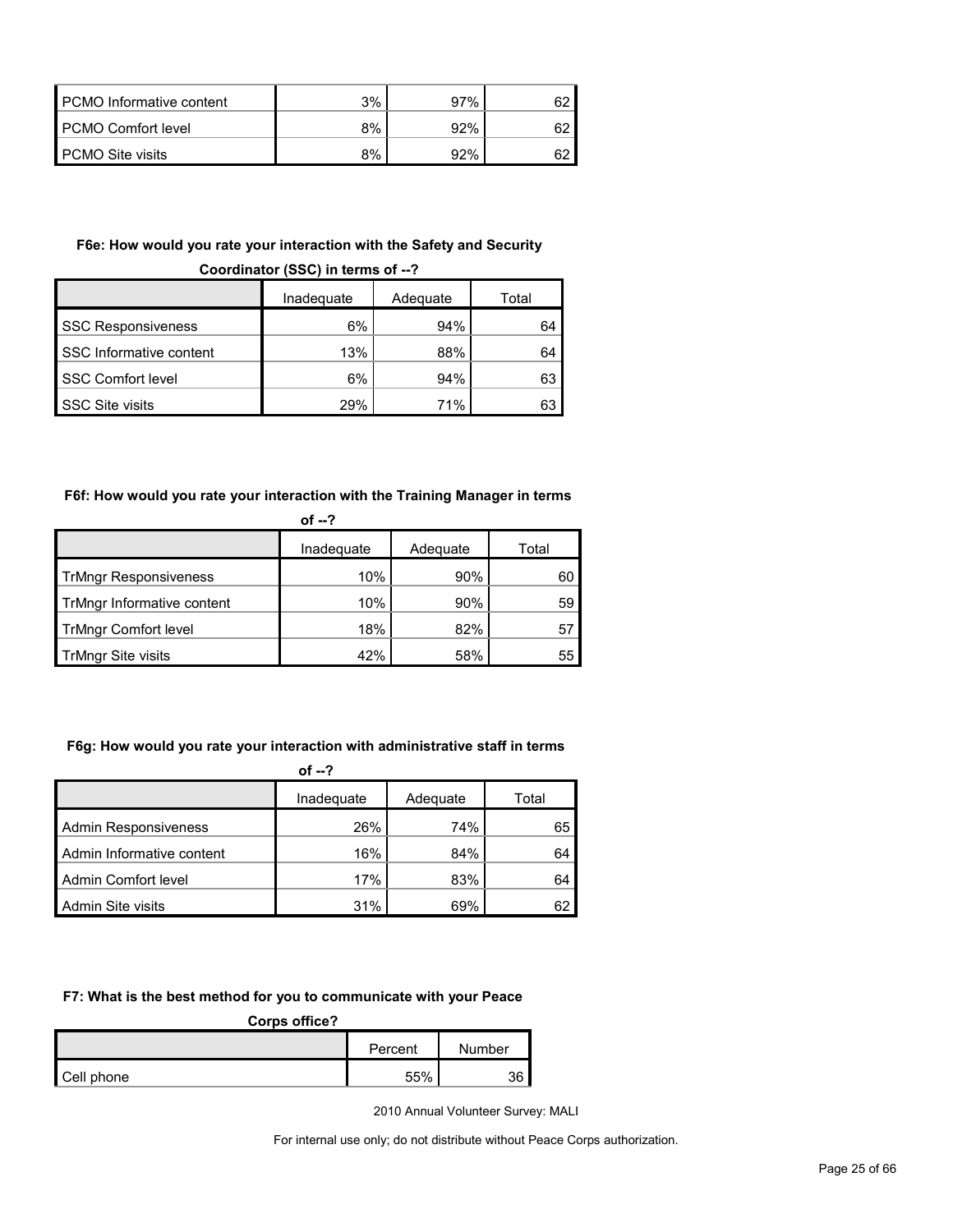| In-person visits                   | 23%  | 15 |
|------------------------------------|------|----|
| Text messaging (SMS)               | 9%   |    |
| <b>Email</b>                       | 9%   |    |
| Other: Please specify below        | 3%   |    |
| Telephone not at residence or work |      |    |
| Telephone at residence or work     |      |    |
| Letters/postal service             |      |    |
| l Fax                              |      |    |
| Total                              | 100% |    |

#### **F7.OTHER: Description of "other" best method to communicate with post**

|                                                | PERCENT | <b>NUMBER</b> |
|------------------------------------------------|---------|---------------|
| Open-ended results. Not responsive to request. |         |               |
|                                                |         |               |
|                                                |         |               |
|                                                |         |               |
|                                                |         |               |
|                                                |         |               |
| Total                                          | 100%    | 65            |

#### **F8: In general, how do you rate the effectiveness of your communication resources for contacting your**

| PC staff in-country? |  |
|----------------------|--|
|----------------------|--|

|                | Not effective | Poor | Adequate | Effective | Verv effective | Total |
|----------------|---------------|------|----------|-----------|----------------|-------|
| F <sub>8</sub> |               | 7%   | 32%      | 31%       | 20%            | 65    |

## <span id="page-25-0"></span>**G. Your Safety and Security**

This section reports on how safe Volunteers feel. Volunteers' experiences with various types of insensitive remarks or behaviors, harassment or discrimination, and crime are summarized, as well as whether harassment and crime events were reported to Peace Corps.

#### **G1: How safe do you feel...?**

| All<br>$\sim$<br>Safe<br>Not<br>at | Often<br>Unsafe | -<br>Safe<br>Adequately | <b>Jsually</b><br>$\overline{\phantom{0}}$<br>Safe | -<br>Safe<br>verv | Total |
|------------------------------------|-----------------|-------------------------|----------------------------------------------------|-------------------|-------|
|                                    |                 |                         |                                                    |                   |       |

2010 Annual Volunteer Survey: MALI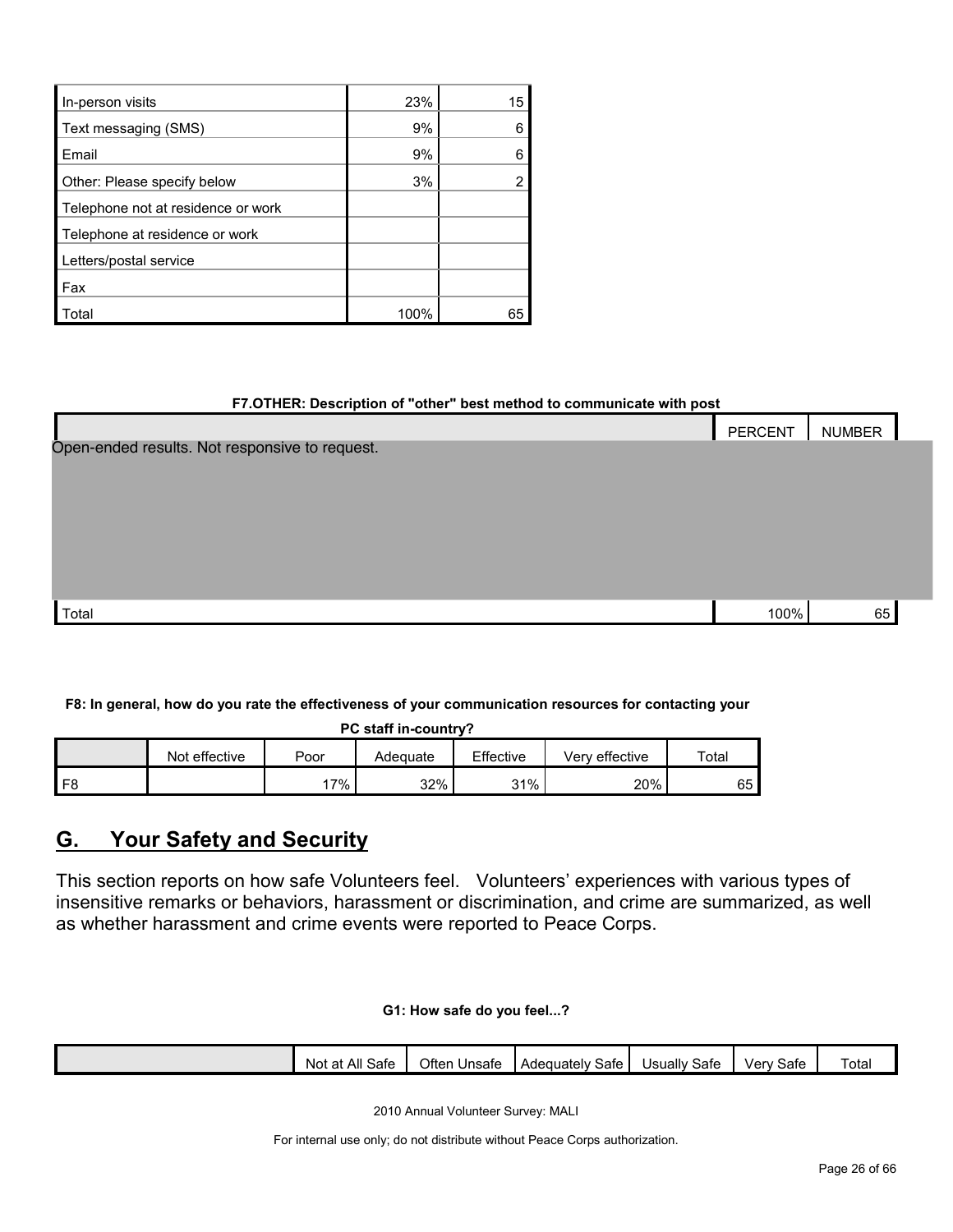| Where you live                     | 2% | 6%  | 25% | 68% | 65 |
|------------------------------------|----|-----|-----|-----|----|
| Where you work                     |    | 3%  | 25% | 72% | 65 |
| When you travel in-country         | 5% | 32% | 52% | 11% | 65 |
| City where main Peace Corps office | 2% | 42% | 38% | 18% | 65 |
| is located                         |    |     |     |     |    |

**G2: Have you encountered insensitive comments or behavior toward you based on your race, ethnicity, age, gender, or sexual orientation from any of the following sources?**

|                         | Yes | No   | <b>NA</b> | Total |
|-------------------------|-----|------|-----------|-------|
| Host/home stay family   | 11% | 83%  | 6%        | 65    |
| Community members       | 51% | 49%  |           | 65    |
| <b>Other Volunteers</b> | 6%  | 94%  |           | 65    |
| PC in-country staff     |     | 100% |           | 65    |
| Other                   | 16% | 26%  | 58%       | 31    |

**G2: Have you encountered insensitive comments or behavior toward you based on your race, ethnicity, age, gender, or sexual orientation from any of** 

**the following sources? (excluding "NA" responses)**

|                         | Yes | No   | Total |
|-------------------------|-----|------|-------|
| Host/home stay family   | 11% | 89%  | 61    |
| Community members       | 51% | 49%  | 65    |
| <b>Other Volunteers</b> | 6%  | 94%  | 65    |
| PC in-country staff     |     | 100% | 65    |
| Other                   | 38% | 62%  |       |

#### **G2.OTHER: Description of "other" sources of insensitive comments/behavior**

|                                                | PERCENT | <b>NUMBER</b> |  |
|------------------------------------------------|---------|---------------|--|
| Open-ended results. Not responsive to request. |         |               |  |
|                                                |         |               |  |
|                                                |         |               |  |
|                                                |         |               |  |
|                                                |         |               |  |
|                                                |         |               |  |

2010 Annual Volunteer Survey: MALI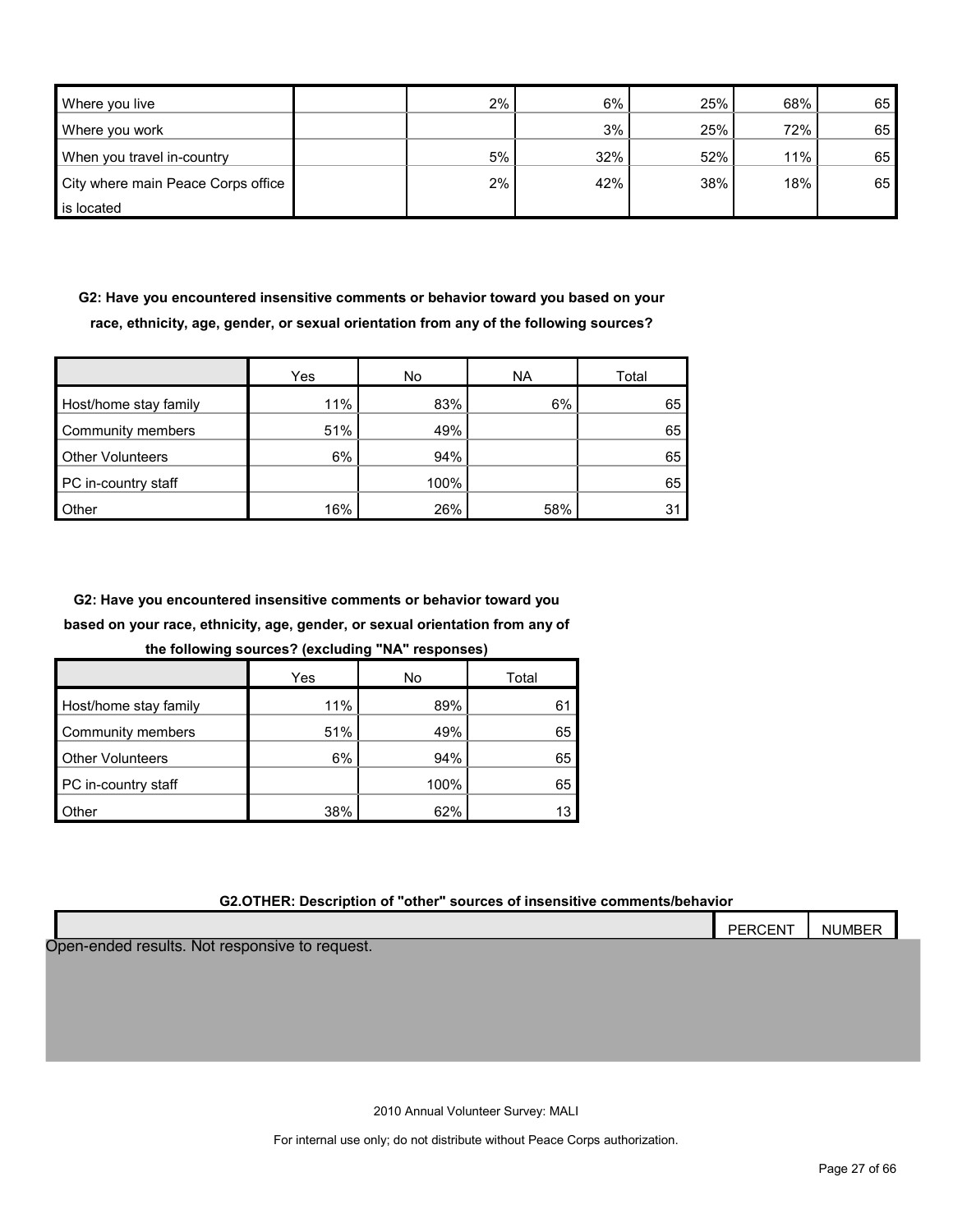Total 100% 65  $\,$  100% 65  $\,$ 

NOTE: See Open-Ended Responses Report for comments Volunteers wrote in response to Question G3 to explain their harassment/discrimination answers.

|                              | None | Once | 2-5 times | 6-10 times | 11-25 times | 26+ times | Total |
|------------------------------|------|------|-----------|------------|-------------|-----------|-------|
| Age H/D                      | 85%  | 2%   | 2%        | 4%         |             | 6%        | 48    |
| Anti-American H/D            | 85%  |      | 13%       | 2%         |             |           | 47    |
| Disability H/D               | 100% |      |           |            |             |           | 48    |
| Gender H/D                   | 53%  | 2%   | 15%       | 4%         | 9%          | 17%       | 53    |
| Racial/color H/D             | 62%  |      | 2%        |            | 4%          | 32%       | 50    |
| Religious H/D                | 77%  | 6%   | 6%        | 4%         | 2%          | 4%        | 48    |
| Sexual orientation H/D       | 96%  | 2%   | 2%        |            |             |           | 48    |
| Sexual harassment (physical) | 81%  | 15%  |           | 2%         | 2%          |           | 47    |
| Sexual harassment (verbal)   | 58%  | 4%   | 16%       | 4%         |             | 18%       | 50    |

#### **G3: Please indicate the number of times you experienced the following types of discrimination/harassment: PERCENTAGES**

#### **G3: Please indicate the number of times you experienced the following types of discrimination/harassment: NUMBERS**

|                              | None | Once | 2-5 times | 6-10 times | 11-25 times    | 26+ times | Total |
|------------------------------|------|------|-----------|------------|----------------|-----------|-------|
| Age H/D                      | 41   |      |           |            |                | 3         | 48    |
| Anti-American H/D            | 40   |      | 6         |            |                |           | 47    |
| Disability H/D               | 48   |      |           |            |                |           | 48    |
| Gender H/D                   | 28   |      | 8         |            | 5              | 9         | 53    |
| Racial/color H/D             | 31   |      |           |            | $\overline{2}$ | 16        | 50    |
| Religious H/D                | 37   | 3    |           |            |                | 2         | 48    |
| Sexual orientation H/D       | 46   |      |           |            |                |           | 48    |
| Sexual harassment (physical) | 38   |      |           |            |                |           | 47    |
| Sexual harassment (verbal)   | 29   |      |           |            |                | 9         | 50    |

2010 Annual Volunteer Survey: MALI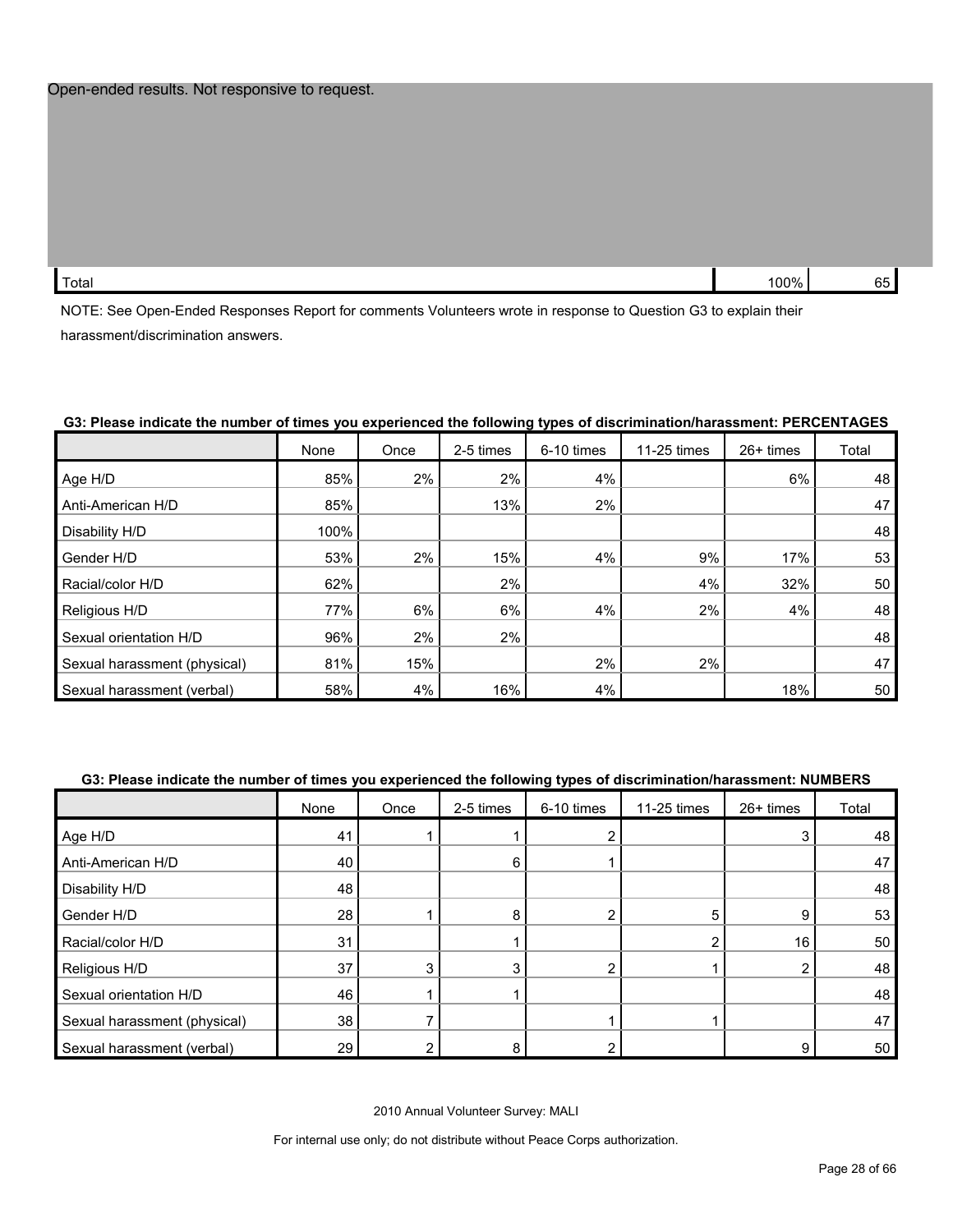|         |             |       | Reported Age H/D |           |            |             |           |       |  |  |
|---------|-------------|-------|------------------|-----------|------------|-------------|-----------|-------|--|--|
|         |             | Never | Once             | 2-5 times | 6-10 times | 11-25 times | 26+ times | Total |  |  |
| Age H/D | Once        |       |                  |           |            |             |           |       |  |  |
|         | 2-5 times   |       |                  |           |            |             |           |       |  |  |
|         | 6-10 times  | ົ     |                  |           |            |             |           | 2     |  |  |
|         | 11-25 times |       |                  |           |            |             |           |       |  |  |
|         | 26+ times   | 3     |                  |           |            |             |           | 3     |  |  |
|         | Total       |       |                  |           |            |             |           |       |  |  |

#### **G3: Volunteers experiencing AGE discrimination/harassment: Events by Number of Reports to PC**

NOTE: Some PCVs provided the number of events without answering how many times they reported the event/s.

#### **G3: Volunteers experiencing AGE discrimination/harassment: Events by Person Responsible**

|         |                   | Stranger    | Someone you<br>know | Counterpart,<br>supervisor,<br>co-worker | Peace Corps<br>Volunteer | Peace Corps staff |
|---------|-------------------|-------------|---------------------|------------------------------------------|--------------------------|-------------------|
|         |                   | Responsible | Responsible         | Responsible                              | Responsible              | Responsible       |
| Age H/D | Once              |             |                     |                                          |                          |                   |
|         | 2-5 times         |             |                     |                                          |                          |                   |
|         | 6-10 times        |             |                     |                                          |                          |                   |
|         | $11-25$ times     |             |                     |                                          |                          |                   |
|         | 26+ times         |             | 2                   |                                          |                          |                   |
|         | <b>Total PCVs</b> |             | 3                   |                                          |                          |                   |

NOTE: Some PCVs provided the number of events without answering who was responsible.

#### **G3: Volunteers experiencing AGE discrimination/harassment:**

| <b>Events by Person Responsible</b> |
|-------------------------------------|
|-------------------------------------|

|         |             | Host country family<br>member | Other       |  |
|---------|-------------|-------------------------------|-------------|--|
|         |             | Responsible                   | Responsible |  |
| Age H/D | Once        |                               |             |  |
|         | 2-5 times   |                               |             |  |
|         | 6-10 times  |                               |             |  |
|         | 11-25 times |                               |             |  |

2010 Annual Volunteer Survey: MALI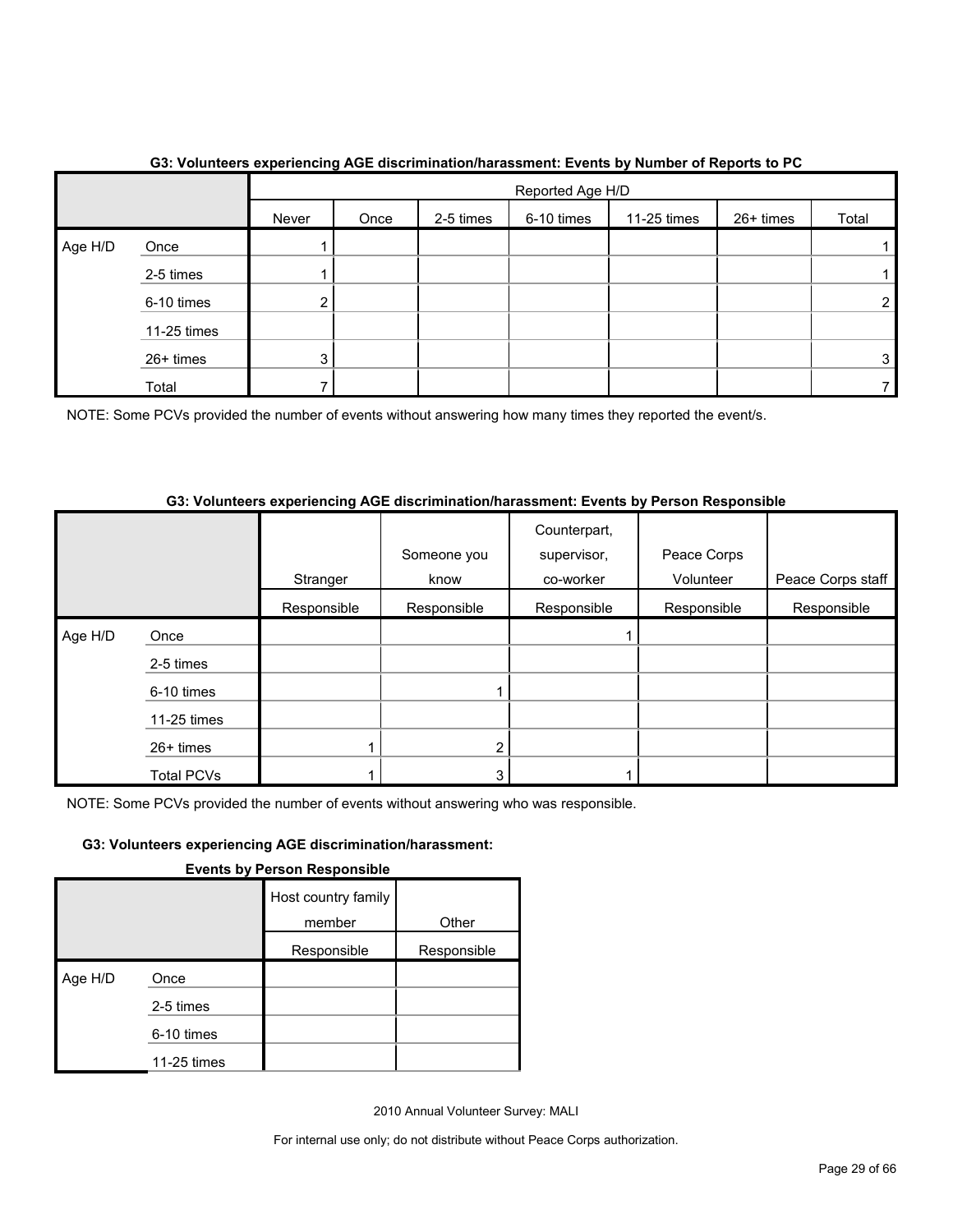| $26+$ times |  |
|-------------|--|
| Total PCVs  |  |

#### **G3: Volunteers experiencing ANTI-AMERICAN discrimination/harassment: Events by Number of Reports to PC**

|                   |             |       | Reported Anti-American H/D |           |            |             |           |       |
|-------------------|-------------|-------|----------------------------|-----------|------------|-------------|-----------|-------|
|                   |             | Never | Once                       | 2-5 times | 6-10 times | 11-25 times | 26+ times | Total |
| Anti-American H/D | Once        |       |                            |           |            |             |           |       |
|                   | 2-5 times   | 5     |                            |           |            |             |           | 5     |
|                   | 6-10 times  |       |                            |           |            |             |           |       |
|                   | 11-25 times |       |                            |           |            |             |           |       |
|                   | 26+ times   |       |                            |           |            |             |           |       |
|                   | Total       | 6     |                            |           |            |             |           | 6     |

NOTE: Some PCVs provided the number of events without answering how many times they reported the event/s.

#### **G3: Volunteers experiencing ANTI-AMERICAN discrimination/harassment: Events by Person Responsible**

|                   |                   |             |             | Counterpart, |             |             |
|-------------------|-------------------|-------------|-------------|--------------|-------------|-------------|
|                   |                   |             | Someone you | supervisor,  | Peace Corps | Peace Corps |
|                   |                   | Stranger    | know        | co-worker    | Volunteer   | staff       |
|                   |                   | Responsible | Responsible | Responsible  | Responsible | Responsible |
| Anti-American H/D | Once              |             |             |              |             |             |
|                   | 2-5 times         | 4           |             |              |             |             |
|                   | 6-10 times        |             |             |              |             |             |
|                   | 11-25 times       |             |             |              |             |             |
|                   | 26+ times         |             |             |              |             |             |
|                   | <b>Total PCVs</b> | 5           |             |              |             |             |

NOTE: Some PCVs provided the number of events without answering who was responsible.

#### **G3: Volunteers experiencing ANTI-AMERICAN discrimination/harassment:**

#### **Events by Person Responsible**

| Host country family |             |
|---------------------|-------------|
| member              | Other       |
| Responsible         | Responsible |

2010 Annual Volunteer Survey: MALI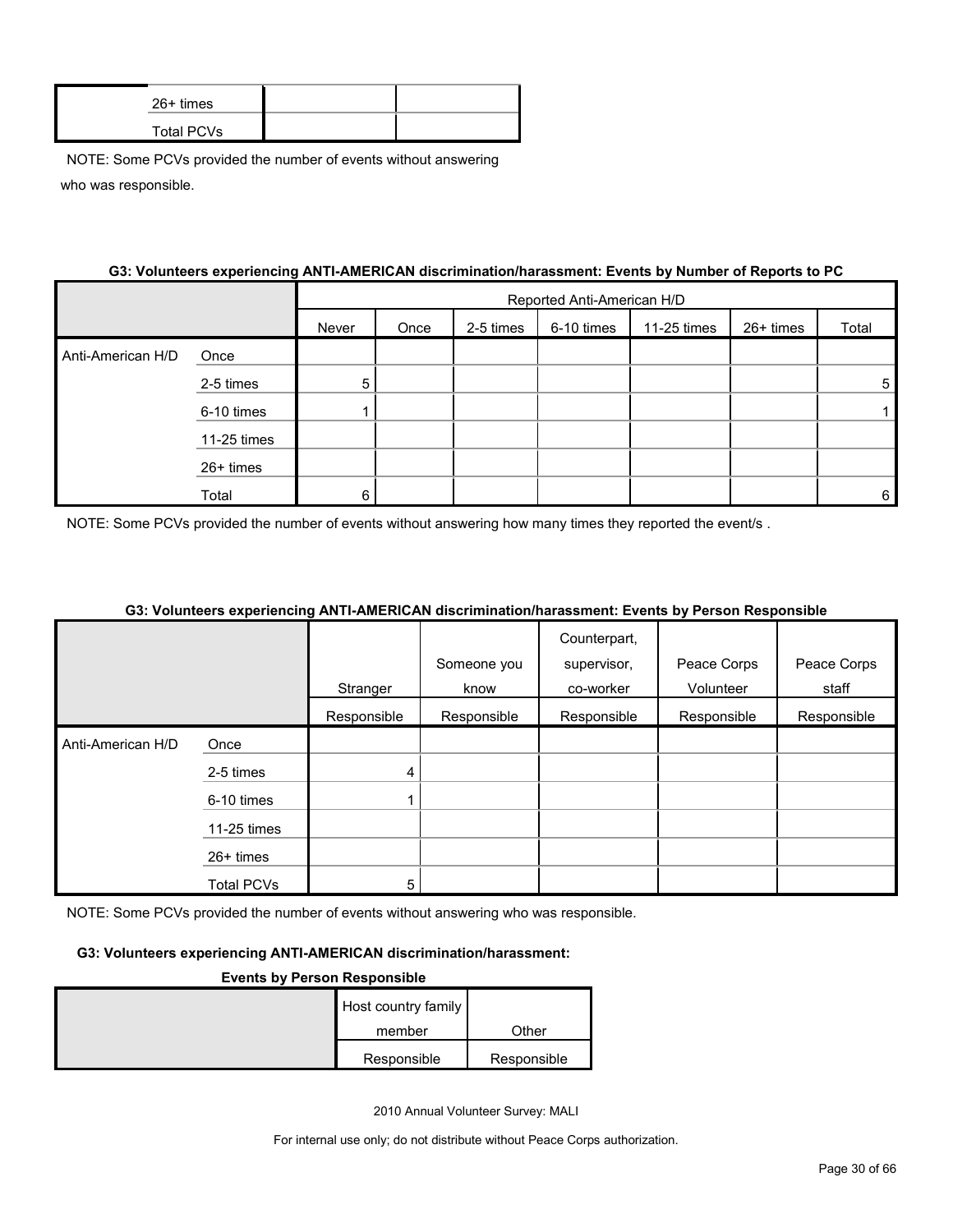| Anti-American H/D | Once              |  |
|-------------------|-------------------|--|
|                   | 2-5 times         |  |
|                   | 6-10 times        |  |
|                   | 11-25 times       |  |
|                   | 26+ times         |  |
|                   | <b>Total PCVs</b> |  |

#### **G3: Volunteers experiencing DISABILITY discrimination/harassment: Events by Number of Reports to PC**

|                |             |       | Reported Disability H/D |           |            |             |           |       |  |  |
|----------------|-------------|-------|-------------------------|-----------|------------|-------------|-----------|-------|--|--|
|                |             | Never | Once                    | 2-5 times | 6-10 times | 11-25 times | 26+ times | Total |  |  |
| Disability H/D | Once        |       |                         |           |            |             |           |       |  |  |
|                | 2-5 times   |       |                         |           |            |             |           |       |  |  |
|                | 6-10 times  |       |                         |           |            |             |           |       |  |  |
|                | 11-25 times |       |                         |           |            |             |           |       |  |  |
|                | 26+ times   |       |                         |           |            |             |           |       |  |  |
|                | Total       |       |                         |           |            |             |           |       |  |  |

NOTE: Some PCVs provided the number of events without answering how many times they reported the event/s .

#### **G3: Volunteers experiencing DISABILITY discrimination/harassment: Events by Person Responsible**

|                |                   | Stranger    | Someone you<br>know | Counterpart,<br>supervisor,<br>co-worker | Peace Corps<br>Volunteer | Peace Corps staff |
|----------------|-------------------|-------------|---------------------|------------------------------------------|--------------------------|-------------------|
|                |                   | Responsible | Responsible         | Responsible                              | Responsible              | Responsible       |
| Disability H/D | Once              |             |                     |                                          |                          |                   |
|                | 2-5 times         |             |                     |                                          |                          |                   |
|                | 6-10 times        |             |                     |                                          |                          |                   |
|                | 11-25 times       |             |                     |                                          |                          |                   |
|                | 26+ times         |             |                     |                                          |                          |                   |
|                | <b>Total PCVs</b> |             |                     |                                          |                          |                   |

NOTE: Some PCVs provided the number of events without answering who was responsible.

2010 Annual Volunteer Survey: MALI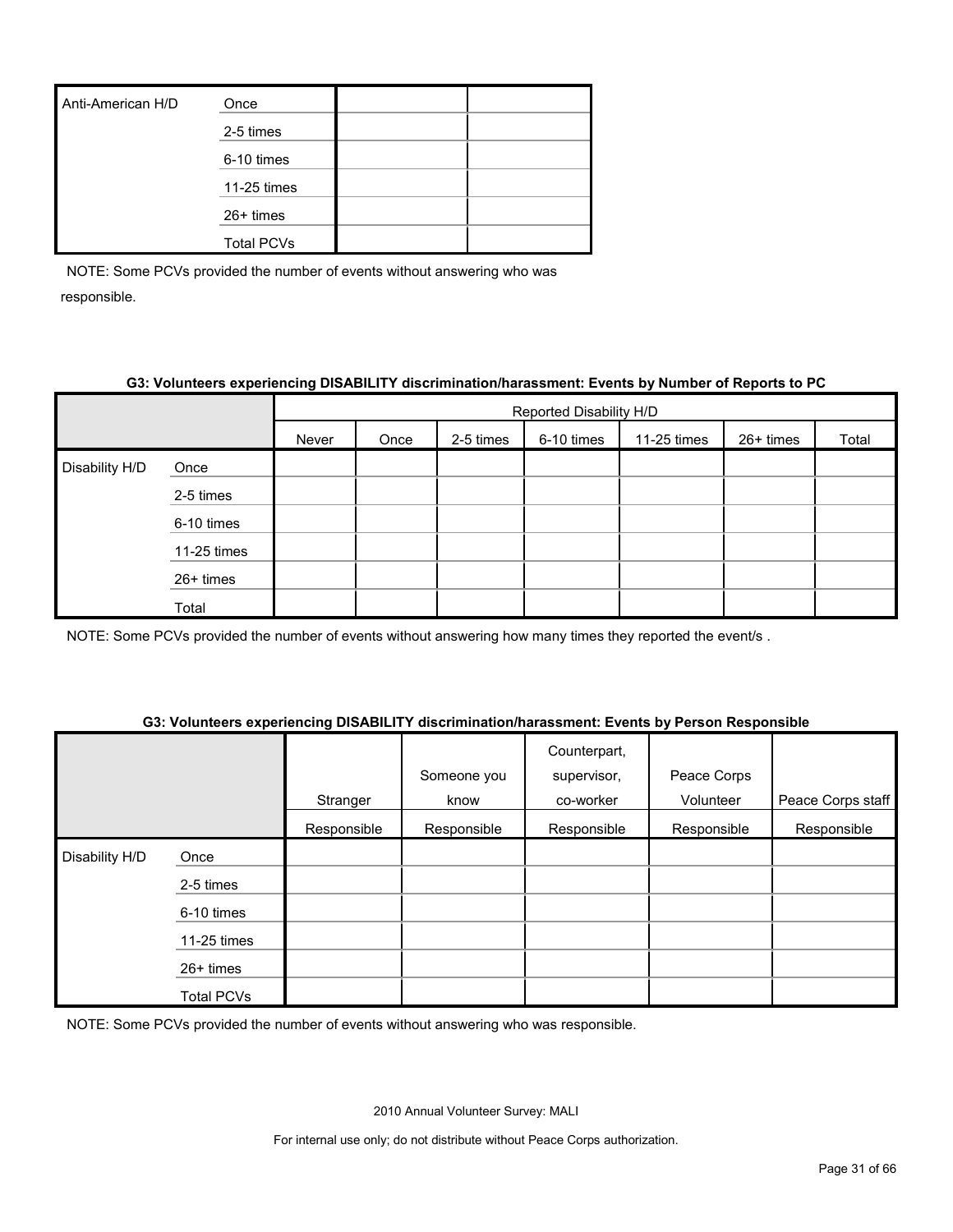#### **G3: Volunteers experiencing DISABILITY discrimination/harassment:**

|                |                   | Host country family<br>member | Other       |
|----------------|-------------------|-------------------------------|-------------|
|                |                   | Responsible                   | Responsible |
| Disability H/D | Once              |                               |             |
|                | 2-5 times         |                               |             |
|                | 6-10 times        |                               |             |
|                | 11-25 times       |                               |             |
|                | 26+ times         |                               |             |
|                | <b>Total PCVs</b> |                               |             |

#### **Events by Person Responsible**

NOTE: Some PCVs provided the number of events without answering who was responsible.

|            |             |       |      |           | Reported Gender H/D |             |           |                |
|------------|-------------|-------|------|-----------|---------------------|-------------|-----------|----------------|
|            |             | Never | Once | 2-5 times | 6-10 times          | 11-25 times | 26+ times | Total          |
| Gender H/D | Once        |       |      |           |                     |             |           |                |
|            | 2-5 times   |       |      |           |                     |             |           |                |
|            | 6-10 times  | າ     |      |           |                     |             |           | $\overline{2}$ |
|            | 11-25 times | 4     |      |           |                     |             |           | 4              |
|            | 26+ times   | 9     |      |           |                     |             |           | 9              |
|            | Total       | 23    |      |           |                     |             |           | 23             |

#### **G3: Volunteers experiencing GENDER discrimination/harassment: Events by Number of Reports to PC**

NOTE: Some PCVs provided the number of events without answering how many times they reported the event/s .

#### **G3: Volunteers experiencing GENDER discrimination/harassment: Events by Person Responsible**

|            |             |             |             | Counterpart, |             |                   |
|------------|-------------|-------------|-------------|--------------|-------------|-------------------|
|            |             |             | Someone you | supervisor,  | Peace Corps |                   |
|            |             | Stranger    | know        | co-worker    | Volunteer   | Peace Corps staff |
|            |             | Responsible | Responsible | Responsible  | Responsible | Responsible       |
| Gender H/D | Once        |             |             |              |             |                   |
|            | 2-5 times   |             |             |              |             |                   |
|            | 6-10 times  |             |             |              |             |                   |
|            | 11-25 times |             | 2           |              |             |                   |

2010 Annual Volunteer Survey: MALI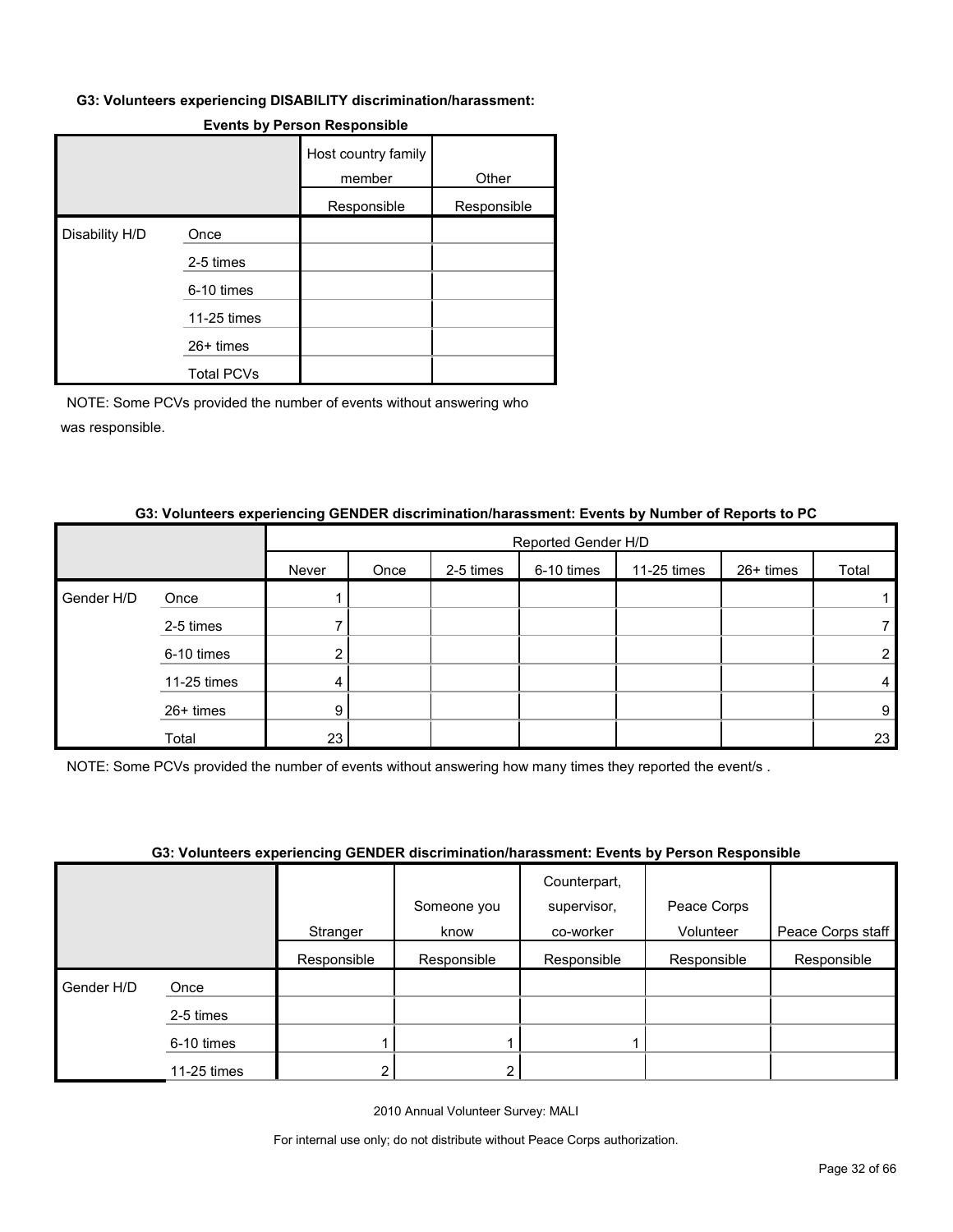| 26+ times  |  |  |  |
|------------|--|--|--|
| Total PCVs |  |  |  |

#### **G3: Volunteers experiencing GENDER discrimination/harassment:**

|            | <b>Events by Person Responsible</b> |                               |             |  |  |  |  |  |  |  |
|------------|-------------------------------------|-------------------------------|-------------|--|--|--|--|--|--|--|
|            |                                     | Host country family<br>member | Other       |  |  |  |  |  |  |  |
|            |                                     | Responsible                   | Responsible |  |  |  |  |  |  |  |
| Gender H/D | Once                                |                               |             |  |  |  |  |  |  |  |
|            | 2-5 times                           |                               |             |  |  |  |  |  |  |  |
|            | 6-10 times                          |                               |             |  |  |  |  |  |  |  |
|            | 11-25 times                         |                               |             |  |  |  |  |  |  |  |
|            | $26+$ times                         |                               |             |  |  |  |  |  |  |  |
|            | <b>Total PCVs</b>                   |                               |             |  |  |  |  |  |  |  |

NOTE: Some PCVs provided the number of events without answering who was responsible.

#### **G3: Volunteers experiencing RACIAL/COLOR discrimination/harassment: Events by Number of Reports to PC**

|                  |             |       | Reported Racial/color H/D |           |            |             |           |                |  |
|------------------|-------------|-------|---------------------------|-----------|------------|-------------|-----------|----------------|--|
|                  |             | Never | Once                      | 2-5 times | 6-10 times | 11-25 times | 26+ times | Total          |  |
| Racial/color H/D | Once        |       |                           |           |            |             |           |                |  |
|                  | 2-5 times   |       |                           |           |            |             |           |                |  |
|                  | 6-10 times  |       |                           |           |            |             |           |                |  |
|                  | 11-25 times | റ     |                           |           |            |             |           | 2 <sub>1</sub> |  |
|                  | 26+ times   | 16    |                           |           |            |             |           | 16             |  |
|                  | Total       | 19    |                           |           |            |             |           | 19             |  |

NOTE: Some PCVs provided the number of events without answering how many times they reported the event/s.

#### **G3: Volunteers experiencing RACIAL/COLOR discrimination/harassment: Events by Person Responsible**

|             |             | Counterpart, |             |             |
|-------------|-------------|--------------|-------------|-------------|
|             | Someone you | supervisor,  | Peace Corps | Peace Corps |
| Stranger    | know        | co-worker    | Volunteer   | staff       |
| Responsible | Responsible | Responsible  | Responsible | Responsible |

2010 Annual Volunteer Survey: MALI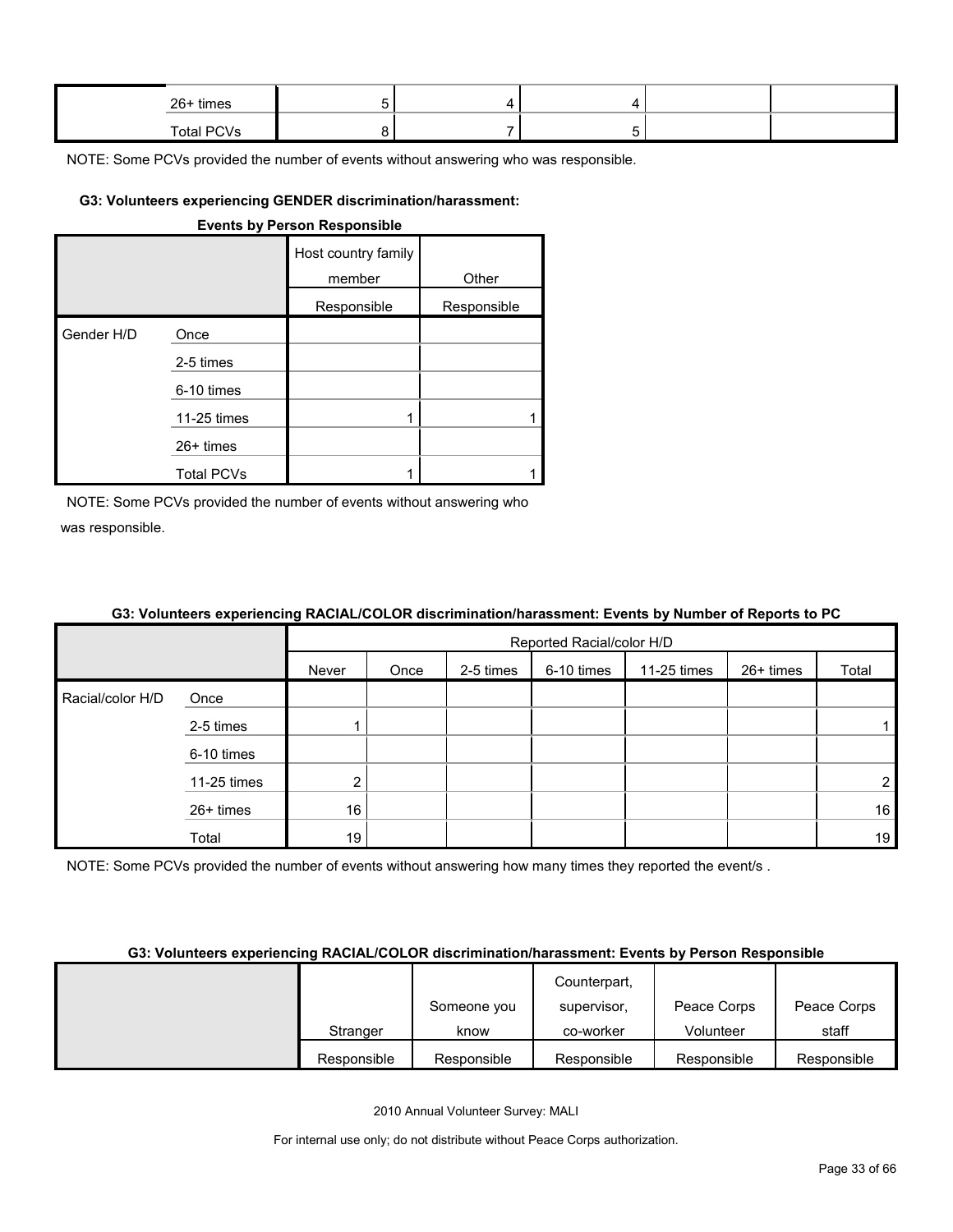| Racial/color H/D | Once              |  |  |  |
|------------------|-------------------|--|--|--|
|                  | 2-5 times         |  |  |  |
|                  | 6-10 times        |  |  |  |
|                  | 11-25 times       |  |  |  |
|                  | 26+ times         |  |  |  |
|                  | <b>Total PCVs</b> |  |  |  |

#### **G3: Volunteers experiencing RACIAL/COLOR discrimination/harassment:**

#### **Events by Person Responsible**

|                  |                   | Host country family<br>member | Other       |
|------------------|-------------------|-------------------------------|-------------|
|                  |                   | Responsible                   | Responsible |
| Racial/color H/D | Once              |                               |             |
|                  | 2-5 times         |                               |             |
|                  | 6-10 times        |                               |             |
|                  | 11-25 times       |                               |             |
|                  | 26+ times         | 2                             |             |
|                  | <b>Total PCVs</b> | っ                             |             |

NOTE: Some PCVs provided the number of events without answering who was responsible.

#### **G3: Volunteers experiencing RELIGIOUS discrimination/harassment: Events by Number of Reports to PC**

|               |             |       | Reported Religious H/D |           |            |             |           |       |  |  |
|---------------|-------------|-------|------------------------|-----------|------------|-------------|-----------|-------|--|--|
|               |             | Never | Once                   | 2-5 times | 6-10 times | 11-25 times | 26+ times | Total |  |  |
| Religious H/D | Once        | 3     |                        |           |            |             |           | 3     |  |  |
|               | 2-5 times   |       |                        |           |            |             |           |       |  |  |
|               | 6-10 times  | ົ     |                        |           |            |             |           | 2     |  |  |
|               | 11-25 times |       |                        |           |            |             |           |       |  |  |
|               | 26+ times   |       |                        |           |            |             |           | 2     |  |  |
|               | Total       | 9     |                        |           |            |             |           | 9     |  |  |

NOTE: Some PCVs provided the number of events without answering how many times they reported the event/s.

#### **G3: Volunteers experiencing RELIGIOUS discrimination/harassment: Events by Person Responsible**

2010 Annual Volunteer Survey: MALI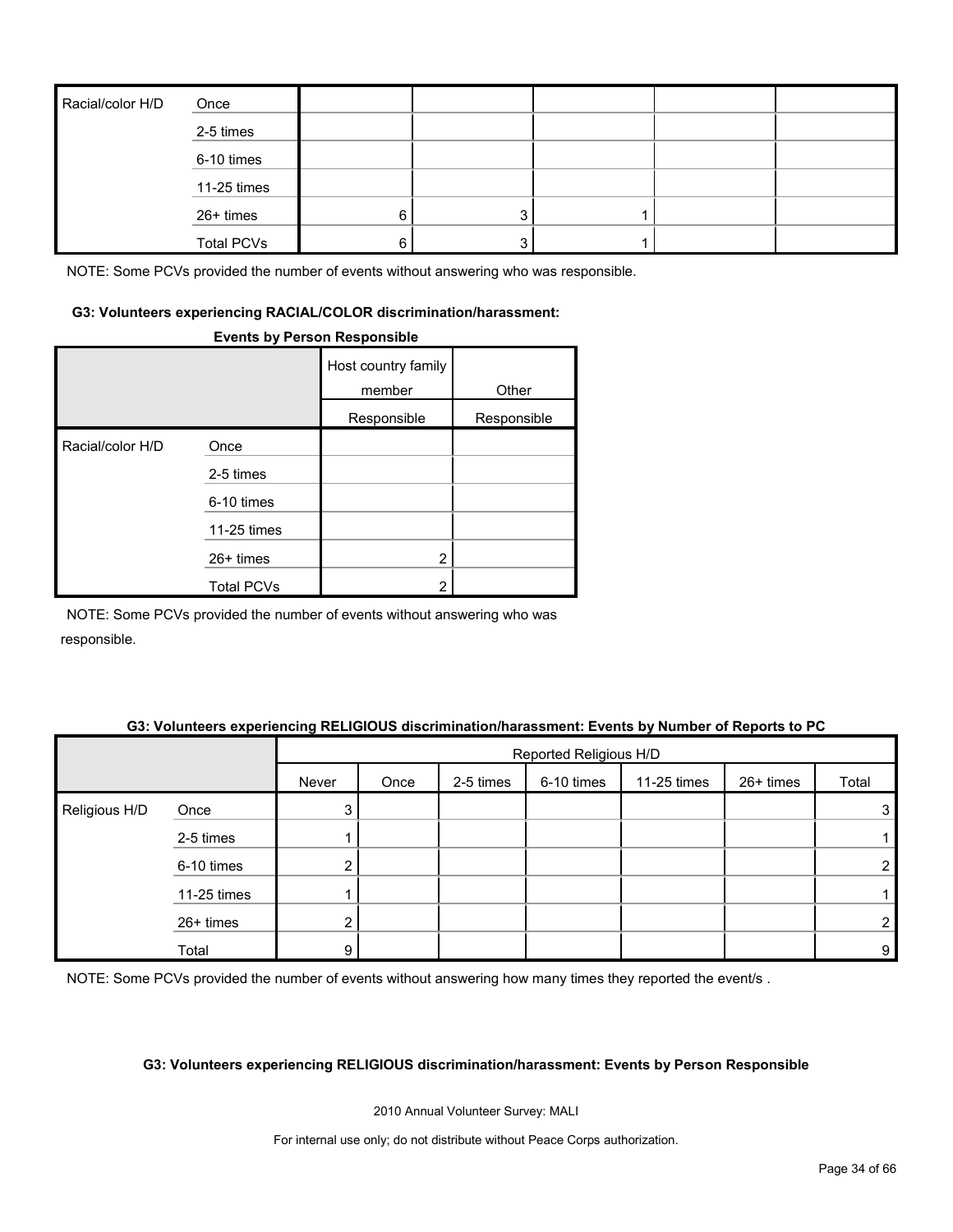|               |                   | Stranger    | Someone you<br>know | Counterpart,<br>supervisor,<br>co-worker | Peace Corps<br>Volunteer | Peace Corps staff |
|---------------|-------------------|-------------|---------------------|------------------------------------------|--------------------------|-------------------|
|               |                   | Responsible | Responsible         | Responsible                              | Responsible              | Responsible       |
| Religious H/D | Once              |             |                     |                                          |                          |                   |
|               | 2-5 times         |             |                     |                                          |                          |                   |
|               | 6-10 times        |             |                     |                                          |                          |                   |
|               | 11-25 times       |             |                     |                                          |                          |                   |
|               | 26+ times         |             |                     |                                          |                          |                   |
|               | <b>Total PCVs</b> | っ           | 6                   |                                          |                          |                   |

#### **G3: Volunteers experiencing RELIGIOUS discrimination/harassment:**

|               |                   | Host country family<br>member | Other       |
|---------------|-------------------|-------------------------------|-------------|
|               |                   | Responsible                   | Responsible |
| Religious H/D | Once              |                               |             |
|               | 2-5 times         |                               |             |
|               | 6-10 times        |                               |             |
|               | 11-25 times       |                               |             |
|               | 26+ times         |                               |             |
|               | <b>Total PCVs</b> |                               |             |

#### **Events by Person Responsible**

NOTE: Some PCVs provided the number of events without answering who

was responsible.

#### **G3: Volunteers experiencing SEXUAL ORIENTATION discrimination/harassment: Events by Number of Reports to PC**

|                        |             | Reported Sexual orientation H/D |      |           |            |             |  |  |
|------------------------|-------------|---------------------------------|------|-----------|------------|-------------|--|--|
|                        |             | Never                           | Once | 2-5 times | 6-10 times | 11-25 times |  |  |
| Sexual orientation H/D | Once        |                                 |      |           |            |             |  |  |
|                        | 2-5 times   |                                 |      |           |            |             |  |  |
|                        | 6-10 times  |                                 |      |           |            |             |  |  |
|                        | 11-25 times |                                 |      |           |            |             |  |  |
|                        | 26+ times   |                                 |      |           |            |             |  |  |
|                        | Total       |                                 |      |           |            |             |  |  |

2010 Annual Volunteer Survey: MALI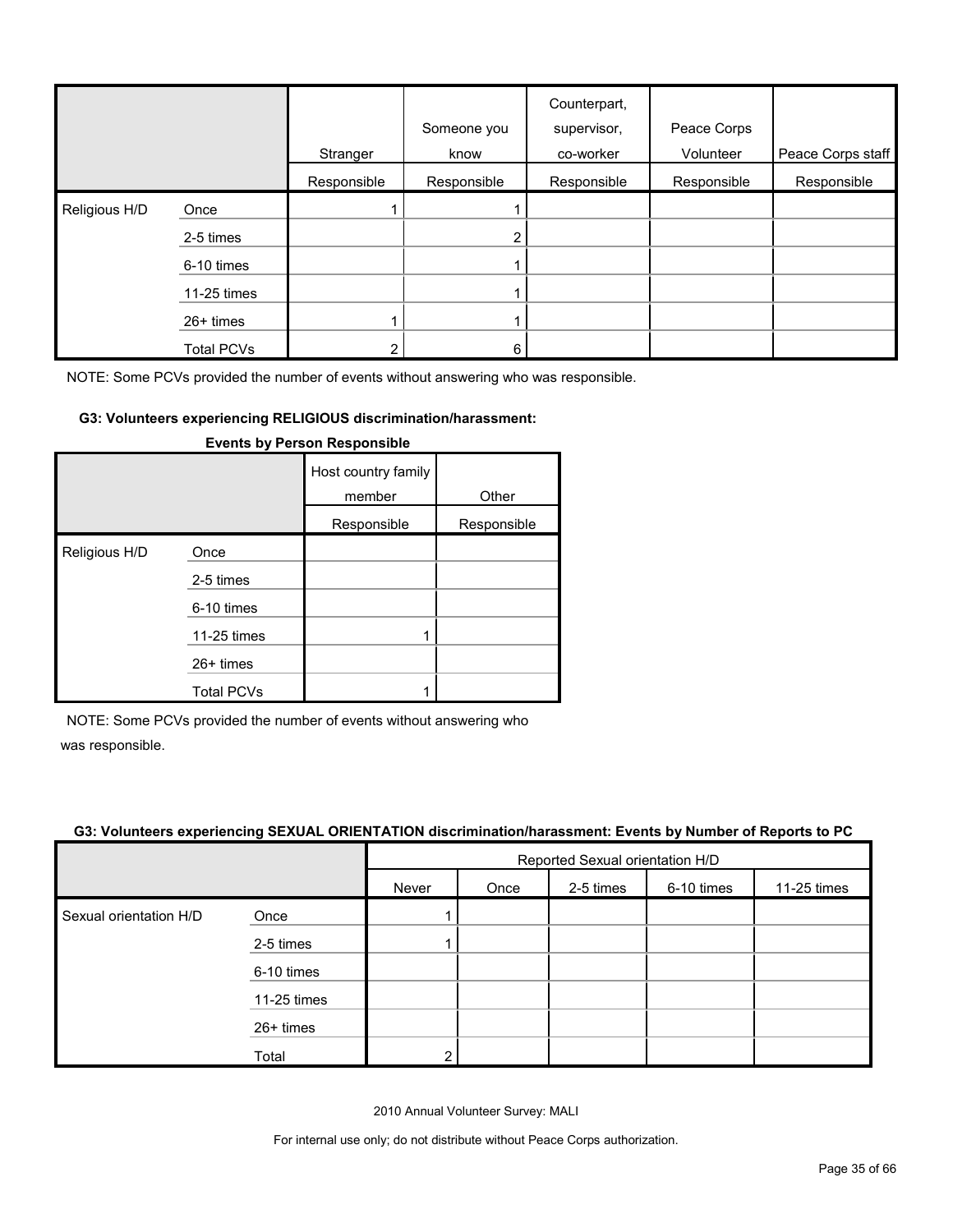#### **G3: Volunteers experiencing SEXUAL ORIENTATION discrimination/harassment: Events by Number of Reports to PC**

|                        |             | Reported Sexual orientation H/D |      |           |            |             |  |  |
|------------------------|-------------|---------------------------------|------|-----------|------------|-------------|--|--|
|                        |             | Never                           | Once | 2-5 times | 6-10 times | 11-25 times |  |  |
| Sexual orientation H/D | Once        |                                 |      |           |            |             |  |  |
|                        | 2-5 times   |                                 |      |           |            |             |  |  |
|                        | 6-10 times  |                                 |      |           |            |             |  |  |
|                        | 11-25 times |                                 |      |           |            |             |  |  |
|                        | 26+ times   |                                 |      |           |            |             |  |  |
|                        | Total       | ົ                               |      |           |            |             |  |  |

NOTE: Some PCVs provided the number of events without answering how many times they reported the event/s.

#### **G3: Volunteers experiencing SEXUAL ORIENTATION discrimination/harassment:**

|                        |             | .                               |       |  |  |  |  |
|------------------------|-------------|---------------------------------|-------|--|--|--|--|
|                        |             | Reported Sexual orientation H/D |       |  |  |  |  |
|                        |             | $26+$ times                     | Total |  |  |  |  |
| Sexual orientation H/D | Once        |                                 |       |  |  |  |  |
|                        | 2-5 times   |                                 |       |  |  |  |  |
|                        | 6-10 times  |                                 |       |  |  |  |  |
|                        | 11-25 times |                                 |       |  |  |  |  |
|                        | 26+ times   |                                 |       |  |  |  |  |
|                        | Total       |                                 |       |  |  |  |  |

**Events by Number of Reports to PC**

NOTE: Some PCVs provided the number of events without answering how many times they reported the event/s .

#### **G3: Volunteers experiencing SEXUAL ORIENTATION discrimination/harassment: Events by Person Responsible**

|                        |                   | Stranger    | Someone you<br>know | Counterpart,<br>supervisor,<br>co-worker | Peace Corps<br>Volunteer | Peace Corps<br>staff |
|------------------------|-------------------|-------------|---------------------|------------------------------------------|--------------------------|----------------------|
|                        |                   | Responsible | Responsible         | Responsible                              | Responsible              | Responsible          |
| Sexual orientation H/D | Once              |             |                     |                                          |                          |                      |
|                        | 2-5 times         |             |                     |                                          |                          |                      |
|                        | 6-10 times        |             |                     |                                          |                          |                      |
|                        | 11-25 times       |             |                     |                                          |                          |                      |
|                        | 26+ times         |             |                     |                                          |                          |                      |
|                        | <b>Total PCVs</b> |             |                     |                                          |                          |                      |

2010 Annual Volunteer Survey: MALI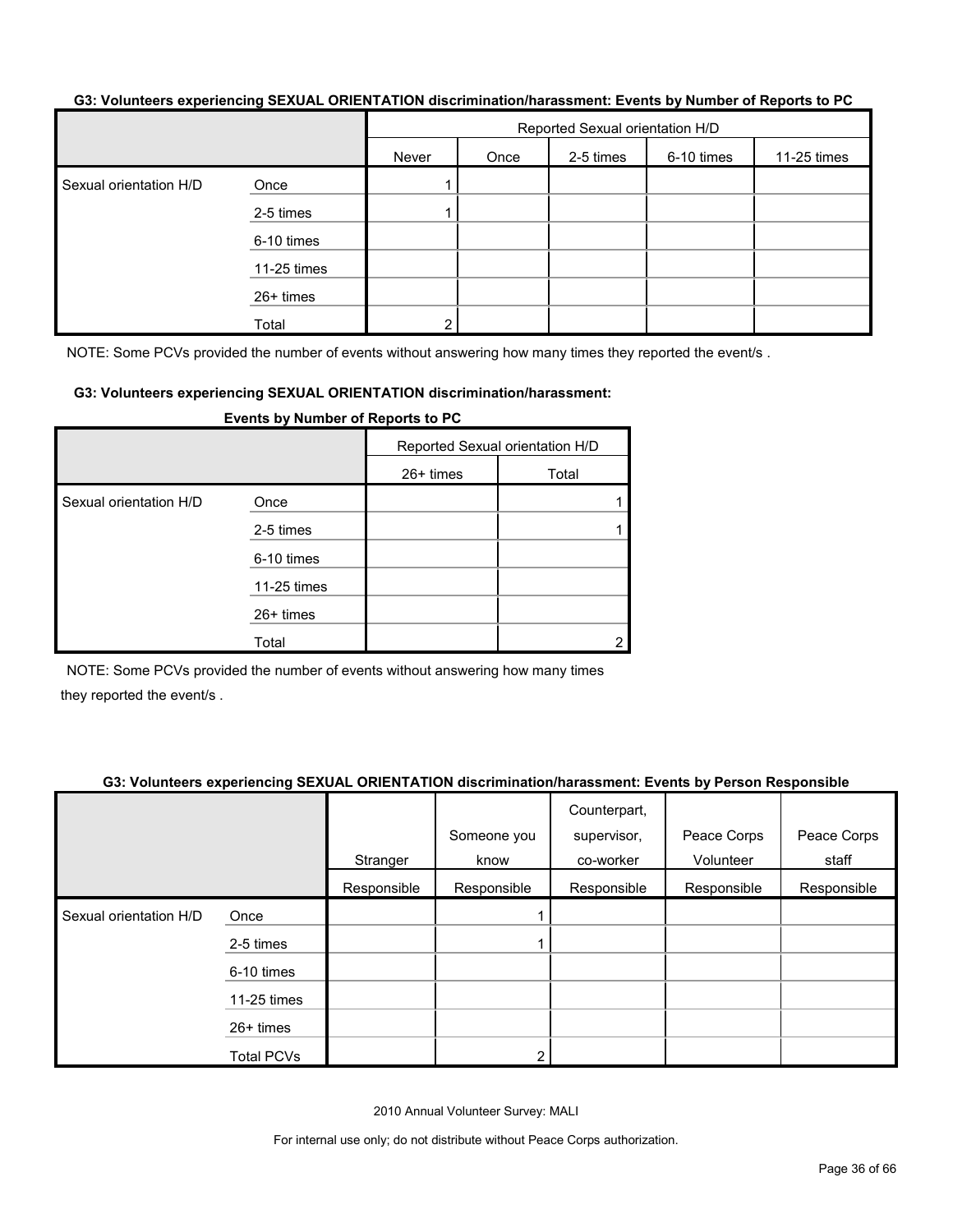#### **G3: Volunteers experiencing SEXUAL ORIENTATION discrimination/harassment: Events by Person Responsible**

|                        |                   |             |             | Counterpart, |             |             |
|------------------------|-------------------|-------------|-------------|--------------|-------------|-------------|
|                        |                   |             | Someone you | supervisor,  | Peace Corps | Peace Corps |
|                        |                   | Stranger    | know        | co-worker    | Volunteer   | staff       |
|                        |                   | Responsible | Responsible | Responsible  | Responsible | Responsible |
| Sexual orientation H/D | Once              |             |             |              |             |             |
|                        | 2-5 times         |             |             |              |             |             |
|                        | 6-10 times        |             |             |              |             |             |
|                        | 11-25 times       |             |             |              |             |             |
|                        | $26+$ times       |             |             |              |             |             |
|                        | <b>Total PCVs</b> |             |             |              |             |             |

NOTE: Some PCVs provided the number of events without answering who was responsible.

#### **G3: Volunteers experiencing SEXUAL ORIENTATION discrimination/harassment:**

|                        |                   | Host country family<br>member | Other       |
|------------------------|-------------------|-------------------------------|-------------|
|                        |                   | Responsible                   | Responsible |
| Sexual orientation H/D | Once              |                               |             |
|                        | 2-5 times         |                               |             |
|                        | 6-10 times        |                               |             |
|                        | 11-25 times       |                               |             |
|                        | $26+$ times       |                               |             |
|                        | <b>Total PCVs</b> |                               |             |

#### **Events by Person Responsible**

NOTE: Some PCVs provided the number of events without answering who was responsible.

#### **G3: Volunteers experiencing PHYSICAL SEXUAL harassment: Events by Number of Reports to PC**

|                              |             | Reported Sexual harassment (physical) |      |           |            |             |  |
|------------------------------|-------------|---------------------------------------|------|-----------|------------|-------------|--|
|                              |             | Never                                 | Once | 2-5 times | 6-10 times | 11-25 times |  |
| Sexual harassment (physical) | Once        | 4                                     | 3    |           |            |             |  |
|                              | 2-5 times   |                                       |      |           |            |             |  |
|                              | 6-10 times  |                                       |      |           |            |             |  |
|                              | 11-25 times |                                       |      |           |            |             |  |
|                              | 26+ times   |                                       |      |           |            |             |  |

2010 Annual Volunteer Survey: MALI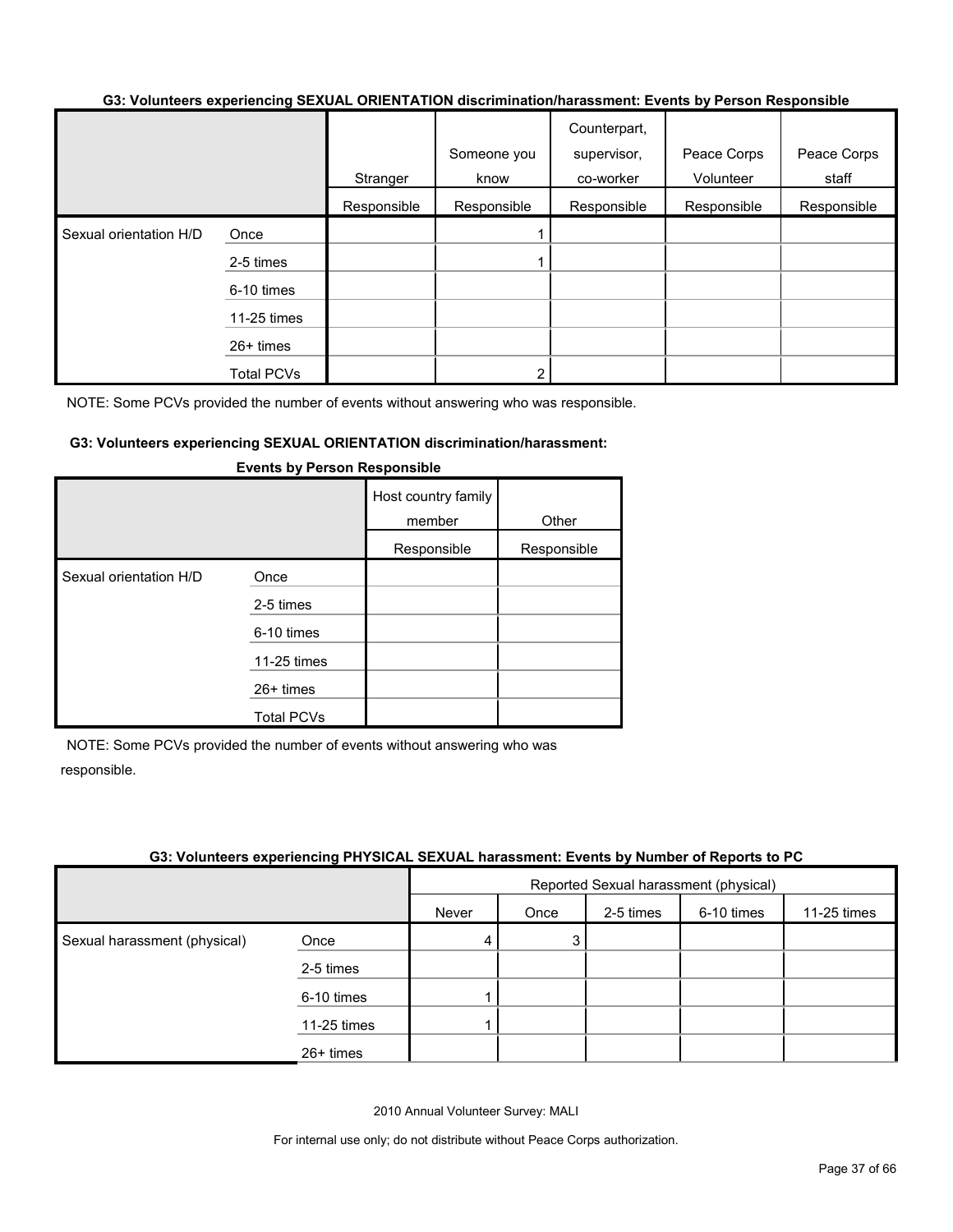| ⊺otal |  |  |  |
|-------|--|--|--|
|       |  |  |  |
|       |  |  |  |

NOTE: Some PCVs provided the number of events without answering how many times they reported the event/s.

#### **G3: Volunteers experiencing PHYSICAL SEXUAL harassment: Events by Number of Reports**

|                              | to PC       |             |                                       |
|------------------------------|-------------|-------------|---------------------------------------|
|                              |             |             | Reported Sexual harassment (physical) |
|                              |             | $26+ times$ | Total                                 |
| Sexual harassment (physical) | Once        |             |                                       |
|                              | 2-5 times   |             |                                       |
|                              | 6-10 times  |             |                                       |
|                              | 11-25 times |             |                                       |
|                              | $26+$ times |             |                                       |
|                              | Total       |             | 9                                     |

NOTE: Some PCVs provided the number of events without answering how many times they reported the event/s .

#### **G3: Volunteers experiencing PHYSICAL SEXUAL harassment: Events by Person Responsible**

|                              |                   | Stranger    | Someone you<br>know | Counterpart,<br>supervisor,<br>co-worker | Peace Corps<br>Volunteer |
|------------------------------|-------------------|-------------|---------------------|------------------------------------------|--------------------------|
|                              |                   | Responsible | Responsible         | Responsible                              | Responsible              |
| Sexual harassment (physical) | Once              |             |                     |                                          |                          |
|                              | 2-5 times         |             |                     |                                          |                          |
|                              | 6-10 times        |             |                     |                                          |                          |
|                              | 11-25 times       |             |                     |                                          |                          |
|                              | $26+$ times       |             |                     |                                          |                          |
|                              | <b>Total PCVs</b> | ⌒           |                     |                                          |                          |

NOTE: Some PCVs provided the number of events without answering who was responsible.

#### **G3: Volunteers experiencing PHYSICAL SEXUAL harassment: Events by Person Responsible**

|                              |            | Peace Corps staff | Host country family<br>member | Other       |
|------------------------------|------------|-------------------|-------------------------------|-------------|
|                              |            | Responsible       | Responsible                   | Responsible |
| Sexual harassment (physical) | Once       |                   |                               |             |
|                              | 2-5 times  |                   |                               |             |
|                              | 6-10 times |                   |                               |             |

2010 Annual Volunteer Survey: MALI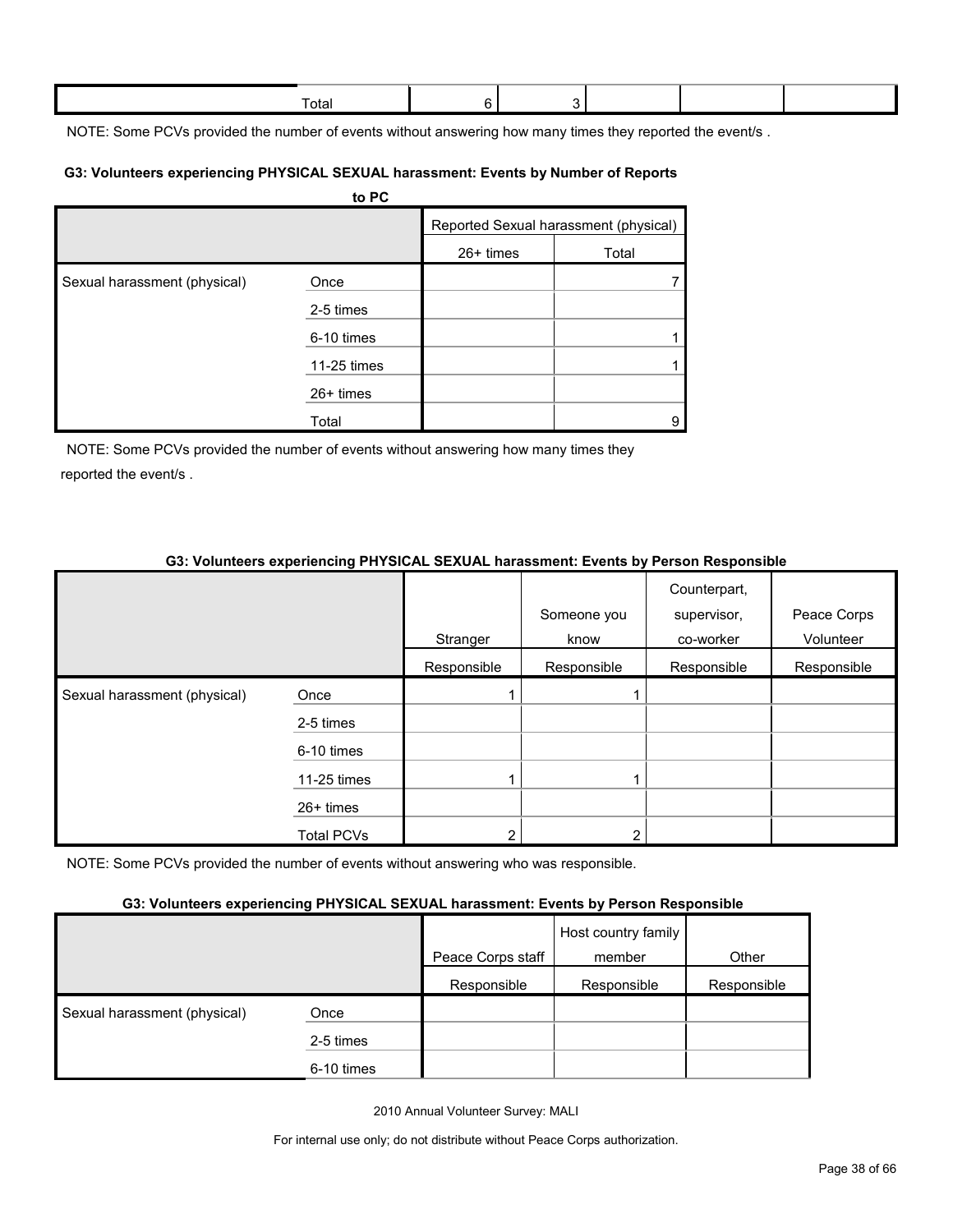| 11-25 times       |  |  |
|-------------------|--|--|
| 26+ times         |  |  |
| <b>Total PCVs</b> |  |  |

#### **G3: Volunteers experiencing VERBAL SEXUAL harassment: Events by Number of Reports to PC**

|                            |             | Reported Sexual harassment (verbal) |      |           |            |             |  |
|----------------------------|-------------|-------------------------------------|------|-----------|------------|-------------|--|
|                            |             | Never                               | Once | 2-5 times | 6-10 times | 11-25 times |  |
| Sexual harassment (verbal) | Once        |                                     |      |           |            |             |  |
|                            | 2-5 times   | 8                                   |      |           |            |             |  |
|                            | 6-10 times  |                                     |      |           |            |             |  |
|                            | 11-25 times |                                     |      |           |            |             |  |
|                            | 26+ times   | 8                                   |      |           |            |             |  |
|                            | Total       | 19                                  |      |           |            |             |  |

NOTE: Some PCVs provided the number of events without answering how many times they reported the event/s .

#### **G3: Volunteers experiencing VERBAL SEXUAL harassment: Events by Number of Reports**

|                            | to PC       |             |                                     |
|----------------------------|-------------|-------------|-------------------------------------|
|                            |             |             | Reported Sexual harassment (verbal) |
|                            |             | $26+$ times | Total                               |
| Sexual harassment (verbal) | Once        |             |                                     |
|                            | 2-5 times   |             | 8                                   |
|                            | 6-10 times  |             |                                     |
|                            | 11-25 times |             |                                     |
|                            | 26+ times   |             | 9                                   |
|                            | Total       |             | 21                                  |

NOTE: Some PCVs provided the number of events without answering how many times they reported the event/s .

#### **G3: Volunteers experiencing VERBAL SEXUAL harassment: Events by Person Responsible**

|             |             | Counterpart, |             |
|-------------|-------------|--------------|-------------|
|             | Someone you | supervisor,  | Peace Corps |
| Stranger    | know        | co-worker    | Volunteer   |
| Responsible | Responsible | Responsible  | Responsible |

2010 Annual Volunteer Survey: MALI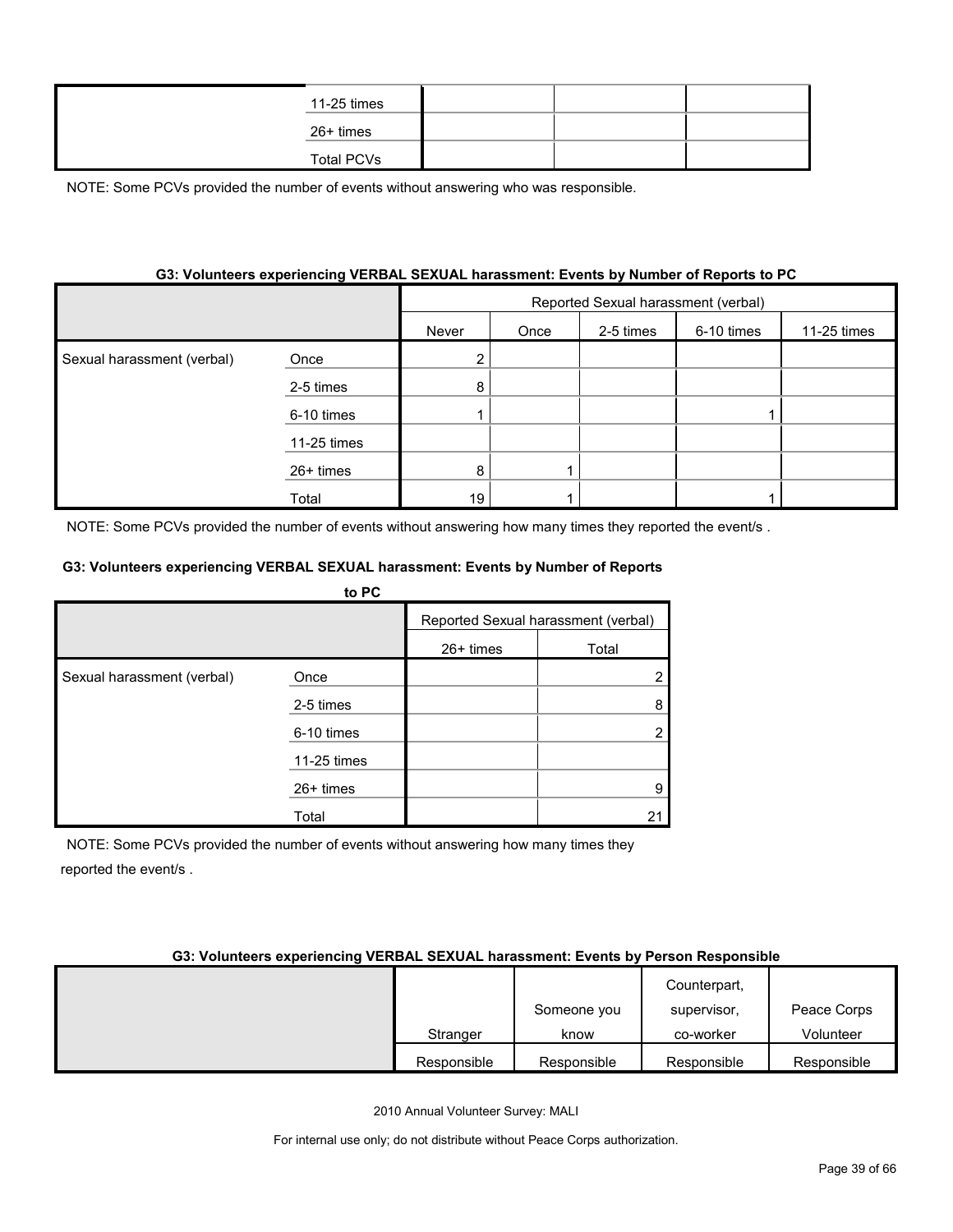| Sexual harassment (verbal) | Once              |   |   |  |
|----------------------------|-------------------|---|---|--|
|                            | 2-5 times         |   |   |  |
|                            | 6-10 times        |   |   |  |
|                            | 11-25 times       |   |   |  |
|                            | 26+ times         | 6 | 6 |  |
|                            | <b>Total PCVs</b> |   |   |  |

#### **G3: Volunteers experiencing VERBAL SEXUAL harassment: Events by Person Responsible**

|                            |             | Peace Corps staff | Host country family<br>member | Other       |
|----------------------------|-------------|-------------------|-------------------------------|-------------|
|                            |             | Responsible       | Responsible                   | Responsible |
| Sexual harassment (verbal) | Once        |                   |                               |             |
|                            | 2-5 times   |                   |                               |             |
|                            | 6-10 times  |                   |                               |             |
|                            | 11-25 times |                   |                               |             |
|                            | $26+$ times |                   |                               |             |
|                            | Total PCVs  |                   |                               |             |

NOTE: Some PCVs provided the number of events without answering who was responsible.

|                    | None | Once | 2-5 times | 6-10 times | 11-25 times | 26+ times | Total |
|--------------------|------|------|-----------|------------|-------------|-----------|-------|
| <b>Buglary</b>     | 62%  | 27%  | 10%       | 2%         |             |           | 52    |
| Theft              | 64%  | 28%  | 8%        |            |             |           | 50    |
| Robbery            | 95%  | 5%   |           |            |             |           | 44    |
| Physical assault   | 90%  | 6%   | 2%        |            | 2%          |           | 48    |
| Aggravated assault | 100% |      |           |            |             |           | 44    |
| Sexual assault     | 93%  | 7%   |           |            |             |           | 44    |
| Rape               | 100% |      |           |            |             |           | 44    |

#### **G4: Please indicate the number of times you experienced the following types of crimes: PERCENTAGES**

#### **G4: Please indicate the number of times you experienced the following types of crimes: NUMBERS**

|                | None      | Once | 2-5 times | 6-10 times | 11-25 times | $26+$ times | Total           |
|----------------|-----------|------|-----------|------------|-------------|-------------|-----------------|
| <b>Buglary</b> | nn<br>ັບ∠ | 14   |           |            |             |             | 52 I            |
| Theft          | nn<br>ےں  | 14   |           |            |             |             | 50 <sub>1</sub> |

2010 Annual Volunteer Survey: MALI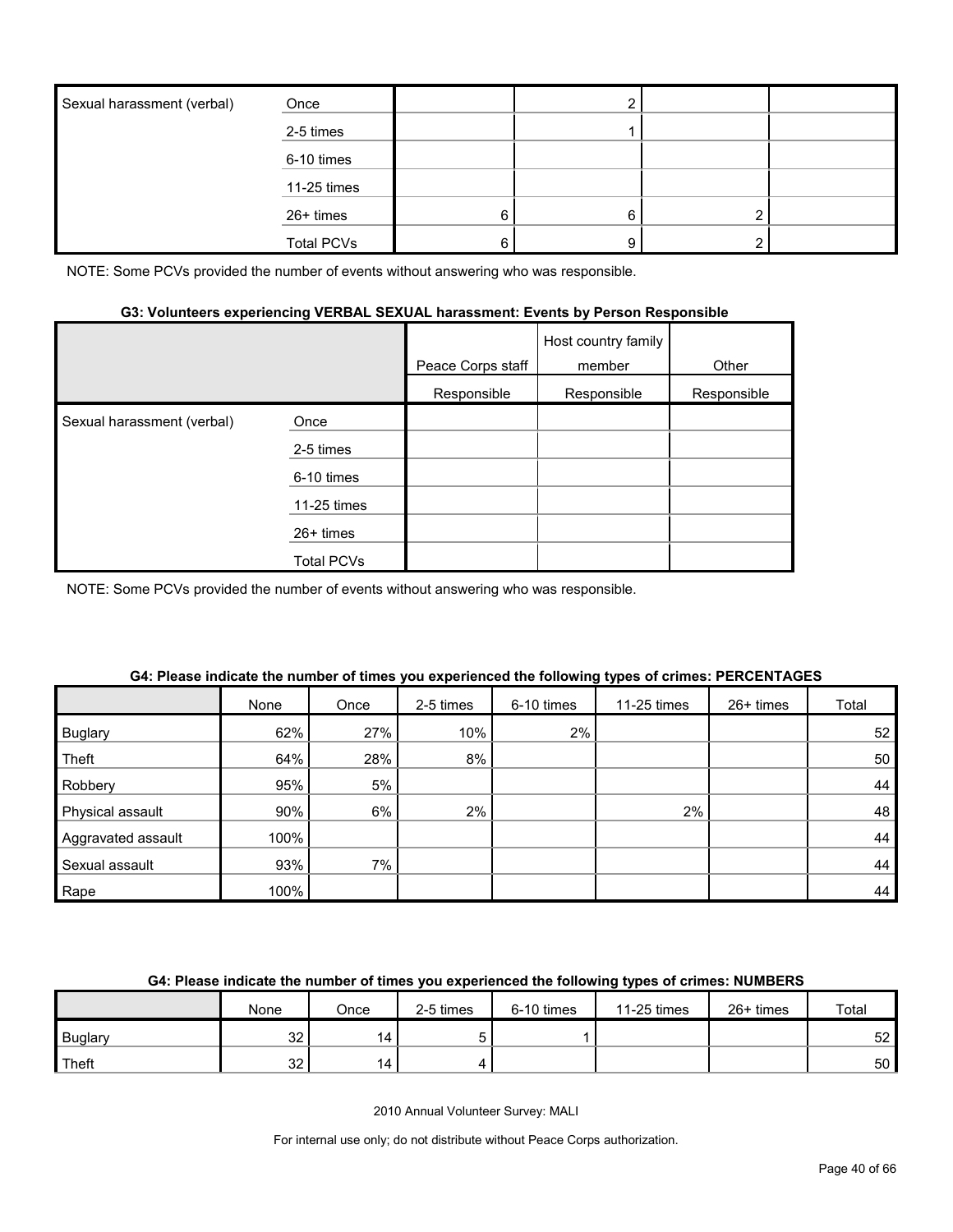| Robbery            | 42 |  |  | 44 |
|--------------------|----|--|--|----|
| Physical assault   | 43 |  |  | 48 |
| Aggravated assault | 44 |  |  | 44 |
| Sexual assault     | 41 |  |  | 44 |
| Rape               | 44 |  |  | 44 |
| Attempted rape     | 43 |  |  | 44 |

#### **G4: Volunteers experiencing BURGLARY: Events by Number of Reports to PC**

|                |             |                 | <b>Buglary Reported</b> |           |            |             |           |       |
|----------------|-------------|-----------------|-------------------------|-----------|------------|-------------|-----------|-------|
|                |             | Never           | Once                    | 2-5 times | 6-10 times | 11-25 times | 26+ times | Total |
| <b>Buglary</b> | Once        | ◠<br>$\epsilon$ | 12                      |           |            |             |           | 14    |
|                | 2-5 times   |                 |                         | 4         |            |             |           | 5     |
|                | 6-10 times  |                 |                         |           |            |             |           |       |
|                | 11-25 times |                 |                         |           |            |             |           |       |
|                | 26+ times   |                 |                         |           |            |             |           |       |
|                | Total       | ົ               | 13                      | 5         |            |             |           | 20    |

NOTE: Some PCVs provided the number of events without answering how many times they reported the event/s .

#### **G4: Volunteers experiencing BURGLARY: Events by Person Responsible**

|                |                   | Stranger    | Someone you<br>know | Counterpart,<br>supervisor,<br>co-worker | Peace Corps<br>Volunteer | Peace Corps staff |
|----------------|-------------------|-------------|---------------------|------------------------------------------|--------------------------|-------------------|
|                |                   | Responsible | Responsible         | Responsible                              | Responsible              | Responsible       |
| <b>Buglary</b> | Once              | 2           |                     |                                          |                          |                   |
|                | 2-5 times         | 4           |                     |                                          |                          |                   |
|                | 6-10 times        |             |                     |                                          |                          |                   |
|                | 11-25 times       |             |                     |                                          |                          |                   |
|                | $26+$ times       |             |                     |                                          |                          |                   |
|                | <b>Total PCVs</b> | 6           |                     |                                          |                          |                   |

NOTE: Some PCVs provided the number of events without answering who was responsible.

#### **G4: Volunteers experiencing BURGLARY: Events by Person**

#### **Responsible**

2010 Annual Volunteer Survey: MALI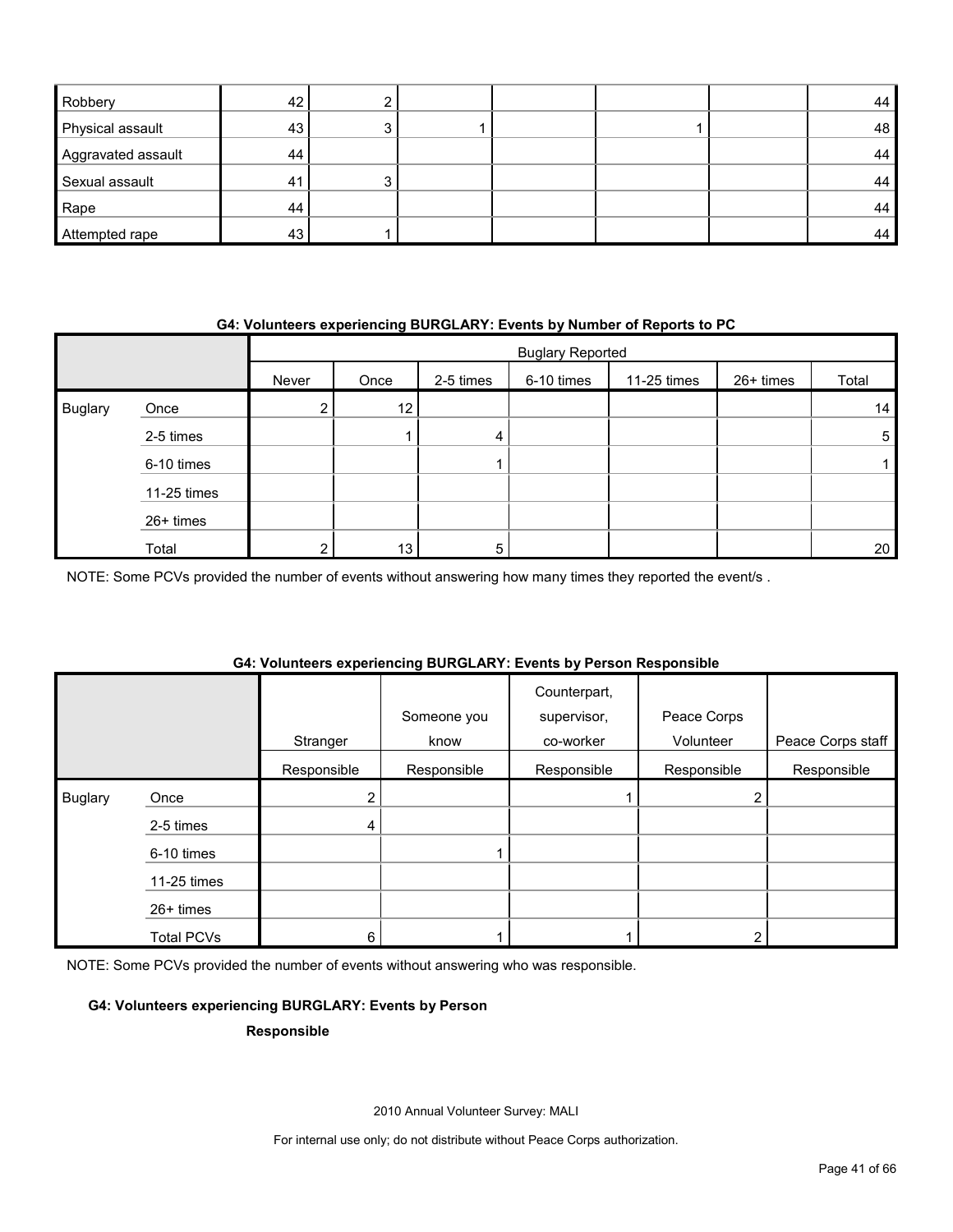|                |                   | Host country family<br>member | Other       |
|----------------|-------------------|-------------------------------|-------------|
|                |                   | Responsible                   | Responsible |
| <b>Buglary</b> | Once              |                               |             |
|                | 2-5 times         |                               |             |
|                | 6-10 times        |                               |             |
|                | 11-25 times       |                               |             |
|                | $26+$ times       |                               |             |
|                | <b>Total PCVs</b> |                               |             |

|       |             |       | Theft Reported |           |            |             |           |                |
|-------|-------------|-------|----------------|-----------|------------|-------------|-----------|----------------|
|       |             | Never | Once           | 2-5 times | 6-10 times | 11-25 times | 26+ times | Total          |
| Theft | Once        | 5     | 9              |           |            |             |           | 14             |
|       | 2-5 times   |       |                | ົ         |            |             |           | $\overline{4}$ |
|       | 6-10 times  |       |                |           |            |             |           |                |
|       | 11-25 times |       |                |           |            |             |           |                |
|       | 26+ times   |       |                |           |            |             |           |                |
|       | Total       | 6     | 10             | ົ         |            |             |           | 18             |

#### **G4: Volunteers experiencing THEFT: Events by Number of Reports to PC**

NOTE: Some PCVs provided the number of events without answering how many times they reported the event/s.

#### **G4: Volunteers experiencing THEFT: Events by Person Responsible**

|       |                   |                | Someone you | Counterpart,<br>supervisor, | Peace Corps |                   |
|-------|-------------------|----------------|-------------|-----------------------------|-------------|-------------------|
|       |                   | Stranger       | know        | co-worker                   | Volunteer   | Peace Corps staff |
|       |                   | Responsible    | Responsible | Responsible                 | Responsible | Responsible       |
| Theft | Once              |                |             |                             |             |                   |
|       | 2-5 times         | 2 <sub>1</sub> |             |                             |             |                   |
|       | 6-10 times        |                |             |                             |             |                   |
|       | 11-25 times       |                |             |                             |             |                   |
|       | $26+$ times       |                |             |                             |             |                   |
|       | <b>Total PCVs</b> | 9              |             |                             |             |                   |

2010 Annual Volunteer Survey: MALI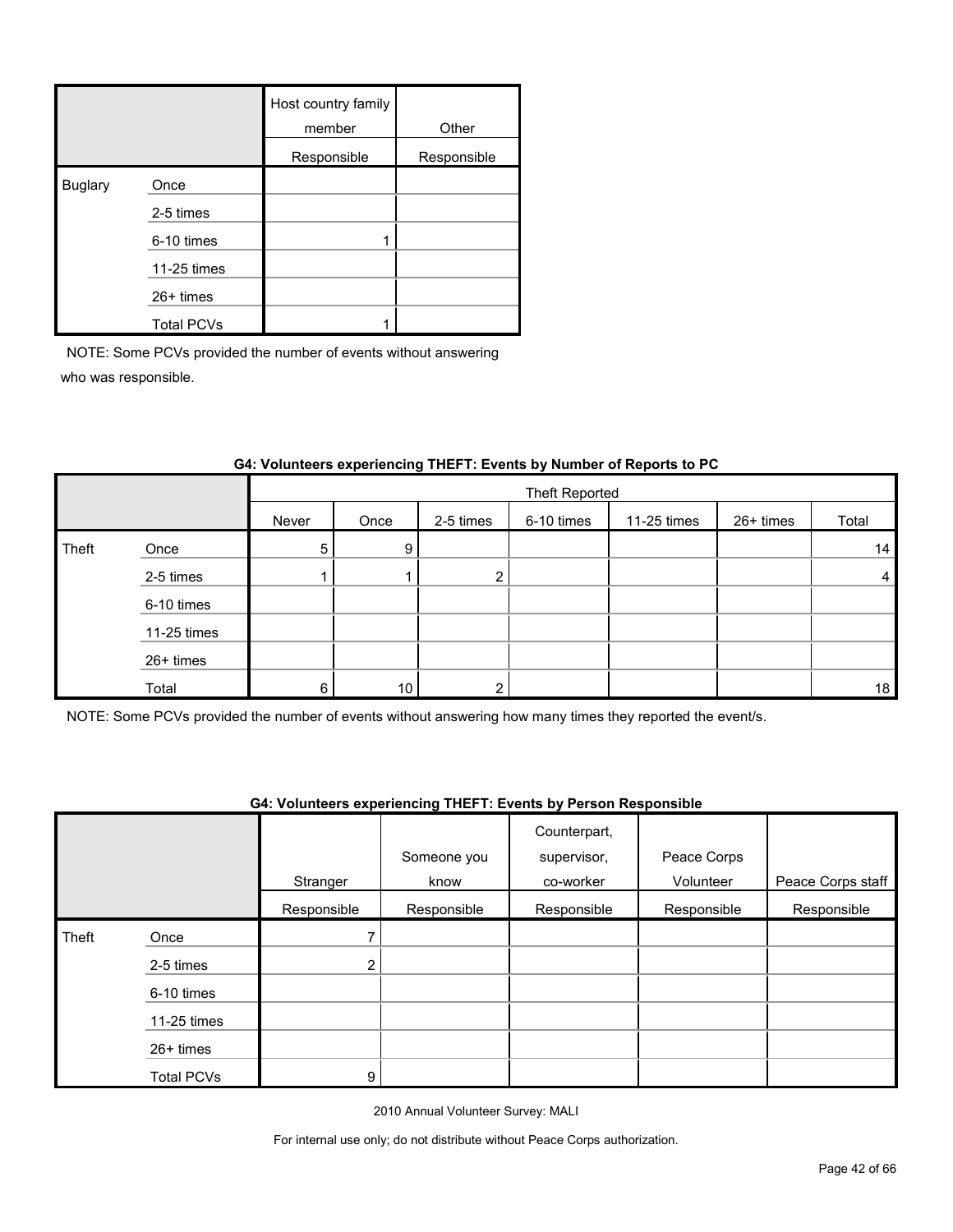#### **G4: Volunteers experiencing THEFT: Events by Person Responsible**

|       |                   |             | . <b>.</b>          |                                          |                          |                   |
|-------|-------------------|-------------|---------------------|------------------------------------------|--------------------------|-------------------|
|       |                   | Stranger    | Someone you<br>know | Counterpart,<br>supervisor,<br>co-worker | Peace Corps<br>Volunteer | Peace Corps staff |
|       |                   | Responsible | Responsible         | Responsible                              | Responsible              | Responsible       |
| Theft | Once              |             |                     |                                          |                          |                   |
|       | 2-5 times         | 2           |                     |                                          |                          |                   |
|       | 6-10 times        |             |                     |                                          |                          |                   |
|       | 11-25 times       |             |                     |                                          |                          |                   |
|       | 26+ times         |             |                     |                                          |                          |                   |
|       | <b>Total PCVs</b> | 9           |                     |                                          |                          |                   |

NOTE: Some PCVs provided the number of events without answering who was responsible.

#### **G4: Volunteers experiencing THEFT: Events by Person Responsible**

|       |                   | Host country family<br>member | Other       |
|-------|-------------------|-------------------------------|-------------|
|       |                   | Responsible                   | Responsible |
| Theft | Once              |                               |             |
|       | 2-5 times         |                               |             |
|       | 6-10 times        |                               |             |
|       | 11-25 times       |                               |             |
|       | 26+ times         |                               |             |
|       | <b>Total PCVs</b> |                               |             |

NOTE: Some PCVs provided the number of events without answering

who was responsible.

|         | G4: Volunteers experiencing ROBBERY: Events by Number of Reports to PC |       |                  |           |            |             |             |       |
|---------|------------------------------------------------------------------------|-------|------------------|-----------|------------|-------------|-------------|-------|
|         |                                                                        |       | Robbery Reported |           |            |             |             |       |
|         |                                                                        | Never | Once             | 2-5 times | 6-10 times | 11-25 times | $26+$ times | Total |
| Robbery | Once                                                                   |       |                  |           |            |             |             |       |
|         | 2-5 times                                                              |       |                  |           |            |             |             |       |
|         | 6-10 times                                                             |       |                  |           |            |             |             |       |
|         | 11-25 times                                                            |       |                  |           |            |             |             |       |
|         | 26+ times                                                              |       |                  |           |            |             |             |       |
|         | Total                                                                  |       |                  |           |            |             |             |       |

2010 Annual Volunteer Survey: MALI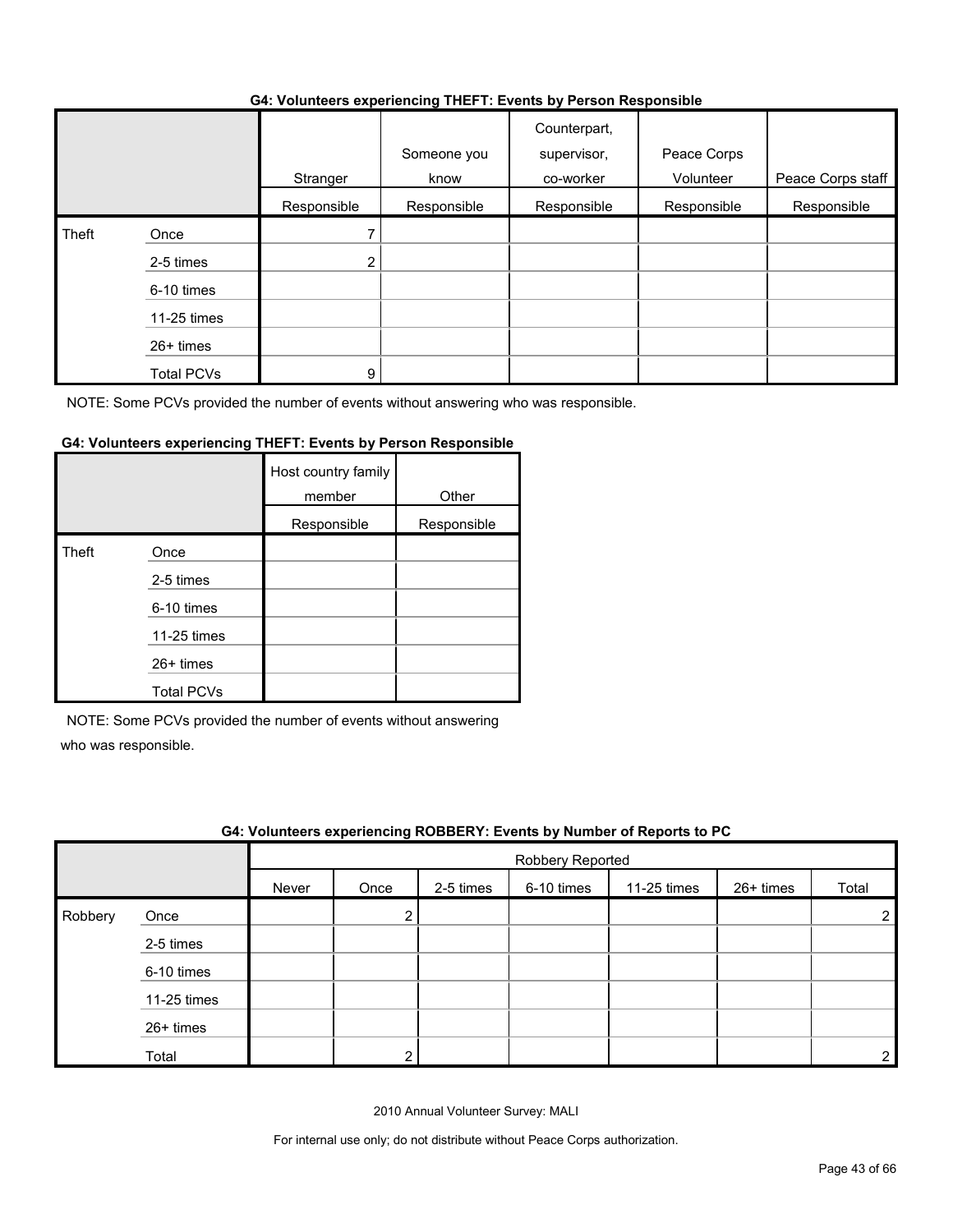|         |             |       | Robbery Reported |           |            |             |           |                |
|---------|-------------|-------|------------------|-----------|------------|-------------|-----------|----------------|
|         |             | Never | Once             | 2-5 times | 6-10 times | 11-25 times | 26+ times | Total          |
| Robbery | Once        |       |                  |           |            |             |           | $\overline{2}$ |
|         | 2-5 times   |       |                  |           |            |             |           |                |
|         | 6-10 times  |       |                  |           |            |             |           |                |
|         | 11-25 times |       |                  |           |            |             |           |                |
|         | 26+ times   |       |                  |           |            |             |           |                |
|         | Total       |       |                  |           |            |             |           | 2 <sub>1</sub> |

#### **G4: Volunteers experiencing ROBBERY: Events by Number of Reports to PC**

NOTE: Some PCVs provided the number of events without answering how many times they reported the event/s.

#### **G4: Volunteers experiencing ROBBERY: Events by Person Responsible**

|         |             |                         | Someone you<br>know | Counterpart,<br>supervisor,<br>co-worker | Peace Corps<br>Volunteer | Peace Corps staff |
|---------|-------------|-------------------------|---------------------|------------------------------------------|--------------------------|-------------------|
|         |             | Stranger<br>Responsible | Responsible         | Responsible                              | Responsible              | Responsible       |
| Robbery | Once        | 2 <sub>1</sub>          |                     |                                          |                          |                   |
|         | 2-5 times   |                         |                     |                                          |                          |                   |
|         | 6-10 times  |                         |                     |                                          |                          |                   |
|         | 11-25 times |                         |                     |                                          |                          |                   |
|         | 26+ times   |                         |                     |                                          |                          |                   |
|         | Total PCVs  | ົ                       |                     |                                          |                          |                   |

NOTE: Some PCVs provided the number of events without answering who was responsible.

#### **G4: Volunteers experiencing ROBBERY: Events by Person**

|         |                   | Responsible                   |             |
|---------|-------------------|-------------------------------|-------------|
|         |                   | Host country family<br>member | Other       |
|         |                   | Responsible                   | Responsible |
| Robbery | Once              |                               |             |
|         | 2-5 times         |                               |             |
|         | 6-10 times        |                               |             |
|         | 11-25 times       |                               |             |
|         | 26+ times         |                               |             |
|         | <b>Total PCVs</b> |                               |             |

2010 Annual Volunteer Survey: MALI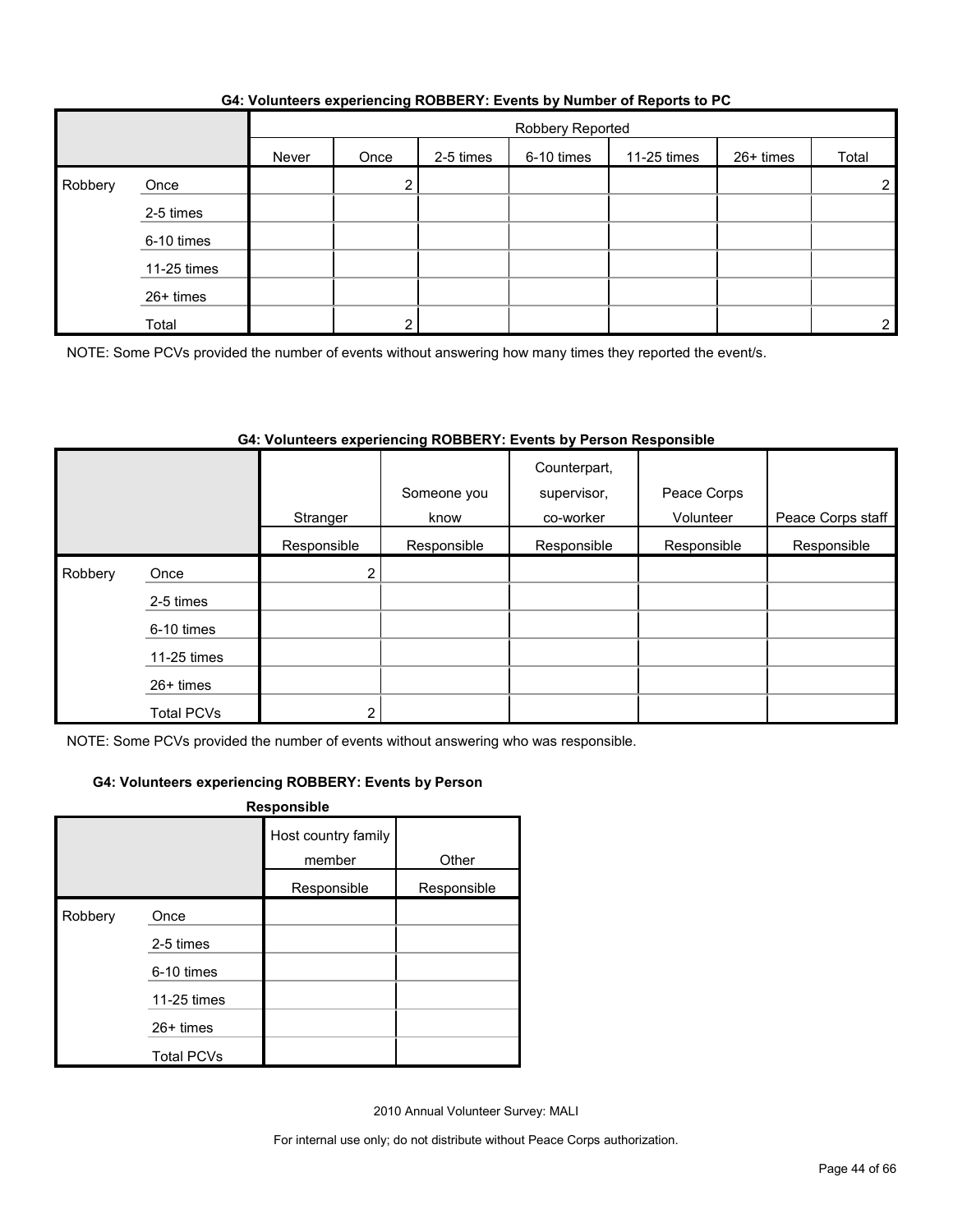#### **G4: Volunteers experiencing ROBBERY: Events by Person**

| Responsible |                   |                               |             |  |  |  |
|-------------|-------------------|-------------------------------|-------------|--|--|--|
|             |                   | Host country family<br>member | Other       |  |  |  |
|             |                   | Responsible                   | Responsible |  |  |  |
| Robbery     | Once              |                               |             |  |  |  |
|             | 2-5 times         |                               |             |  |  |  |
|             | 6-10 times        |                               |             |  |  |  |
|             | 11-25 times       |                               |             |  |  |  |
|             | 26+ times         |                               |             |  |  |  |
|             | <b>Total PCVs</b> |                               |             |  |  |  |

NOTE: Some PCVs provided the number of events without answering who was responsible.

#### **G4: Volunteers experiencing PHYSICAL ASSAULT: Events by Number of Reports to PC**

|                  |             | Physical assault Reported |      |           |            |             |           |       |
|------------------|-------------|---------------------------|------|-----------|------------|-------------|-----------|-------|
|                  |             | Never                     | Once | 2-5 times | 6-10 times | 11-25 times | 26+ times | Total |
| Physical assault | Once        |                           |      |           |            |             |           | 3     |
|                  | 2-5 times   |                           |      |           |            |             |           |       |
|                  | 6-10 times  |                           |      |           |            |             |           |       |
|                  | 11-25 times |                           |      |           |            |             |           |       |
|                  | 26+ times   |                           |      |           |            |             |           |       |
|                  | Total       |                           |      |           |            |             |           | 5     |

NOTE: Some PCVs provided the number of events without answering how many times they reported the event/s.

#### **G4: Volunteers experiencing PHYSICAL ASSAULT: Events by Person Responsible**

|                  |             | . . <b>.</b> | Someone you | .<br>Counterpart,<br>supervisor, | Peace Corps | Peace Corps |
|------------------|-------------|--------------|-------------|----------------------------------|-------------|-------------|
|                  |             |              |             |                                  |             |             |
|                  |             | Stranger     | know        | co-worker                        | Volunteer   | staff       |
|                  |             | Responsible  | Responsible | Responsible                      | Responsible | Responsible |
| Physical assault | Once        |              |             |                                  |             |             |
|                  | 2-5 times   |              |             |                                  |             |             |
|                  | 6-10 times  |              |             |                                  |             |             |
|                  | 11-25 times |              |             |                                  |             |             |

2010 Annual Volunteer Survey: MALI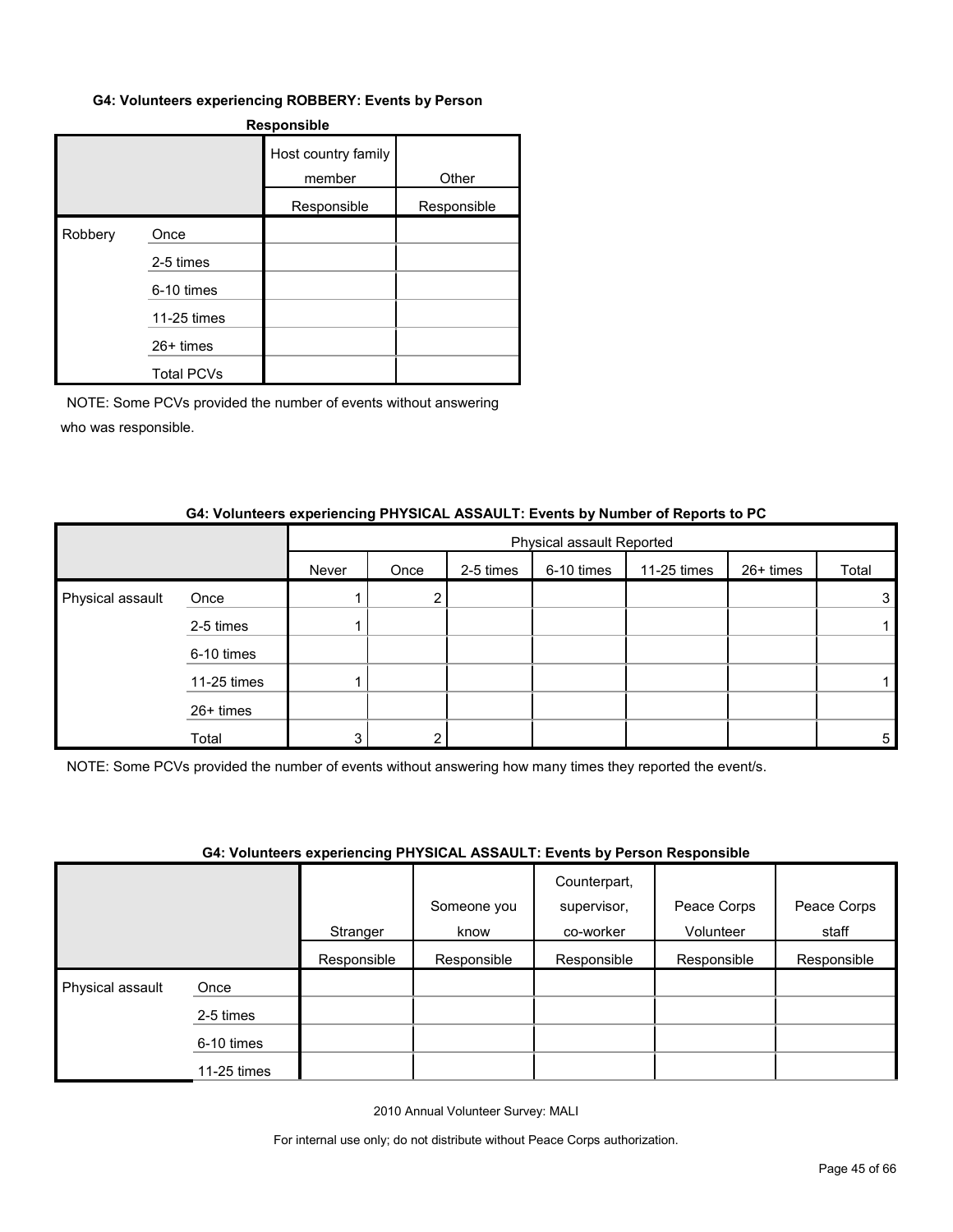| 26+ times         |  |  |  |
|-------------------|--|--|--|
| <b>Total PCVs</b> |  |  |  |

#### **G4: Volunteers experiencing PHYSICAL ASSAULT: Events by Person**

|                  |                   | Host country family<br>member | Other       |
|------------------|-------------------|-------------------------------|-------------|
|                  |                   | Responsible                   | Responsible |
| Physical assault | Once              |                               |             |
|                  | 2-5 times         |                               |             |
|                  | 6-10 times        |                               |             |
|                  | 11-25 times       |                               |             |
|                  | 26+ times         |                               |             |
|                  | <b>Total PCVs</b> |                               |             |

NOTE: Some PCVs provided the number of events without answering who was responsible.

|                    |             | 04. VOIDINGERS EXPERIENCING AGGRAVATED ASSAULT. EVENTS BY NUMBER OF REPORTS TO PU |      |           |            |             |
|--------------------|-------------|-----------------------------------------------------------------------------------|------|-----------|------------|-------------|
|                    |             | Aggravated assault Reported                                                       |      |           |            |             |
|                    |             | Never                                                                             | Once | 2-5 times | 6-10 times | 11-25 times |
| Aggravated assault | Once        |                                                                                   |      |           |            |             |
|                    | 2-5 times   |                                                                                   |      |           |            |             |
|                    | 6-10 times  |                                                                                   |      |           |            |             |
|                    | 11-25 times |                                                                                   |      |           |            |             |
|                    | $26+$ times |                                                                                   |      |           |            |             |
|                    | Total       |                                                                                   |      |           |            |             |

## **G4: Volunteers experiencing AGGRAVATED ASSAULT: Events by Number of Reports to PC**

NOTE: Some PCVs provided the number of events without answering how many times they reported the event/s.

#### **G4: Volunteers experiencing AGGRAVATED ASSAULT: Events by Number of**

**Reports to PC**

|                    |            | -- <b>-</b> - - - - -       |       |
|--------------------|------------|-----------------------------|-------|
|                    |            | Aggravated assault Reported |       |
|                    |            | 26+ times                   | Total |
| Aggravated assault | Once       |                             |       |
|                    | 2-5 times  |                             |       |
|                    | 6-10 times |                             |       |

2010 Annual Volunteer Survey: MALI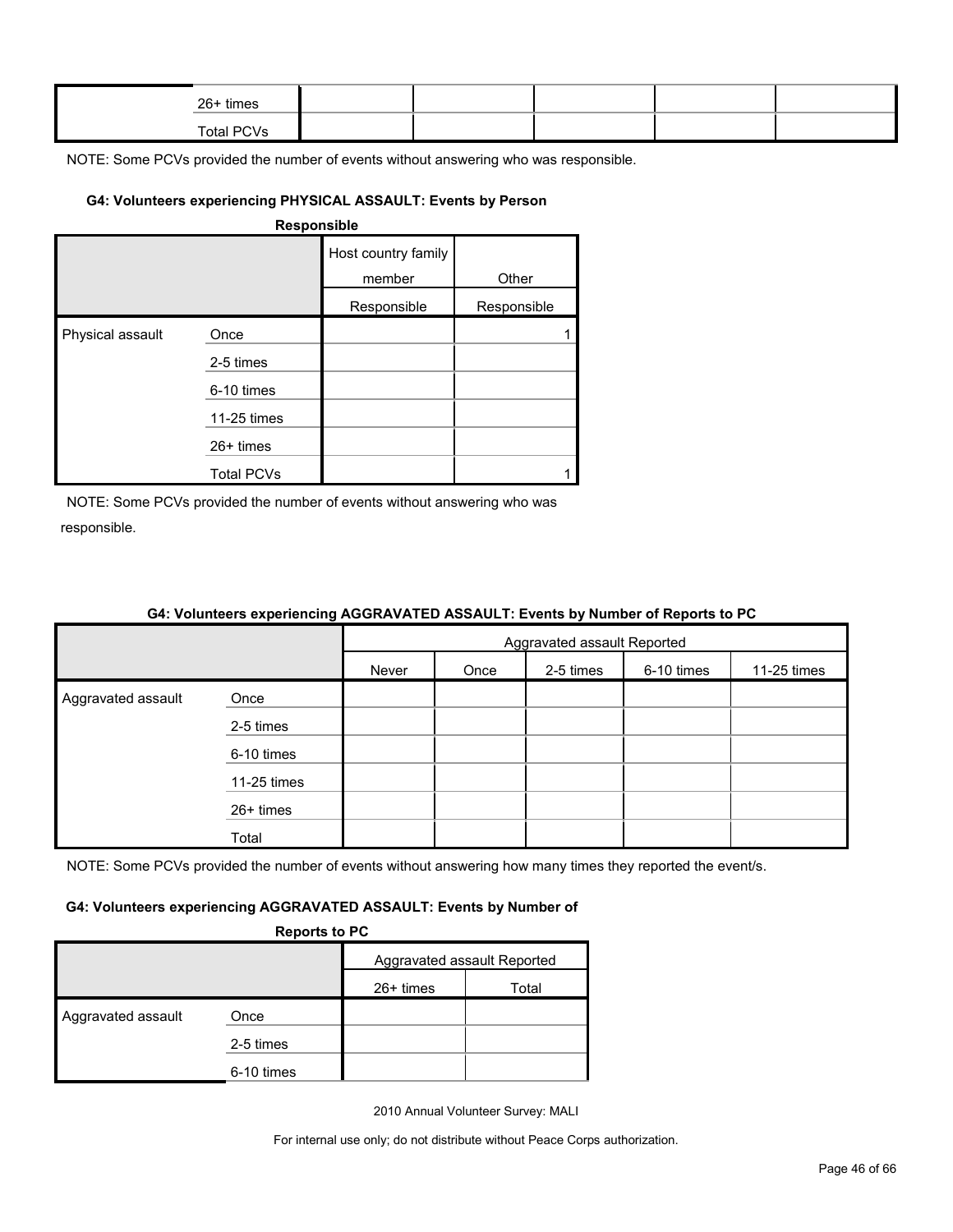| 11-25 times |  |
|-------------|--|
| 26+ times   |  |
| Total       |  |

NOTE: Some PCVs provided the number of events without answering how many times they reported the event/s.

#### **G4: Volunteers experiencing AGGRAVATED ASSAULT: Events by Person Responsible**

|                    |             | Stranger    | Someone you<br>know | Counterpart,<br>supervisor,<br>co-worker | Peace Corps<br>Volunteer | Peace Corps<br>staff |
|--------------------|-------------|-------------|---------------------|------------------------------------------|--------------------------|----------------------|
|                    |             | Responsible | Responsible         | Responsible                              | Responsible              | Responsible          |
| Aggravated assault | Once        |             |                     |                                          |                          |                      |
|                    | 2-5 times   |             |                     |                                          |                          |                      |
|                    | 6-10 times  |             |                     |                                          |                          |                      |
|                    | 11-25 times |             |                     |                                          |                          |                      |
|                    | 26+ times   |             |                     |                                          |                          |                      |
|                    | Total PCVs  |             |                     |                                          |                          |                      |

NOTE: Some PCVs provided the number of events without answering who was responsible.

#### **G4: Volunteers experiencing AGGRAVATED ASSAULT: Events by Person**

| Host country family<br>member<br>Other<br>Responsible<br>Responsible<br>Aggravated assault<br>Once | Responsible |  |  |  |  |  |  |
|----------------------------------------------------------------------------------------------------|-------------|--|--|--|--|--|--|
|                                                                                                    |             |  |  |  |  |  |  |
|                                                                                                    |             |  |  |  |  |  |  |
|                                                                                                    |             |  |  |  |  |  |  |
| 2-5 times                                                                                          |             |  |  |  |  |  |  |
| 6-10 times                                                                                         |             |  |  |  |  |  |  |
| 11-25 times                                                                                        |             |  |  |  |  |  |  |
| 26+ times                                                                                          |             |  |  |  |  |  |  |
| <b>Total PCVs</b>                                                                                  |             |  |  |  |  |  |  |

NOTE: Some PCVs provided the number of events without answering who was responsible.

#### **G4: Volunteers experiencing SEXUAL ASSAULT: Events by Number of Reports to PC**

2010 Annual Volunteer Survey: MALI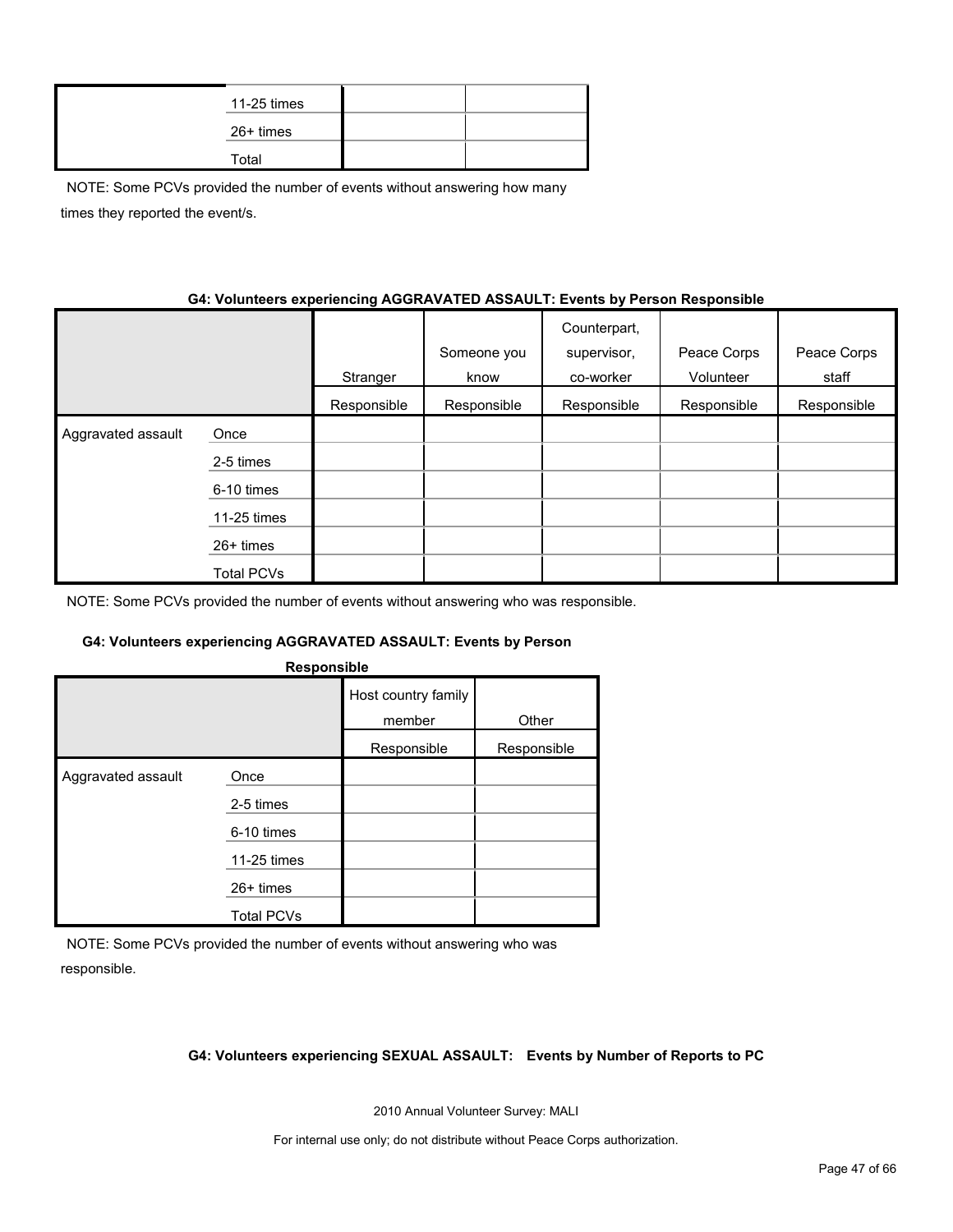|                |             |       | Sexual assault Reported |           |            |             |           |       |
|----------------|-------------|-------|-------------------------|-----------|------------|-------------|-----------|-------|
|                |             | Never | Once                    | 2-5 times | 6-10 times | 11-25 times | 26+ times | Total |
| Sexual assault | Once        |       | ົ                       |           |            |             |           | 3     |
|                | 2-5 times   |       |                         |           |            |             |           |       |
|                | 6-10 times  |       |                         |           |            |             |           |       |
|                | 11-25 times |       |                         |           |            |             |           |       |
|                | 26+ times   |       |                         |           |            |             |           |       |
|                | Total       |       | ົ                       |           |            |             |           | 3     |

NOTE: Some PCVs provided the number of events without answering how many times they reported the event/s.

#### **G4: Volunteers experiencing SEXUAL ASSAULT: Events by Person Responsible**

|                |                   |             | Someone you | Counterpart,<br>supervisor, | Peace Corps | Peace Corps |
|----------------|-------------------|-------------|-------------|-----------------------------|-------------|-------------|
|                |                   | Stranger    | know        | co-worker                   | Volunteer   | staff       |
|                |                   | Responsible | Responsible | Responsible                 | Responsible | Responsible |
| Sexual assault | Once              | 2           |             |                             |             |             |
|                | 2-5 times         |             |             |                             |             |             |
|                | 6-10 times        |             |             |                             |             |             |
|                | 11-25 times       |             |             |                             |             |             |
|                | $26+$ times       |             |             |                             |             |             |
|                | <b>Total PCVs</b> | າ           |             |                             |             |             |

NOTE: Some PCVs provided the number of events without answering who was responsible.

#### **G4: Volunteers experiencing SEXUAL ASSAULT: Events by Person**

#### **Responsible**

|                |                   | Host country family<br>member | Other       |
|----------------|-------------------|-------------------------------|-------------|
|                |                   | Responsible                   | Responsible |
| Sexual assault | Once              |                               |             |
|                | 2-5 times         |                               |             |
|                | 6-10 times        |                               |             |
|                | 11-25 times       |                               |             |
|                | 26+ times         |                               |             |
|                | <b>Total PCVs</b> |                               |             |

2010 Annual Volunteer Survey: MALI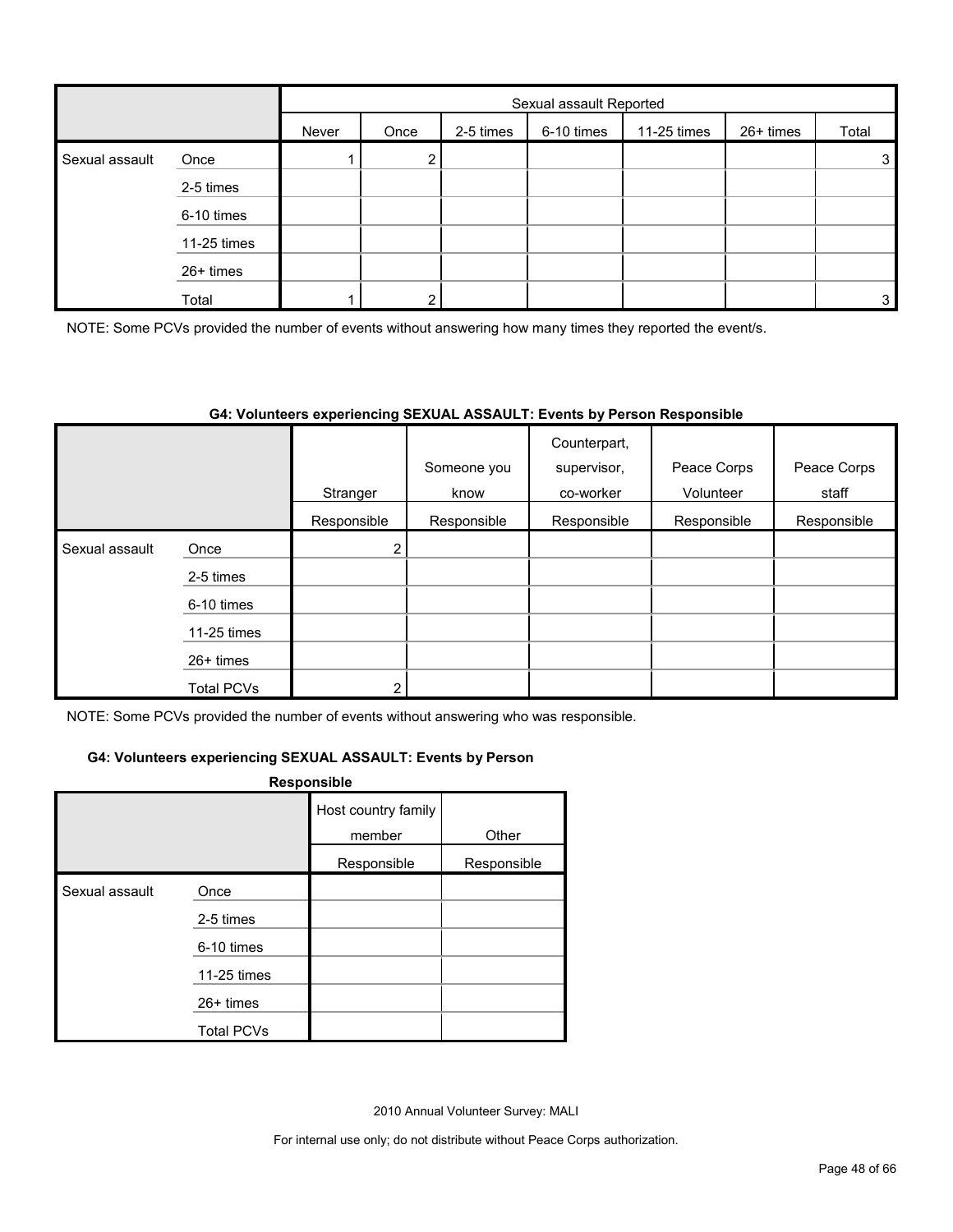#### **G4: Volunteers experiencing SEXUAL ASSAULT: Events by Person**

#### **Responsible**

|                |                   | Host country family<br>member | Other       |
|----------------|-------------------|-------------------------------|-------------|
|                |                   | Responsible                   | Responsible |
| Sexual assault | Once              |                               |             |
|                | 2-5 times         |                               |             |
|                | 6-10 times        |                               |             |
|                | 11-25 times       |                               |             |
|                | $26+$ times       |                               |             |
|                | <b>Total PCVs</b> |                               |             |

NOTE: Some PCVs provided the number of events without answering who was responsible.

#### **G4: Volunteers experiencing RAPE: Events by Number of Reports to PC**

|      |             |       | Rape Reported |           |            |             |           |       |  |  |  |
|------|-------------|-------|---------------|-----------|------------|-------------|-----------|-------|--|--|--|
|      |             | Never | Once          | 2-5 times | 6-10 times | 11-25 times | 26+ times | Total |  |  |  |
| Rape | Once        |       |               |           |            |             |           |       |  |  |  |
|      | 2-5 times   |       |               |           |            |             |           |       |  |  |  |
|      | 6-10 times  |       |               |           |            |             |           |       |  |  |  |
|      | 11-25 times |       |               |           |            |             |           |       |  |  |  |
|      | 26+ times   |       |               |           |            |             |           |       |  |  |  |
|      | Total       |       |               |           |            |             |           |       |  |  |  |

NOTE: Some PCVs provided the number of events without answering how many times they reported the event/s .

#### **G4: Volunteers experiencing RAPE: Events by Person Responsible**

|      |             | Stranger    | Someone you<br>know | Counterpart,<br>supervisor,<br>co-worker | Peace Corps<br>Volunteer | Peace Corps staff |
|------|-------------|-------------|---------------------|------------------------------------------|--------------------------|-------------------|
|      |             | Responsible | Responsible         | Responsible                              | Responsible              | Responsible       |
| Rape | Once        |             |                     |                                          |                          |                   |
|      | 2-5 times   |             |                     |                                          |                          |                   |
|      | 6-10 times  |             |                     |                                          |                          |                   |
|      | 11-25 times |             |                     |                                          |                          |                   |

2010 Annual Volunteer Survey: MALI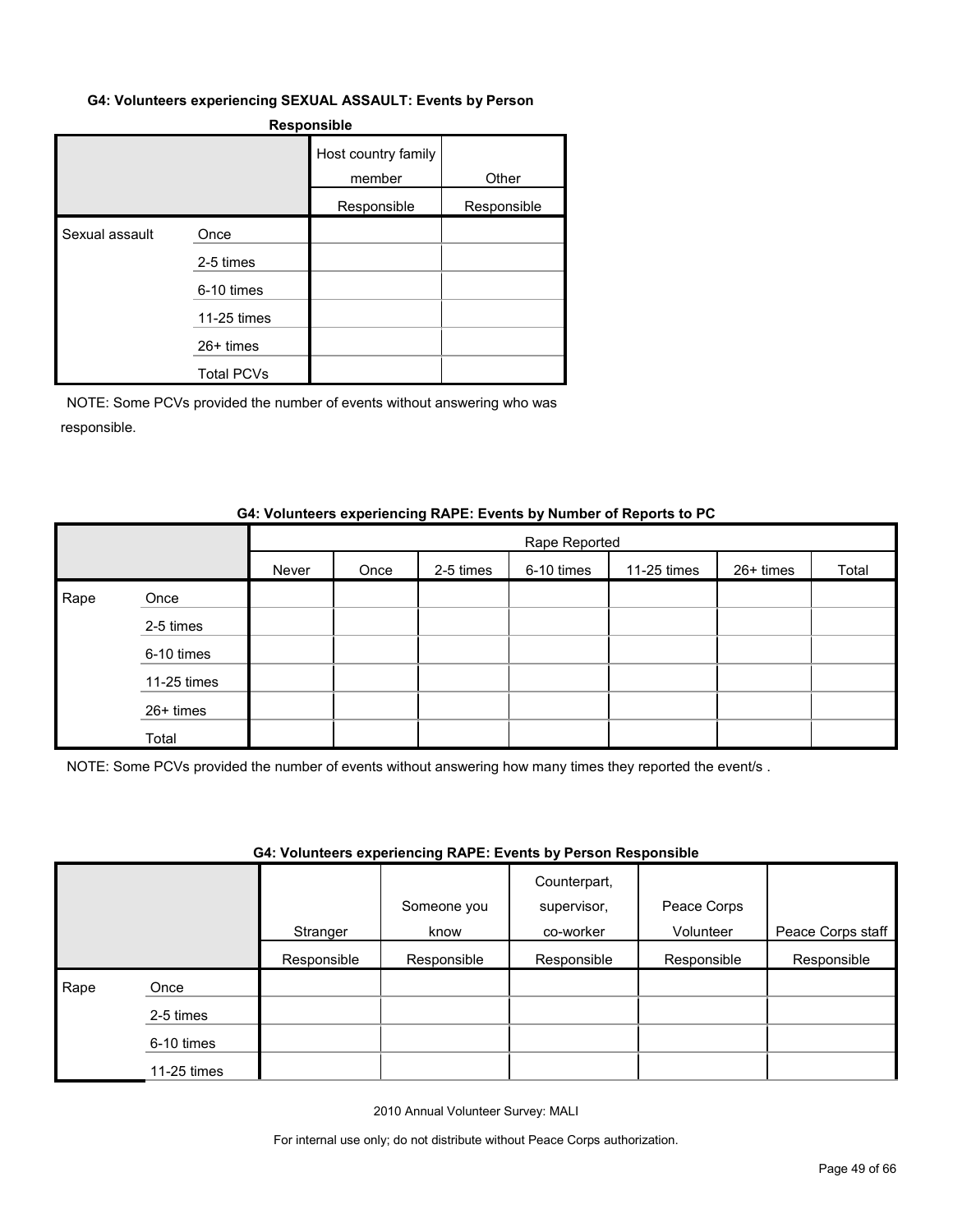| 26+ times  |  |  |  |
|------------|--|--|--|
| Total PCVs |  |  |  |

#### **G4: Volunteers experiencing RAPE: Events by Person Responsible**

|      |                   | Host country family<br>member | Other       |
|------|-------------------|-------------------------------|-------------|
|      |                   | Responsible                   | Responsible |
| Rape | Once              |                               |             |
|      | 2-5 times         |                               |             |
|      | 6-10 times        |                               |             |
|      | 11-25 times       |                               |             |
|      | 26+ times         |                               |             |
|      | <b>Total PCVs</b> |                               |             |

NOTE: Some PCVs provided the number of events without answering who was responsible.

#### **G4: Volunteers experiencing ATTEMPTED RAPE: Events by Number of Reports to PC**

|                |             |       | Attempted rape Reported |           |            |             |           |       |  |  |  |
|----------------|-------------|-------|-------------------------|-----------|------------|-------------|-----------|-------|--|--|--|
|                |             | Never | Once                    | 2-5 times | 6-10 times | 11-25 times | 26+ times | Total |  |  |  |
| Attempted rape | Once        |       |                         |           |            |             |           |       |  |  |  |
|                | 2-5 times   |       |                         |           |            |             |           |       |  |  |  |
|                | 6-10 times  |       |                         |           |            |             |           |       |  |  |  |
|                | 11-25 times |       |                         |           |            |             |           |       |  |  |  |
|                | 26+ times   |       |                         |           |            |             |           |       |  |  |  |
|                | Total       |       |                         |           |            |             |           |       |  |  |  |

NOTE: Some PCVs provided the number of events without answering how many times they reported the event/s.

#### **G4: Volunteers experiencing ATTEMPTED RAPE: Events by Person Responsible**

|                |      |             | Someone you | Counterpart,<br>supervisor, | Peace Corps | Peace Corps |
|----------------|------|-------------|-------------|-----------------------------|-------------|-------------|
|                |      | Stranger    | know        | co-worker                   | Volunteer   | staff       |
|                |      | Responsible | Responsible | Responsible                 | Responsible | Responsible |
| Attempted rape | Once |             |             |                             |             |             |

2010 Annual Volunteer Survey: MALI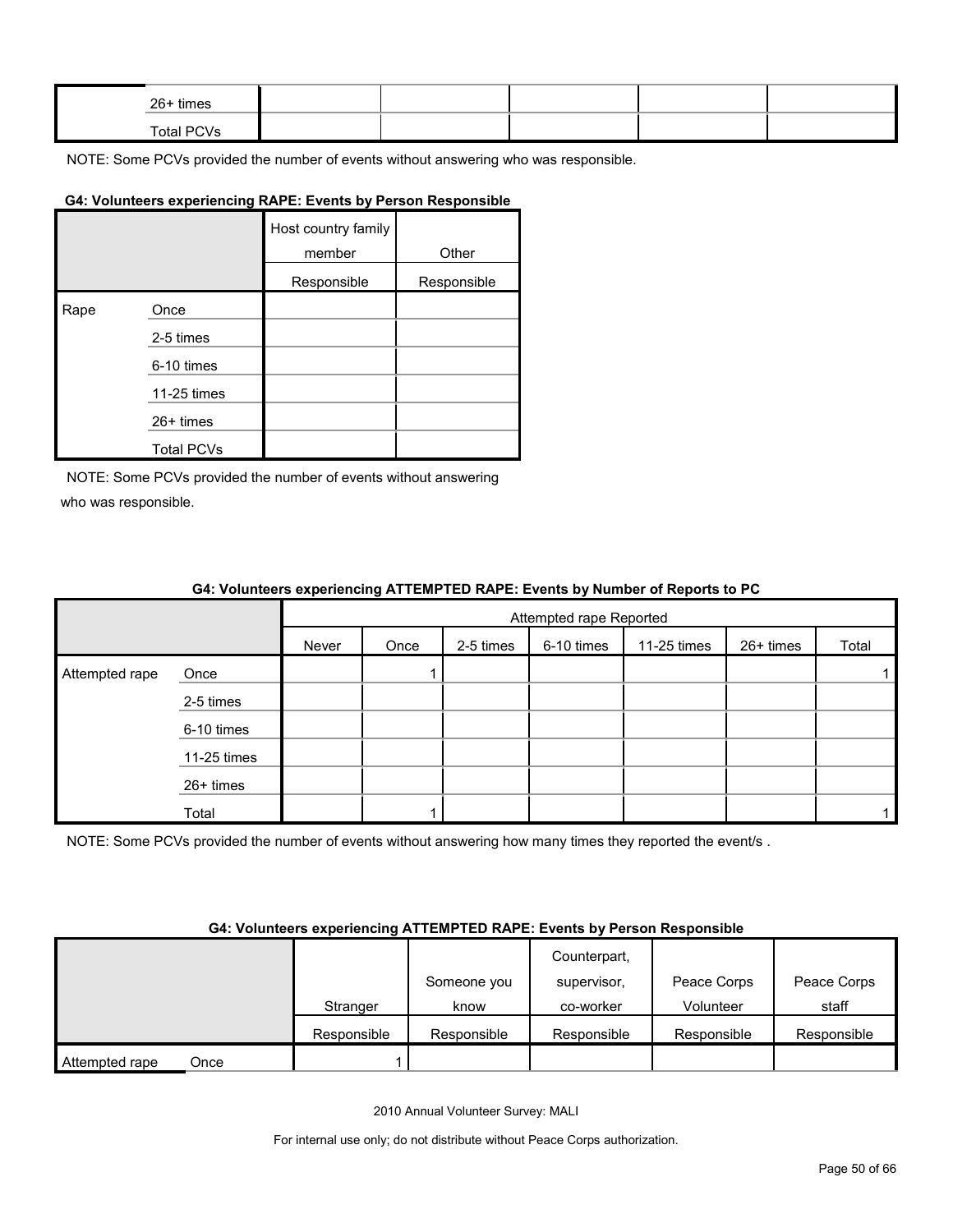| 2-5 times         |  |  |  |
|-------------------|--|--|--|
| 6-10 times        |  |  |  |
| 11-25 times       |  |  |  |
| 26+ times         |  |  |  |
| <b>Total PCVs</b> |  |  |  |

#### **G4: Volunteers experiencing ATTEMPTED RAPE: Events by Person**

| Responsible    |                   |                               |             |  |  |  |  |  |  |
|----------------|-------------------|-------------------------------|-------------|--|--|--|--|--|--|
|                |                   | Host country family<br>member | Other       |  |  |  |  |  |  |
|                |                   | Responsible                   | Responsible |  |  |  |  |  |  |
| Attempted rape | Once              |                               |             |  |  |  |  |  |  |
|                | 2-5 times         |                               |             |  |  |  |  |  |  |
|                | 6-10 times        |                               |             |  |  |  |  |  |  |
|                | 11-25 times       |                               |             |  |  |  |  |  |  |
|                | $26+$ times       |                               |             |  |  |  |  |  |  |
|                | <b>Total PCVs</b> |                               |             |  |  |  |  |  |  |

NOTE: Some PCVs provided the number of events without answering who was responsible.

## <span id="page-50-0"></span>**H. Volunteers Working in HIV/AIDS**

This section reports Volunteers' level of involvement in HIV/AIDS work. It also reports Volunteers' assessment of their Peace Corps HIV/AIDS training and the perceived effectiveness of their HIV/AIDS work with host country individuals or groups.

#### **H1: Which of the following best describes your involvement in HIV/AIDS**

| activities?                                           |         |        |
|-------------------------------------------------------|---------|--------|
|                                                       | Percent | Number |
| HIV/AIDS work is my primary assignment.               | 5%      |        |
| HIV/AIDS work is part of my secondary activities.     | 27%     |        |
| My HIV/AIDS efforts are not part of primary/secondary | 17%     |        |
| actvities.                                            |         |        |
| I have not been involved in any HIV/AIDS activities.  | 52%     | 33     |
| Total                                                 | 100%    | 64     |

2010 Annual Volunteer Survey: MALI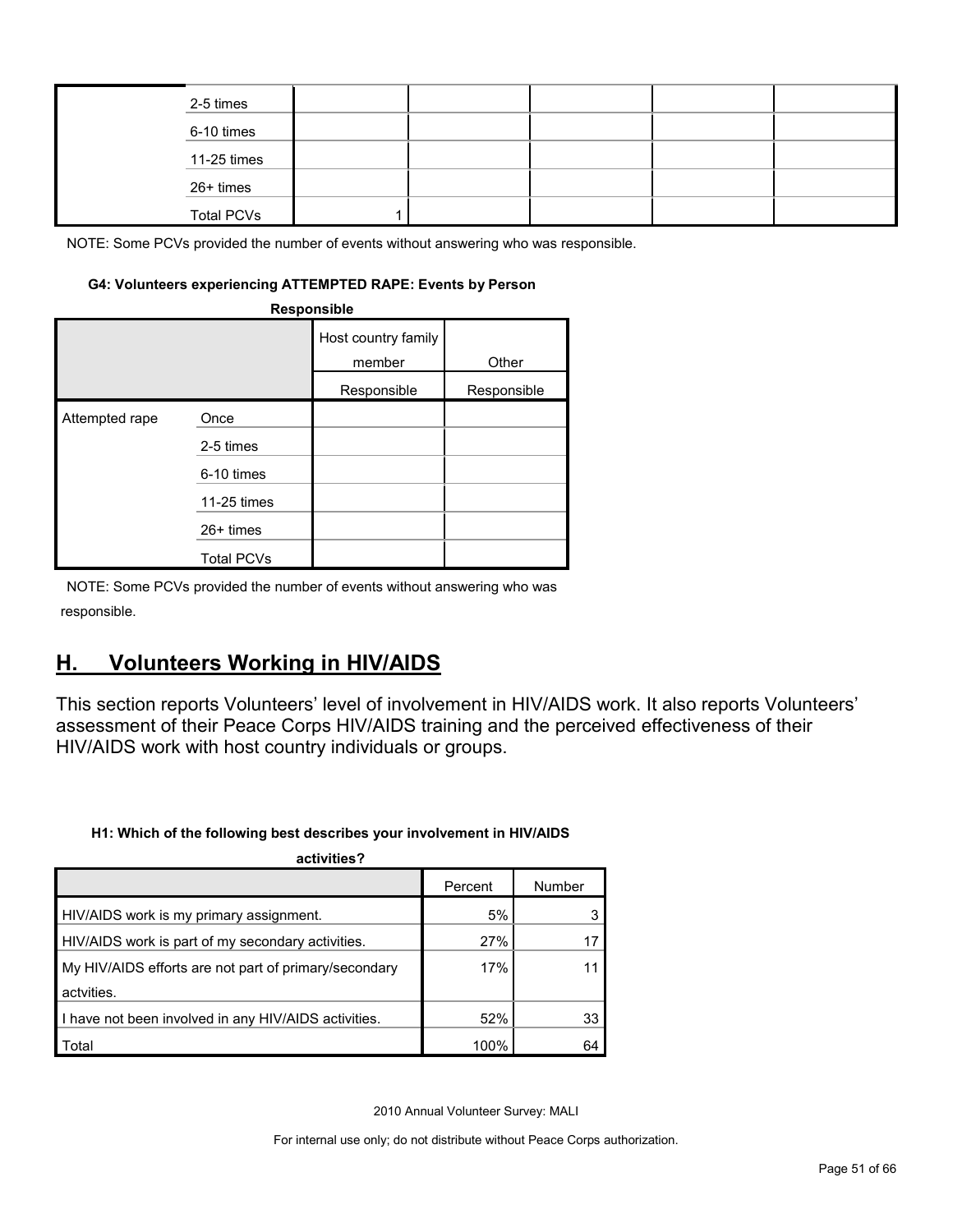**H2: How effective was the PC training you received in preparing you to undertake your HIV/AIDS activities?**

|    | Not effective | Poor | Adeɑuate | Effective | Very effective | <b>NA</b> | Total         |
|----|---------------|------|----------|-----------|----------------|-----------|---------------|
| Н2 | $2\%$         | 19%  | 26%      | 29%       | 10%            | 14%       | $\sim$<br>т∠. |

#### **H2: How effective was the PC training you received in preparing you to undertake your HIV/AIDS activities? (excluding the "NA" responses)**

|                    | Not effective | Poor | Adeɑuate | Effective | Verv effective | $\tau$ otal |  |  |  |  |
|--------------------|---------------|------|----------|-----------|----------------|-------------|--|--|--|--|
| $H^{\sigma}$<br>╶╹ | 3%            | 22%  | 31%      | 33%       | 11%            | 36          |  |  |  |  |

#### **H3: In working with HC individuals or groups, how would you rate the effectiveness of your specific HIV/AIDS activities?**

|                |                  | Sometimes |                 | Almost always |            |       |
|----------------|------------------|-----------|-----------------|---------------|------------|-------|
|                | Seldom effective | effective | Often effective | effective     | Don't know | Total |
| H <sub>3</sub> | 10%              | 31%       | 31%             | 5%            | 24%        | 42    |

## **H3: In working with HC individuals or groups, how would you rate the effectiveness of your specific HIV/AIDS activities? (excluding both the "NA" and the H1="No involvement in HIV/AIDS activities"**

|    |                  | responses) |                 |               |       |
|----|------------------|------------|-----------------|---------------|-------|
|    |                  | Sometimes  |                 | Almost always |       |
|    | Seldom effective | effective  | Often effective | effective     | Total |
| H3 | 14%              | 45%        | 34%             | 7%            | 29    |

NOTE: See Open-Ended Responses Report for PCV explanations and examples of their H3 answers)

## <span id="page-51-0"></span>**I. Your Life in the Peace Corps**

This section reports Volunteers' descriptions of and adjustments to their living conditions, including stress factors and how Volunteers cope with stress.

#### **I1: Have you lived with a host country individual or family?**

|                                                        | Percent | Number |
|--------------------------------------------------------|---------|--------|
| No. I have never lived with a HC individual or family. | 3%      |        |

2010 Annual Volunteer Survey: MALI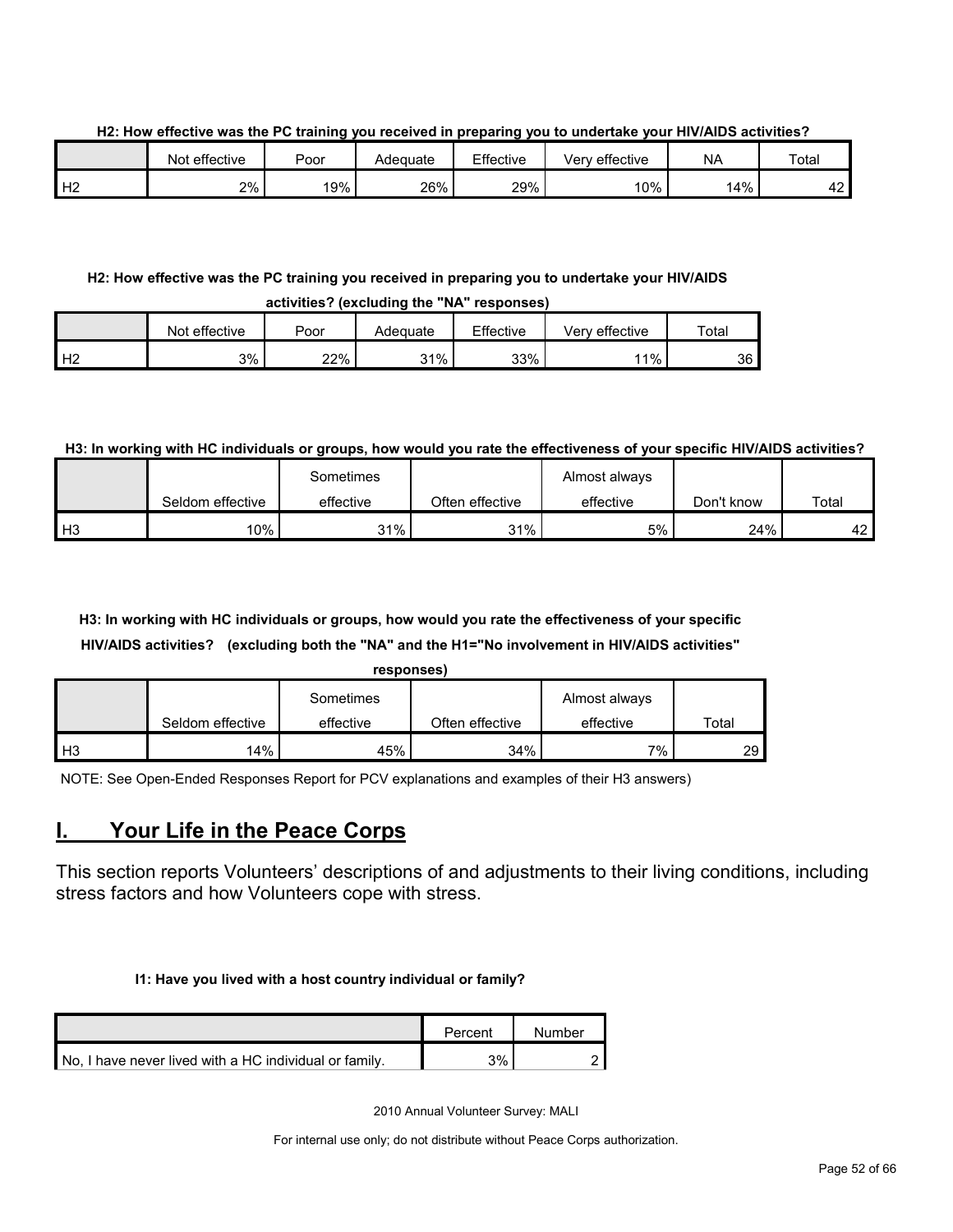| Yes, I lived with a HC individual or family only during | 37%  | 24 |
|---------------------------------------------------------|------|----|
| PST.                                                    |      |    |
| Yes, in my community (not during PST).                  | 9%   |    |
| Yes, both during PST and later in my community.         | 51%  | 33 |
| <b>Total</b>                                            | 100% | 65 |

#### **I1: How long (in months) have you lived with a host country individual or family?**

|                 | month |     |    | 4 |    | $7 - 11$ | $12 - 16$ | $17 - 26$ |
|-----------------|-------|-----|----|---|----|----------|-----------|-----------|
| <b>PST Only</b> | 4%    | 88% | 8% |   |    |          |           |           |
| Post-PST        |       | 25% |    |   |    | 50%      |           | 25%       |
| PST & Later     |       |     |    |   | 3% | 19%      | 22%       | 44%       |

#### **I1: How long (in months) have you lived**

|  | with a host country individual or family? |
|--|-------------------------------------------|
|--|-------------------------------------------|

|                        | $27+$ mos | Total |
|------------------------|-----------|-------|
| <b>PST Only</b>        |           | 24    |
| l Post-PST             |           |       |
| <b>PST &amp; Later</b> | 13%       | 32    |

#### **I2: How often do you interact with HCNs in community/family social events?**

|      |       | Several times a |        | Several times a |         | Less than once a |       |
|------|-------|-----------------|--------|-----------------|---------|------------------|-------|
|      | Daily | week            | Weekly | month           | Monthly | month            | Total |
| l 12 | 67%   | $14\%$          | $13\%$ | 2%              | $2\%$   | 3%               | 64 l  |

#### **I3: How integrated into your community do you feel now?**

|    | Not at all | Minimally | Adequatelv | onsiderablyٽ | Exceptionally | Total |
|----|------------|-----------|------------|--------------|---------------|-------|
| 13 |            | 5%        | 14%        | 37%          | 45%           | 65    |

#### **I4a: Do you have the following at your worksite?**

| <b>Never</b> | - ---<br>mes<br>⊶பட | Jsuall∗ | \lwavs<br>71 V V | $\overline{\phantom{0}}$<br>otal |
|--------------|---------------------|---------|------------------|----------------------------------|
|              |                     |         |                  |                                  |

2010 Annual Volunteer Survey: MALI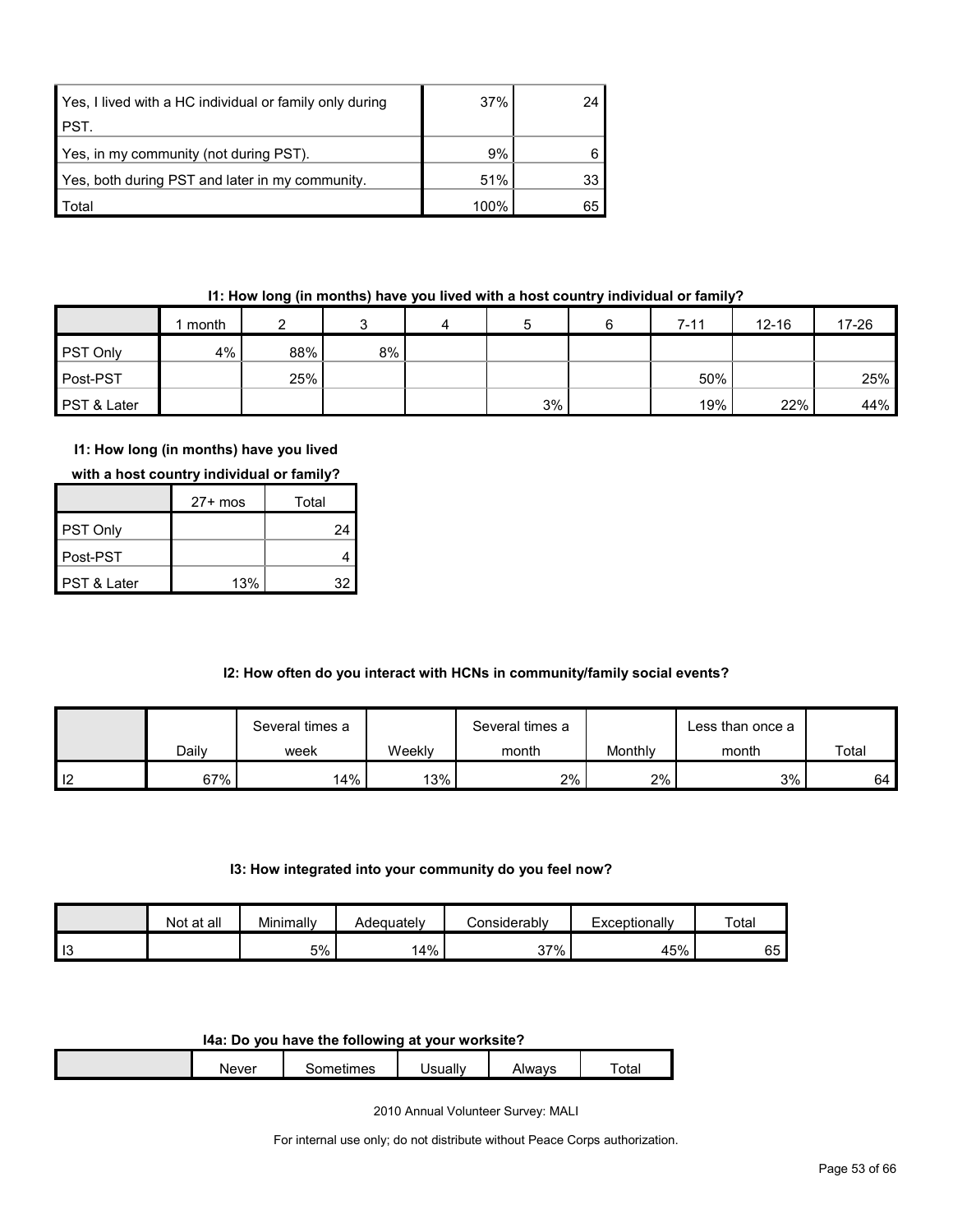| Electricity      | 67% | $7\%$ | 9% | 6% | 64<br>◡᠇ |
|------------------|-----|-------|----|----|----------|
| Running<br>water | 75% | 9%    | 8% | 8% | 64       |

**I4b: Do you have the following at your residence?**

|                      | Never | Sometimes | <b>Jsually</b> | Alwavs | Total |
|----------------------|-------|-----------|----------------|--------|-------|
| <b>Electricity</b>   | 74%   | 11%       | $10\%$         | 5%     | 61    |
| <b>Running water</b> | 74%   | 11%       | 8%             | 7%     | 61    |

#### **I5: How often do you have access to--?**

|                                  | Not at all | Less than monthly | Monthly | Weekly | Daily | Total |
|----------------------------------|------------|-------------------|---------|--------|-------|-------|
| Landline phone                   | 58%        | 11%               | 14%     | 2%     | 15%   | 65'   |
| Computer                         |            | 6%                | 51%     | 20%    | 23%   | 65    |
| Internet                         |            | 8%                | 60%     | 17%    | 15%   | 65    |
| Cell phone (voice)               |            |                   | 6%      | 17%    | 77%   | 65    |
| Text messaging                   |            |                   | 6%      | 20%    | 74%   | 65    |
| Voice over internet, e.g., SKYPE | 14%        | 14%               | 49%     | 12%    | 11%   | 65    |
| Webcam/internet video            | 18%        | 17%               | 42%     | 12%    | 11%   | 65    |

#### **I6: Where do you most frequently connect to the Internet?**

|        |                |         | Another person's |               | <b>I</b> PC office/satellite<br>Other: Please |         |       |
|--------|----------------|---------|------------------|---------------|-----------------------------------------------|---------|-------|
|        | Your residence | At work | home             | Internet cafe | office                                        | specify | Total |
| $ $ 16 | 5%             | 8%      | 3%               | 14%           | 65%                                           | 6%      | 65 I  |

#### **I6.TEXT: Description of "other" location to connect to Internet**

|                                                | Percent | Number |  |
|------------------------------------------------|---------|--------|--|
| Open-ended results. Not responsive to request. |         |        |  |
| Total                                          | 100%    | 65     |  |

2010 Annual Volunteer Survey: MALI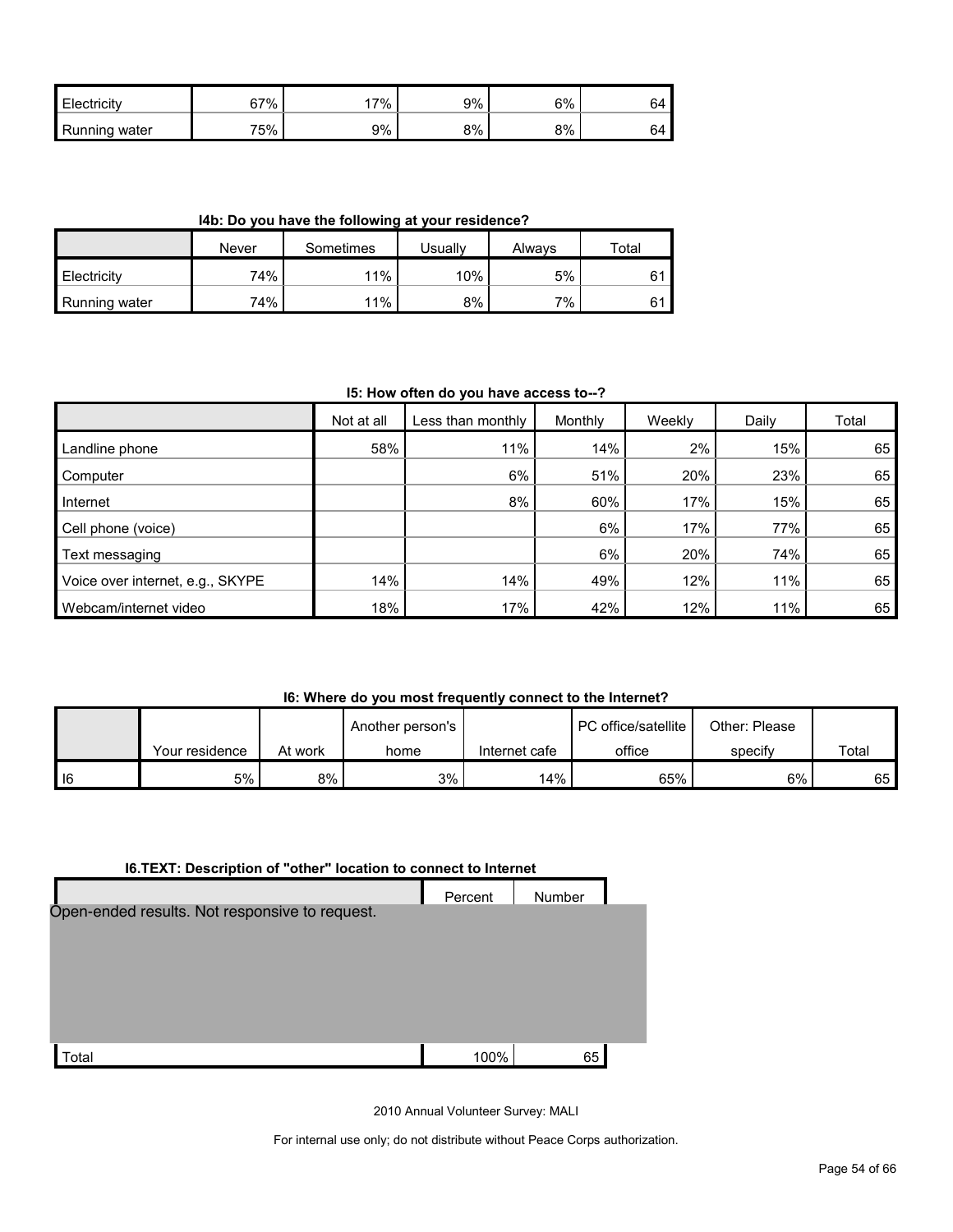| Less than one |                  | From two to four | More than eight       |       |       |  |  |  |
|---------------|------------------|------------------|-----------------------|-------|-------|--|--|--|
| hour          | One to two hours | hours            | Four to eight hours I | hours | Total |  |  |  |
| 26%           | 20%              | 38%              | 12%                   | 3%    | 65 I  |  |  |  |

#### **I7: How long do you travel to access the internet using your typical transport method (one-way trip)?**

#### **Percent of Volunteers Traveling to/from Internet Connection in One Day (I8) by Travel Time (I7)**

|                                               |                        | 18 Return same day from traveling to Internet<br>connection? |      |                 |
|-----------------------------------------------|------------------------|--------------------------------------------------------------|------|-----------------|
|                                               |                        | Yes                                                          | No   | Total           |
| I7 Typical time to reach Internect connection | Less than one hour     | 42%                                                          | 4%   | 17              |
|                                               | One to two hours       | 32%                                                          | 4%   | 13 <sub>1</sub> |
|                                               | From two to four hours | 21%                                                          | 63%  | 25              |
|                                               | Four to eight hours    | 5%                                                           | 22%  | 8               |
|                                               | More than eight hours  |                                                              | 7%   |                 |
|                                               | Total                  | 100%                                                         | 100% | 65              |

#### **Number of Volunteers Traveling to/from Internet Connection in One Day (I8) by Travel Time (I7)**

|                                               |                        | 18 Return same day from traveling to Internet<br>connection? |    |                |
|-----------------------------------------------|------------------------|--------------------------------------------------------------|----|----------------|
|                                               |                        | Yes                                                          | No | Total          |
| I7 Typical time to reach Internect connection | Less than one hour     | 16                                                           |    | 17             |
|                                               | One to two hours       | 12                                                           |    | 13             |
|                                               | From two to four hours | 8                                                            |    | 25             |
|                                               | Four to eight hours    |                                                              | 6  | 8              |
|                                               | More than eight hours  |                                                              |    | $\overline{2}$ |
|                                               | Total                  | 38                                                           | 27 | 65             |

#### **I9: Have you participated in the Coverdell World Wise**

**Schools/Correspondence Match (CWWS/CM)?**

2010 Annual Volunteer Survey: MALI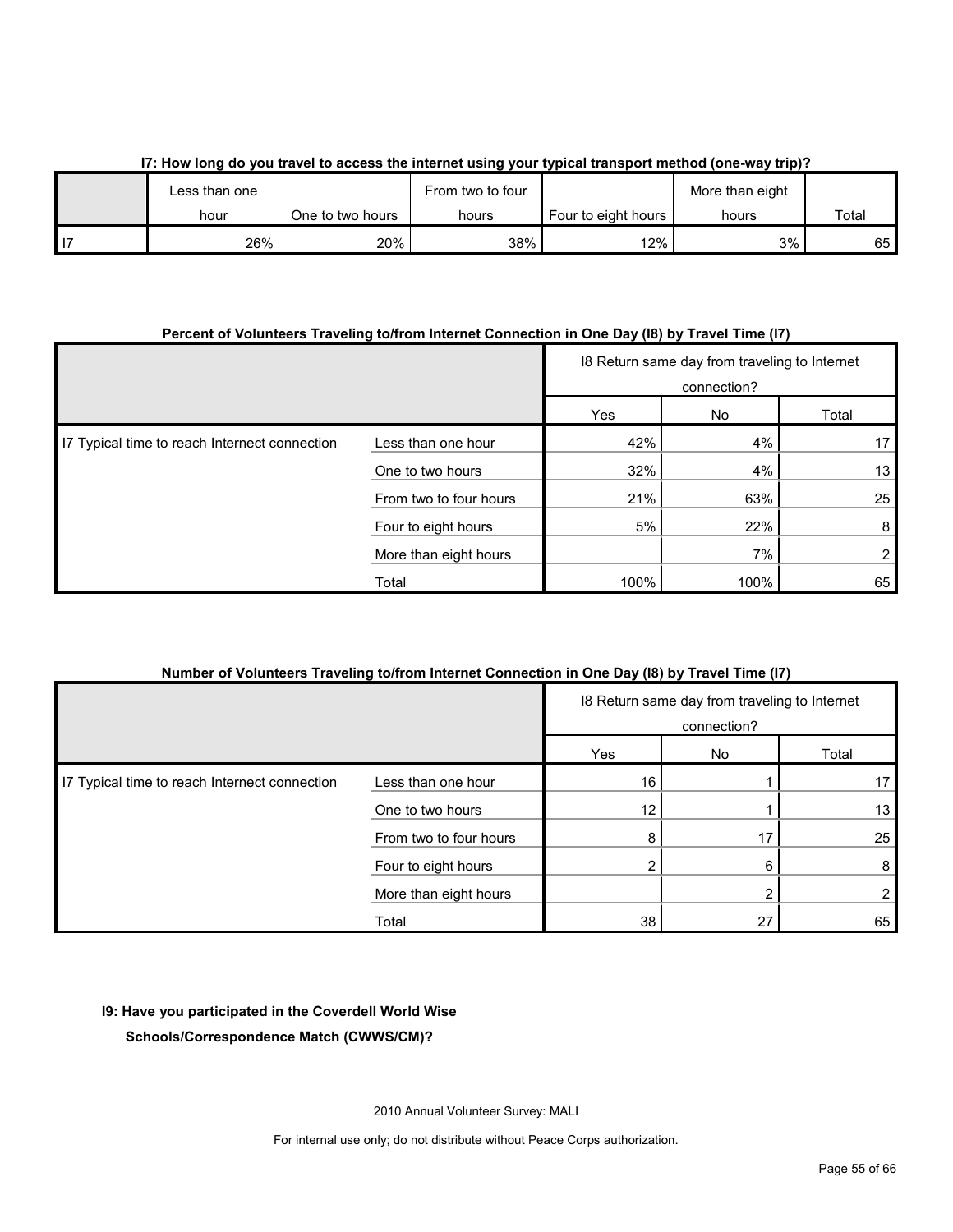|     | Yes - Please          | No - Please       |       |
|-----|-----------------------|-------------------|-------|
|     | describe your         | describe your     |       |
|     | activities/interactio | reason(s) for not |       |
|     | n withCWWS/CM         | participating     | Total |
| 119 | 48%                   | 52%               | 65    |

NOTE: See the Open-Ended Responses Report for PCV descriptions

of participation and reasons for not participating.

#### **I10: To what extent do the following create stress and/or emotional health issues for you?**

|                                                      |                      | Minimally | Moderately | Considerably |
|------------------------------------------------------|----------------------|-----------|------------|--------------|
|                                                      | Not at all stressful | stressful | stressful  | stressful    |
| Cultural issues                                      | 5%                   | 28%       | 28%        | 32%          |
| Dealing with violence in country                     | 44%                  | 27%       | 20%        | 3%           |
| Health/medical problems                              | 12%                  | 26%       | 32%        | 23%          |
| Issues including family, friends, loved ones in U.S. | 9%                   | 35%       | 35%        | 12%          |
| Isolation/Ioneliness                                 | 12%                  | 28%       | 32%        | 15%          |
| Local language                                       | 6%                   | 29%       | 29%        | 23%          |
| Primary assignment                                   | 9%                   | 28%       | 43%        | 14%          |
| Romantic relationships in-country                    | 34%                  | 25%       | 16%        | 13%          |
| Interactions with other Volunteers                   | 28%                  | 37%       | 23%        | 5%           |
| Interactions with PC Staff                           | 22%                  | 37%       | 22%        | 14%          |
| Safety and security                                  | 35%                  | 45%       | 18%        |              |
| Please specify below<br>Other:                       | 11%                  | 5%        |            | 11%          |

#### **I10: To what extent do the following create stress and/or emotional health issues for you?**

|                                                      | Exceptionally |     |       |
|------------------------------------------------------|---------------|-----|-------|
|                                                      | stressful     | NA. | Total |
| <b>Cultural issues</b>                               | 8%            |     | 65    |
| Dealing with violence in country                     | 2%            | 5%  | 64    |
| Health/medical problems                              | 6%            |     | 65    |
| Issues including family, friends, loved ones in U.S. | 6%            | 2%  | 65    |
| Isolation/loneliness                                 | 12%           |     | 65    |
| Local language                                       | 12%           |     | 65    |
| Primary assignment                                   | 6%            |     | 65    |
| Romantic relationships in-country                    | 3%            | 9%  | 64    |
| Interactions with other Volunteers                   | 8%            |     | 65    |

2010 Annual Volunteer Survey: MALI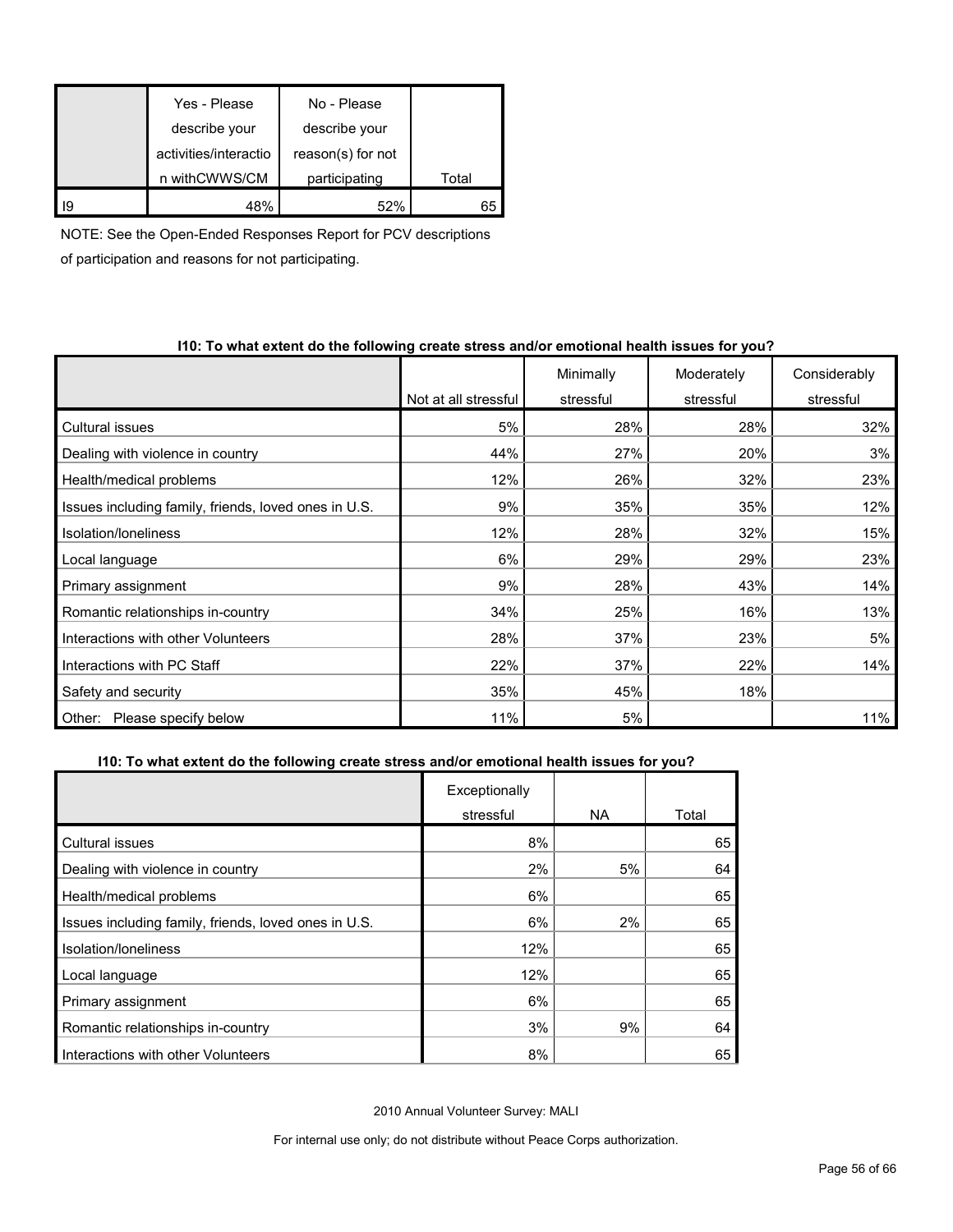| Interactions with PC Staff  | 6% |     | 65 |
|-----------------------------|----|-----|----|
| Safety and security         | 2% |     | 65 |
| Other: Please specify below |    | 74% | 19 |

#### **I10: To what extent do the following create stress and/or emotional health issues for you? (excluding "NA" responses)**

|                                         |                      |                     | Moderately | Considerably |
|-----------------------------------------|----------------------|---------------------|------------|--------------|
|                                         | Not at all stressful | Minimally stressful | stressful  | stressful    |
| Cultural issues                         | 5%                   | 28%                 | 28%        | 32%          |
| Dealing with violence in country        | 46%                  | 28%                 | 21%        | 3%           |
| Health/medical problems                 | 12%                  | 26%                 | 32%        | 23%          |
| Issues including family, friends, loved | 9%                   | 36%                 | 36%        | 13%          |
| ones in U.S.                            |                      |                     |            |              |
| Isolation/Ioneliness                    | 12%                  | 28%                 | 32%        | 15%          |
| Local language                          | 6%                   | 29%                 | 29%        | 23%          |
| Primary assignment                      | 9%                   | 28%                 | 43%        | 14%          |
| Romantic relationships in-country       | 38%                  | 28%                 | 17%        | 14%          |
| Interactions with other Volunteers      | 28%                  | 37%                 | 23%        | 5%           |
| Interactions with PC Staff              | 22%                  | 37%                 | 22%        | 14%          |
| Safety and security                     | 35%                  | 45%                 | 18%        |              |
| Please specify below<br>Other:          | 40%                  | 20%                 |            | 40%          |

#### **I10: To what extent do the following create stress and/or emotional**

#### **health issues for you? (excluding "NA" responses)**

|                                         | Exceptionally |       |
|-----------------------------------------|---------------|-------|
|                                         | stressful     | Total |
| Cultural issues                         | 8%            | 65    |
| Dealing with violence in country        | 2%            | 61    |
| Health/medical problems                 | 6%            | 65    |
| Issues including family, friends, loved | 6%            | 64    |
| ones in U.S.                            |               |       |
| Isolation/loneliness                    | 12%           | 65    |
| Local language                          | 12%           | 65    |
| Primary assignment                      | 6%            | 65    |
| Romantic relationships in-country       | 3%            | 58    |
| Interactions with other Volunteers      | 8%            | 65    |
| Interactions with PC Staff              | 6%            | 65    |

2010 Annual Volunteer Survey: MALI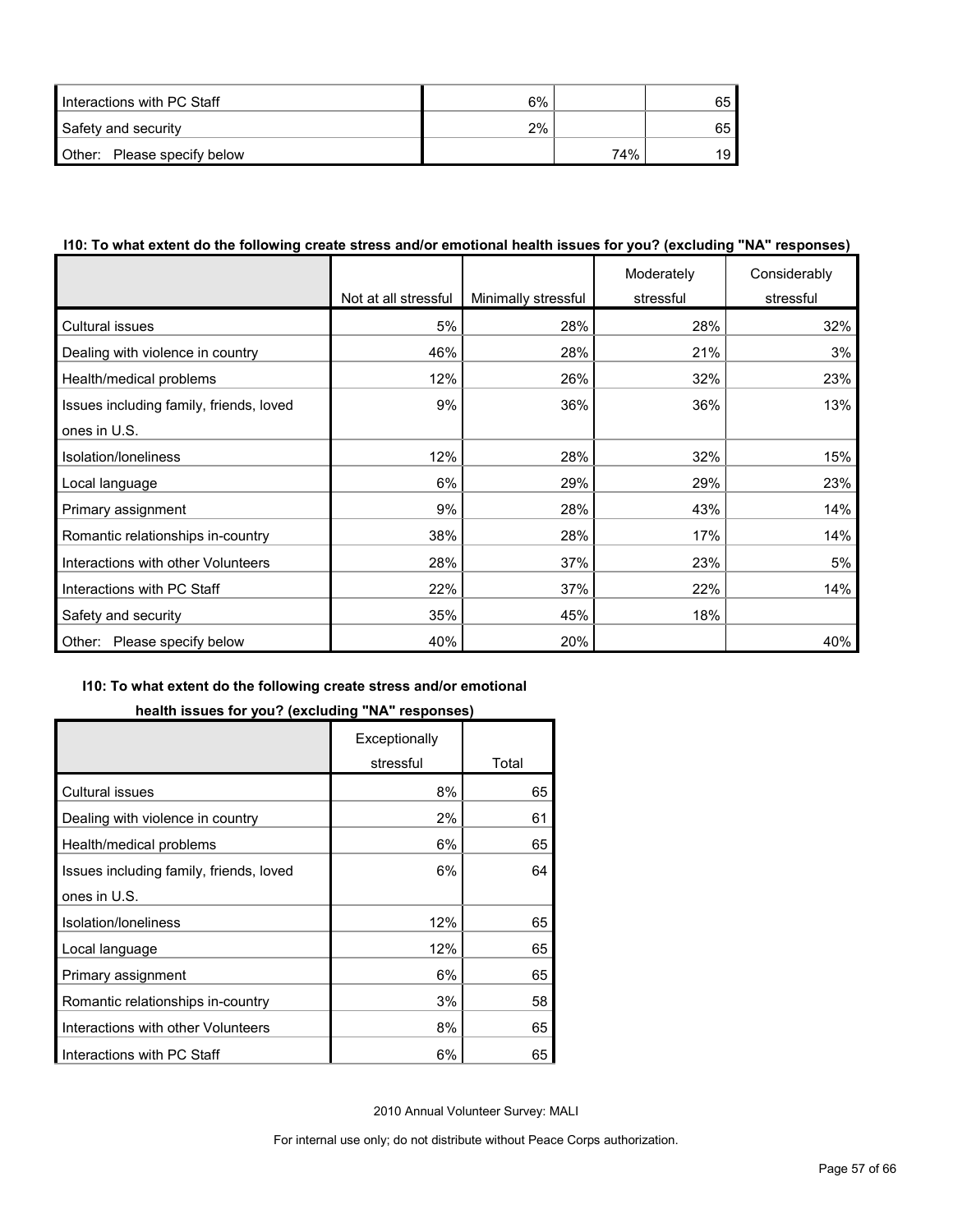| Safety and security         | 2% |  |
|-----------------------------|----|--|
| Other: Please specify below |    |  |

#### **I10.TEXT: Description of "other" stress factor**

|                                                         | Percent | Number |
|---------------------------------------------------------|---------|--------|
| Open-ended question results. Not responsive to request. |         |        |
|                                                         |         |        |
|                                                         |         |        |
|                                                         |         |        |
|                                                         |         |        |
| Total                                                   | 100%    | 65     |

NOTE: Long PCV descriptions of "other" factors may have be cut off in this table. The complete text is available upon request from OSIRP.

| 111: Please mark all of the typical ways in which you cope with stress. |                      |                       |                   |  |  |  |
|-------------------------------------------------------------------------|----------------------|-----------------------|-------------------|--|--|--|
|                                                                         |                      | % Using This          | <b>Total PCVs</b> |  |  |  |
|                                                                         | <b>PCV Responses</b> | <b>Stress Reducer</b> | Responding        |  |  |  |
| Friends/family in U.S.                                                  | 56                   | 86%                   |                   |  |  |  |
| Pursue personal hobbies/interests                                       | 49                   | 75%                   |                   |  |  |  |
| Leave community for a time                                              | 48                   | 74%                   |                   |  |  |  |
| Participate in sports/exercise                                          | 44                   | 68%                   |                   |  |  |  |
| PCVs outside my community                                               | 40                   | 62%                   |                   |  |  |  |
| PCVs in my community                                                    | 38                   | 58%                   |                   |  |  |  |
| My host family                                                          | 34                   | 52%                   |                   |  |  |  |
| Get involved in other projects                                          | 30                   | 46%                   |                   |  |  |  |
| Co-workers/friends (not PCVs)                                           | 29                   | 45%                   |                   |  |  |  |
| Meditate                                                                | 20                   | 31%                   |                   |  |  |  |
| Pray                                                                    | 13                   | 20%                   |                   |  |  |  |
| PC in-country staff                                                     | 12                   | 18%                   |                   |  |  |  |
| Other activities                                                        | 12                   | 18%                   |                   |  |  |  |
| <b>Others</b>                                                           | 4                    | 6%                    |                   |  |  |  |
| Office of Special Services                                              | $\overline{2}$       | 3%                    |                   |  |  |  |
| Peer Support Network                                                    | 1                    | 2%                    |                   |  |  |  |
| Attend individual/group counseling                                      | 1                    | 2%                    |                   |  |  |  |
| Total                                                                   |                      |                       | 65                |  |  |  |

## **I11: Please mark all of the typical ways in which you cope with stress.**

2010 Annual Volunteer Survey: MALI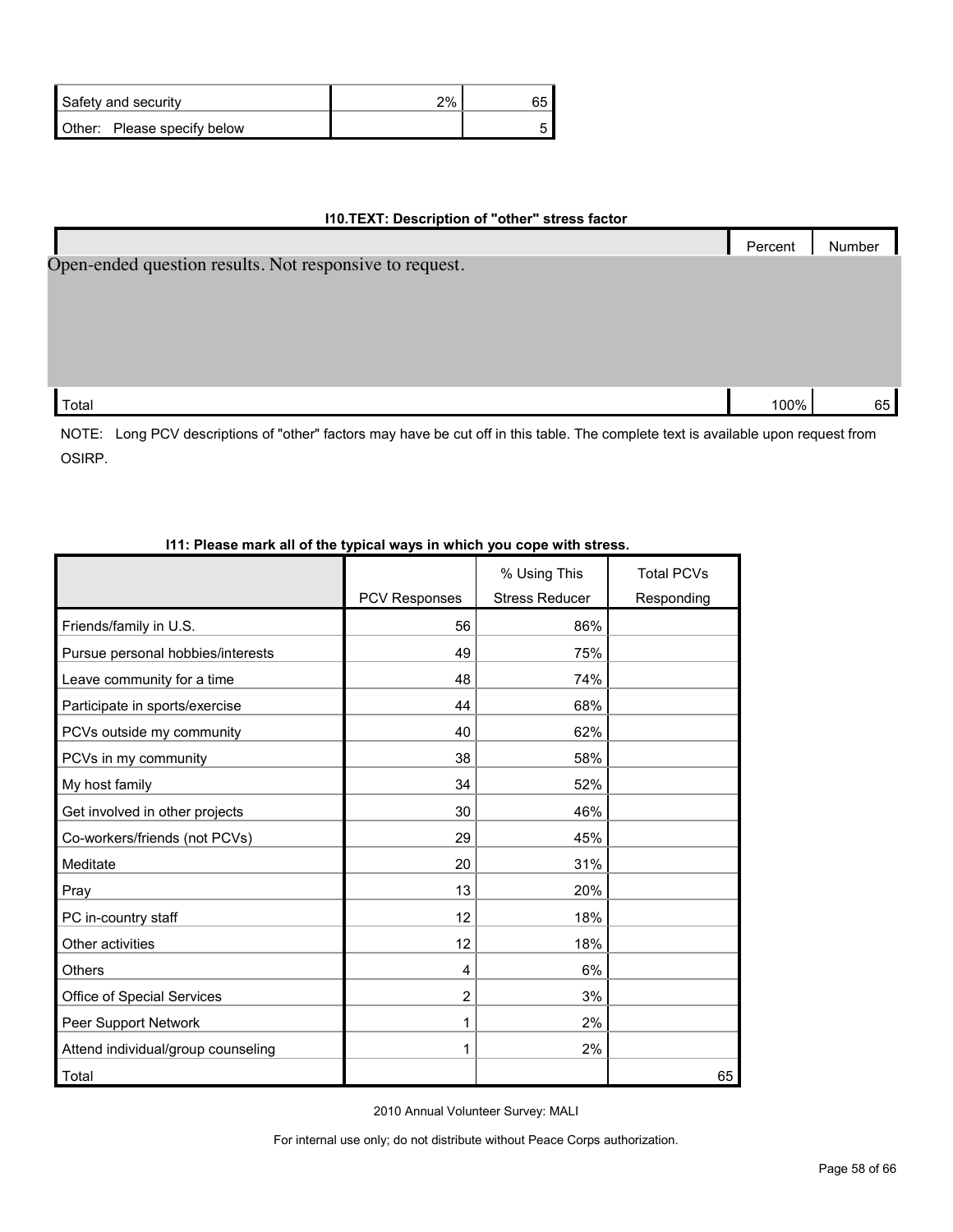|                                    |                | % Using This          | <b>Total PCVs</b> |
|------------------------------------|----------------|-----------------------|-------------------|
|                                    | PCV Responses  | <b>Stress Reducer</b> | Responding        |
| Friends/family in U.S.             | 56             | 86%                   |                   |
| Pursue personal hobbies/interests  | 49             | 75%                   |                   |
| Leave community for a time         | 48             | 74%                   |                   |
| Participate in sports/exercise     | 44             | 68%                   |                   |
| PCVs outside my community          | 40             | 62%                   |                   |
| PCVs in my community               | 38             | 58%                   |                   |
| My host family                     | 34             | 52%                   |                   |
| Get involved in other projects     | 30             | 46%                   |                   |
| Co-workers/friends (not PCVs)      | 29             | 45%                   |                   |
| Meditate                           | 20             | 31%                   |                   |
| Pray                               | 13             | 20%                   |                   |
| PC in-country staff                | 12             | 18%                   |                   |
| Other activities                   | 12             | 18%                   |                   |
| <b>Others</b>                      | 4              | 6%                    |                   |
| Office of Special Services         | $\overline{2}$ | 3%                    |                   |
| Peer Support Network               | 1              | 2%                    |                   |
| Attend individual/group counseling | 1              | 2%                    |                   |
| Total                              |                |                       | 65                |

#### **I11: Please mark all of the typical ways in which you cope with stress.**

\*Percents total to more than 100% since Volunteers were asked to "mark all that apply."

#### **I11: Others I talk with to reduce stress**

|                                                | Percent | Number |  |
|------------------------------------------------|---------|--------|--|
| Open-ended results. Not responsive to request. |         |        |  |
|                                                |         |        |  |
|                                                |         |        |  |
|                                                |         |        |  |
|                                                |         |        |  |
| Total                                          | 100%    | 65     |  |

#### **I11: Other activities to reduce stress**

| . |  |
|---|--|
|   |  |
|   |  |

2010 Annual Volunteer Survey: MALI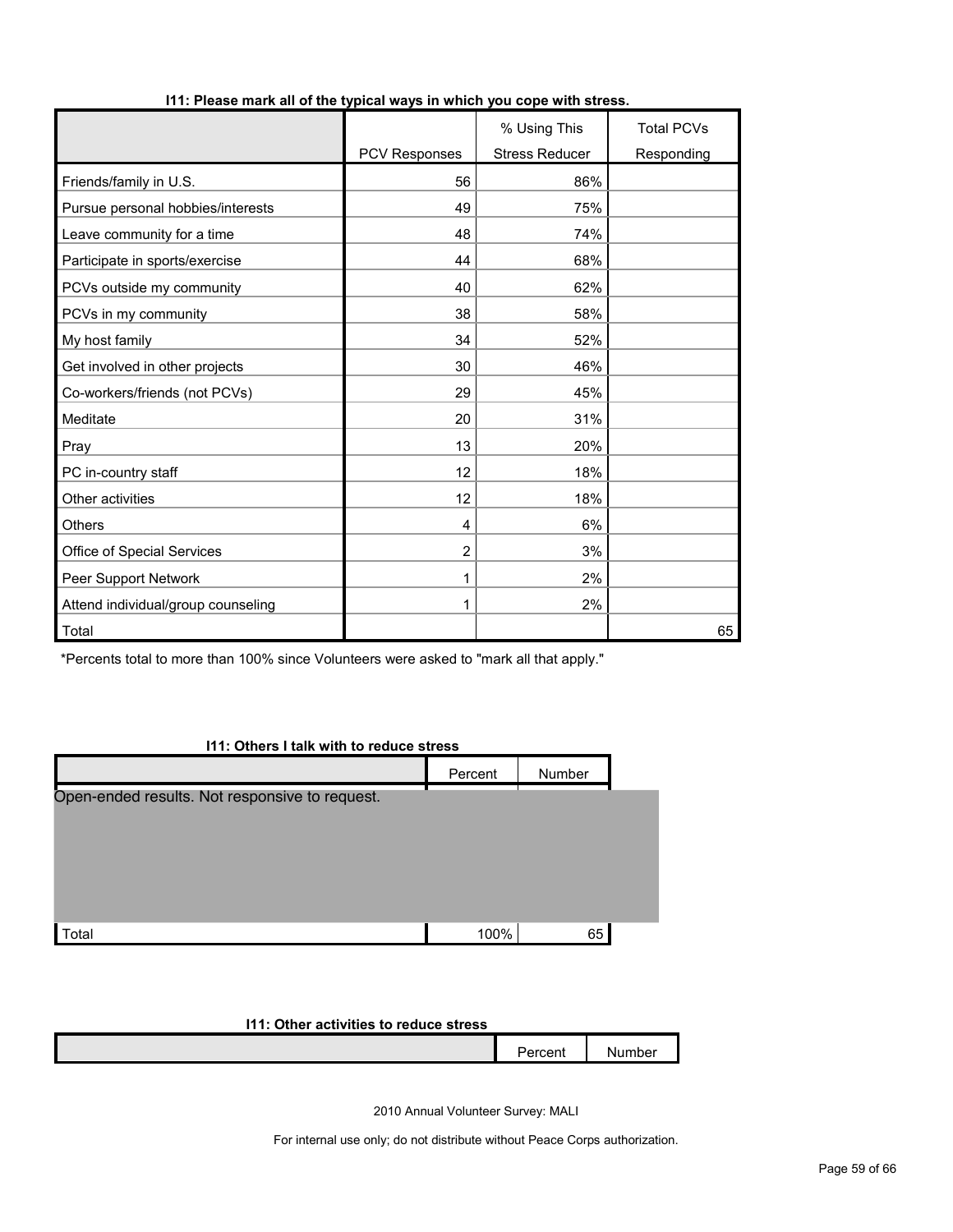| Open-ended results. Not responsive to request. |      |    |  |
|------------------------------------------------|------|----|--|
|                                                |      |    |  |
| Total                                          | 100% | 65 |  |

#### **I8: When asked about ways of coping with stress, Volunteers who**

**answered "No stress"** 

|                       | NA   | Yes, I have no<br>stress | Total |
|-----------------------|------|--------------------------|-------|
|                       |      |                          |       |
| <b>I</b> I11.NOSTRESS | 100% |                          | 65    |

## <span id="page-59-0"></span>**J. Overall Assessment of Your Peace Corps Service**

This section reports Volunteers' level of satisfaction with their Peace Corps service and their expectations about completing their service.

|                                    | Not at all | Minimally | Adequately | Considerably | Exceptionally | Total |
|------------------------------------|------------|-----------|------------|--------------|---------------|-------|
| Overall Peace Corps service        |            | 5%        | 12%        | 42%          | 42%           | 65    |
| Community involvement              |            | 9%        | 14%        | 42%          | 34%           | 64    |
| Experience with other Volunteers   | 3%         | 14%       | 23%        | 32%          | 28%           | 65    |
| Work with counterparts/community   |            | 15%       | 25%        | 29%          | 31%           | 65    |
| partners                           |            |           |            |              |               |       |
| Experience with other host country |            | 8%        | 28%        | 31%          | 34%           | 65 l  |
| nationals                          |            |           |            |              |               |       |

#### **J1: How personally rewarding do you find your--?**

NOTE: See the Open-Ended Responses Report for PCV comments on J7 "What has been the best aspect of your PC service?"

2010 Annual Volunteer Survey: MALI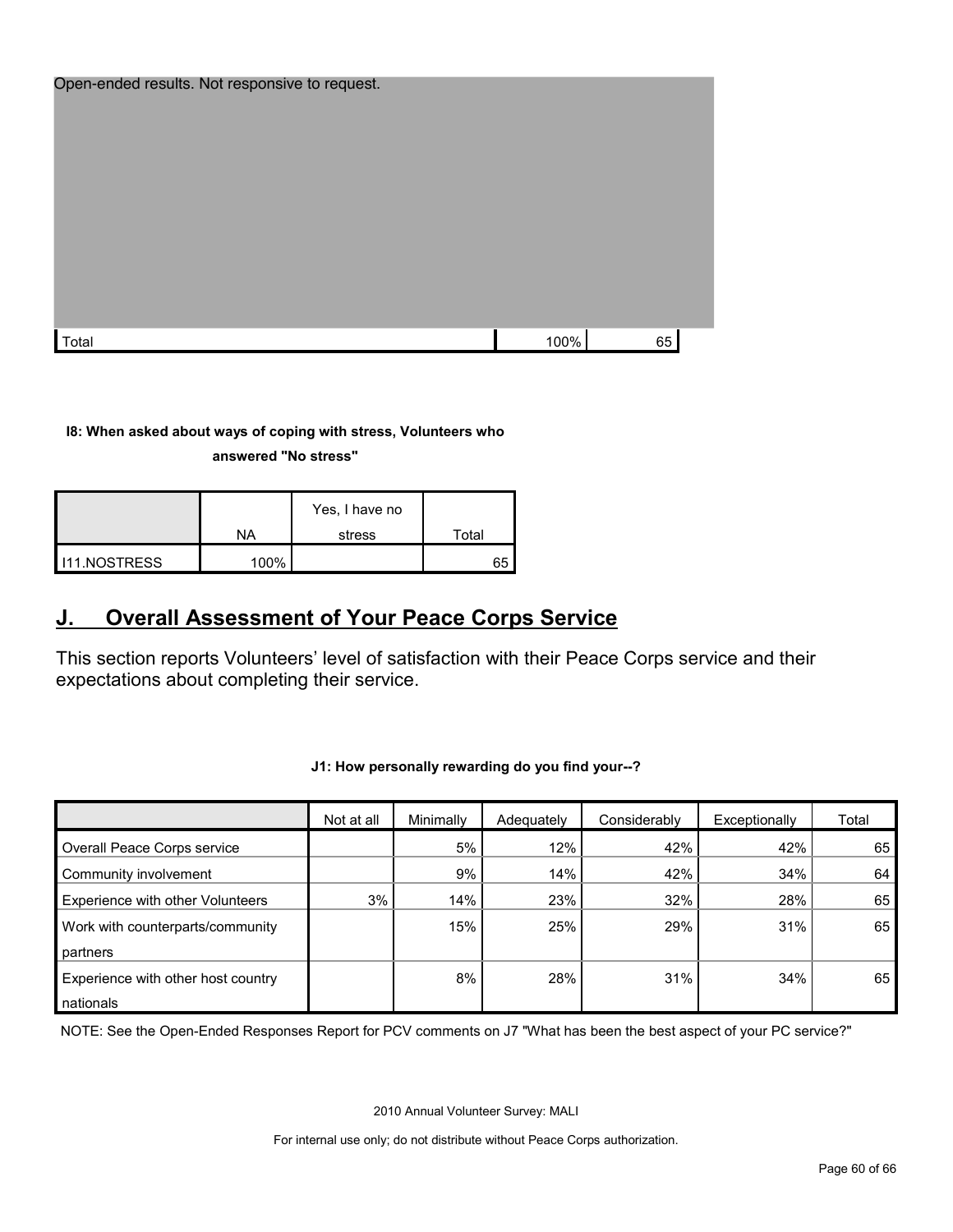**J2: Today, would you make the same decision to join the Peace Corps?**

|    | No | Probably not | Possibly | Probably | Definitely | $\tau$ otal |
|----|----|--------------|----------|----------|------------|-------------|
| ◡∠ | 3% | 2%           | 9%       | 12%      | 74%        | 65 I        |

**J3: Would you recommend Peace Corps service to others you think are qualified?**

|      | Nο | Probably not | Possibly | Probably | $\Delta$ efinitelv | $\tau$ otai |
|------|----|--------------|----------|----------|--------------------|-------------|
| l J3 | 2% |              | 8%       | 15%      | 75%                | 65          |

**J4: Do you intend to complete your Peace Corps service?**

|      | N٥ | Not sure | Yes | Might extend | $\tau$ otal |
|------|----|----------|-----|--------------|-------------|
| I J4 |    | 5%       | 63% | 32%          | 65          |

#### **J5: Would your host country benefit most if the Peace Corps program was---?**

|     |              |         | Refocused/redesig |                  |          |       |
|-----|--------------|---------|-------------------|------------------|----------|-------|
|     | Discontinued | Reduced | ned               | Maintained as is | Expanded | Total |
| -J5 |              | 5%      | 43%               | 28%              | 25%      | 65    |

NOTE: See the Open-Ended Responses Report for PCV comments on J6 "How can the PC better address the needs of your host country?"

## <span id="page-60-0"></span>**K. Demographics and Factors Affecting Extensions**

This section reports on the age and gender of all respondents. It also reports on the importance Volunteers place on various factors that may influence their decision to extend or not extend their service beyond two years. Volunteers who answered that they either were considering an extension or were already serving beyond two years were asked to rate nine "motivating" factors and nine "challenging" factors. Volunteers could also write in any of their own motivating or challenging factors not included in the list.

## **K1: What is your age?**

|         | 20-29      | $30 - 49$ | 50+ | ⊤ota⊩ |
|---------|------------|-----------|-----|-------|
| AGE3qrp | <b>96%</b> | 9%        | 5%  | o٤    |

2010 Annual Volunteer Survey: MALI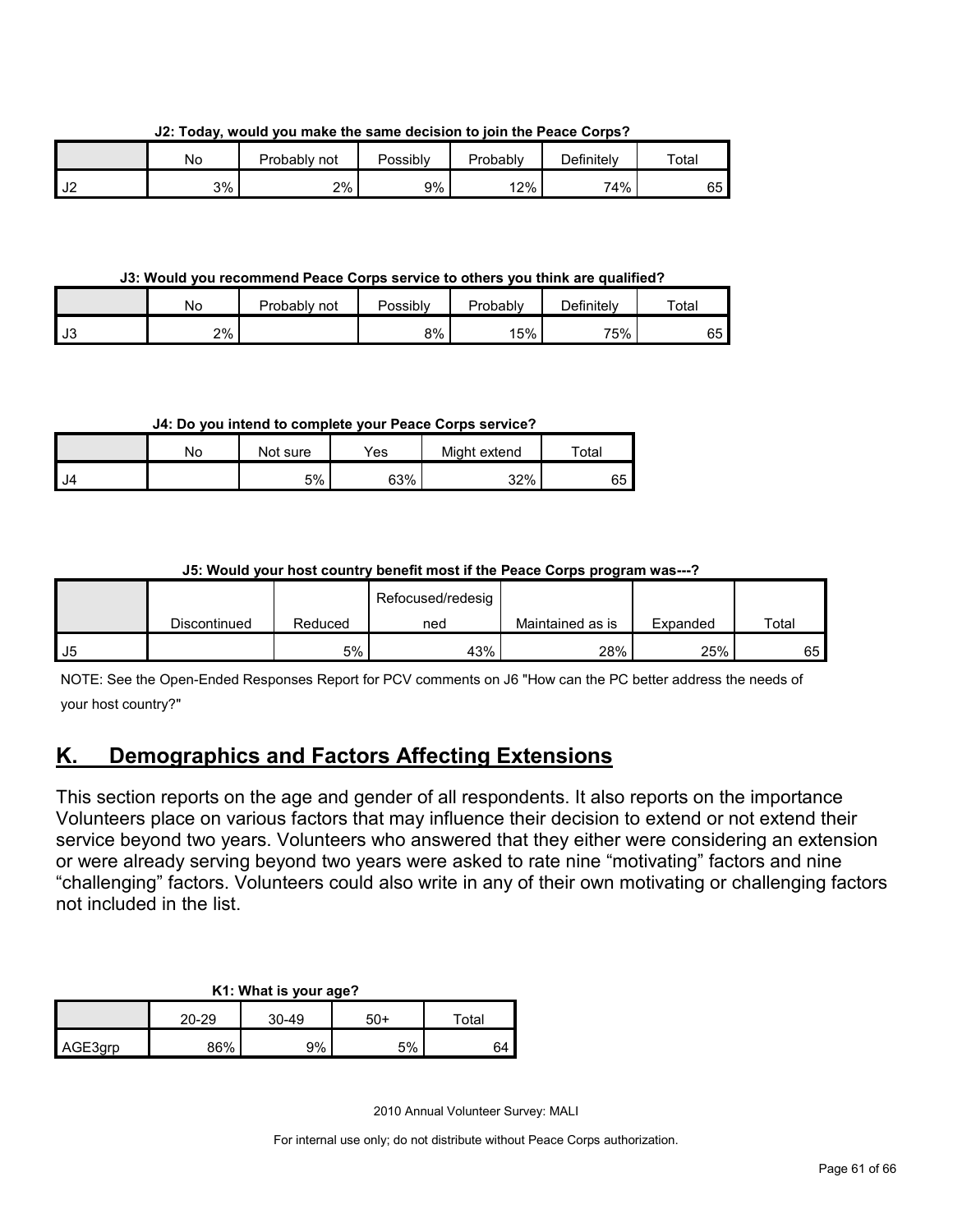|  | K2: What is your gender? |  |  |  |  |
|--|--------------------------|--|--|--|--|
|--|--------------------------|--|--|--|--|

|               | Female | Male | Total |
|---------------|--------|------|-------|
| <b>GENDER</b> | 57%    | 43%  |       |

Other demographic tables are available upon request

#### **K8: Are you considering a 3rd year extension?**

|                                              | Percent | Number |
|----------------------------------------------|---------|--------|
| No                                           | 54%     | 35     |
| May extend beyond my original COS date       | 35%     | 23     |
| I am now serving beyond my original COS date | 11%     |        |
| ⊺otal                                        | 100%    | 65     |

|                                                                       | Not Important | Somewhat<br>important | Important | <b>NA</b> | Total |
|-----------------------------------------------------------------------|---------------|-----------------------|-----------|-----------|-------|
| Ability to partner with an NGO and/or government<br>counterpart       | 43%           | 22%                   | 30%       | 4%        | 23    |
| Additional financial compensation (higher living<br>allowance, etc.)  | 30%           | 43%                   | 26%       |           | 23    |
| Flexibility to design my extension assignment                         | 9%            | 26%                   | 65%       |           | 23    |
| Opportunity for more substantive work                                 | 4%            | 4%                    | 91%       |           | 23    |
| Opportunity to finish or be more productive in my<br>project          | 13%           | 22%                   | 57%       | 9%        | 23    |
| Opportunity to serve in a different site, country or<br>project       | 17%           | 22%                   | 52%       | 9%        | 23    |
| Opportunity to take on additional responsibilities with<br>PC at post | 22%           | 52%                   | 17%       | 9%        | 23    |
| Recognition of excellent performance                                  | 35%           | 43%                   | 17%       | 4%        | 23    |
| Support from local Peace Corps staff                                  | 17%           | 48%                   | 30%       | 4%        | 23    |
| Other: Please specify below                                           |               |                       | 38%       | 63%       | 8     |

#### **Ext Q1: Comparison of Reasons for Extending by Importance to PCVs Who May Extend Beyond COS**

NOTE: This table includes only PCVs who answered K8="May extend beyond my original COS date"

2010 Annual Volunteer Survey: MALI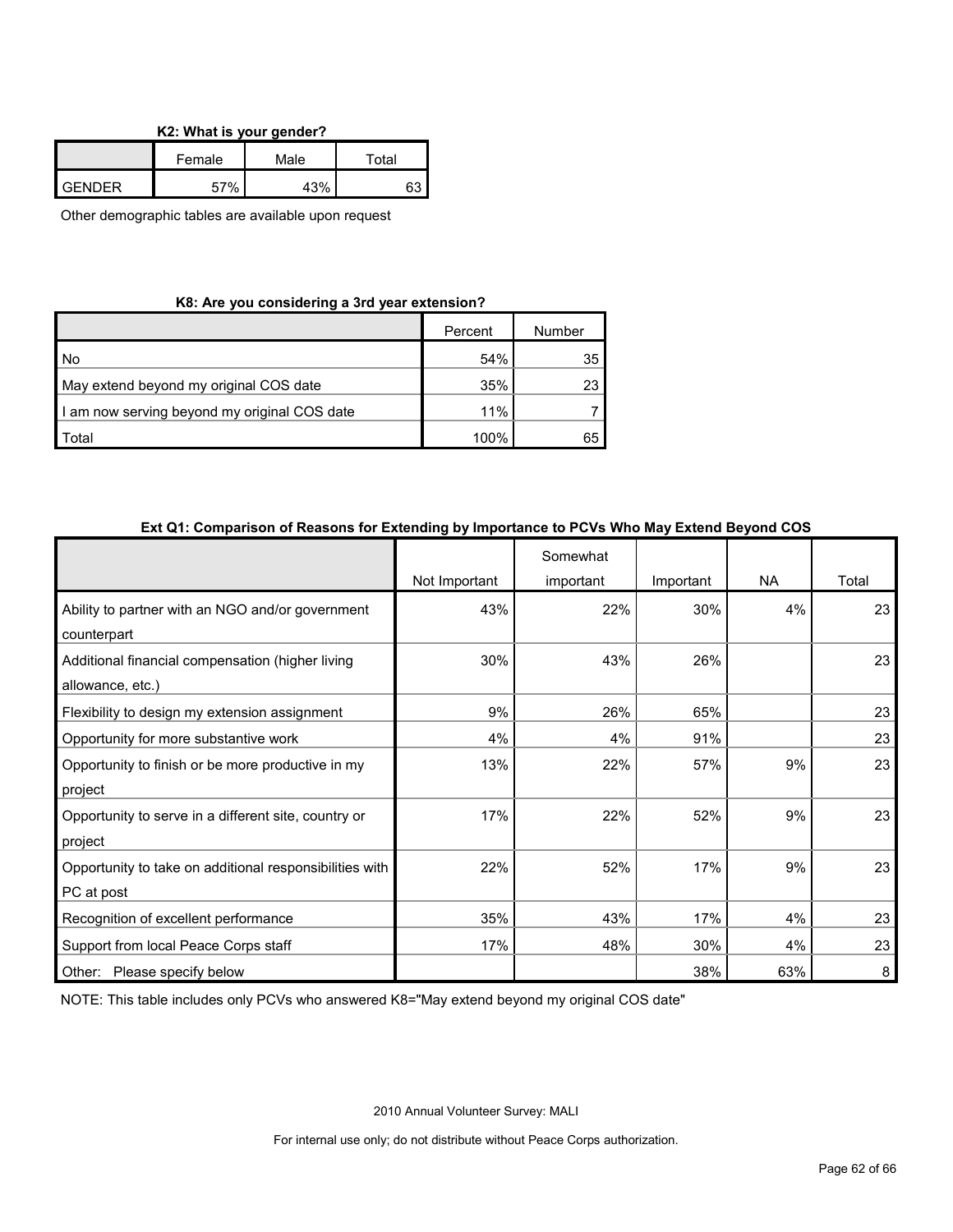|                                                         |               | Somewhat  |           |           |       |
|---------------------------------------------------------|---------------|-----------|-----------|-----------|-------|
|                                                         | Not Important | important | Important | <b>NA</b> | Total |
| Ability to partner with an NGO and/or government        |               |           | 71%       | 29%       |       |
| counterpart                                             |               |           |           |           |       |
| Additional financial compensation (higher living        | 14%           | 29%       | 43%       | 14%       |       |
| allowance, etc.)                                        |               |           |           |           |       |
| Flexibility to design my extension assignment           |               | 29%       | 71%       |           |       |
| Opportunity for more substantive work                   |               |           | 100%      |           |       |
| Opportunity to finish or be more productive in my       |               | 14%       | 71%       | 14%       |       |
| project                                                 |               |           |           |           |       |
| Opportunity to serve in a different site, country or    |               | 14%       | 86%       |           |       |
| project                                                 |               |           |           |           |       |
| Opportunity to take on additional responsibilities with | 57%           | 14%       | 29%       |           |       |
| PC at post                                              |               |           |           |           |       |
| Recognition of excellent performance                    | 29%           | 43%       | 29%       |           |       |
| Support from local Peace Corps staff                    | 14%           | 29%       | 43%       | 14%       |       |
| Other: Please specify below                             |               |           | 67%       | 33%       | 3     |

#### **Ext Q1: Comparison of Reasons for Extending by Importance to PCVs Serving an Extension**

NOTE: This table includes only PCVs who answered K8="Now serving beyond my original COS date"

#### **Ext Q1: Comparison of Reasons for Extending by Importance to PCVs Who May Extend and PCVs Serving an Extension (excluding all "NA" responses)**

|                                                              | Are you considering a 3rd year extension? |           |           |       |  |  |
|--------------------------------------------------------------|-------------------------------------------|-----------|-----------|-------|--|--|
|                                                              | May extend beyond my original COS date    |           |           |       |  |  |
|                                                              |                                           |           |           |       |  |  |
|                                                              | Not Important                             | important | Important | Total |  |  |
| Ability to partner with an NGO and/or government             | 45%                                       | 23%       | 32%       | 22    |  |  |
| counterpart                                                  |                                           |           |           |       |  |  |
| Additional financial compensation (higher living             | 30%                                       | 43%       | 26%       | 23    |  |  |
| allowance, etc.)                                             |                                           |           |           |       |  |  |
| Flexibility to design my extension assignment                | 9%                                        | 26%       | 65%       | 23    |  |  |
| Opportunity for more substantive work                        | 4%                                        | 4%        | 91%       | 23    |  |  |
| Opportunity to finish or be more productive in my project    | 14%                                       | 24%       | 62%       | 21    |  |  |
| Opportunity to serve in a different site, country or project | 19%                                       | 24%       | 57%       | 21    |  |  |
| Opportunity to take on additional responsibilities with PC   | 24%                                       | 57%       | 19%       | 21    |  |  |
| at post                                                      |                                           |           |           |       |  |  |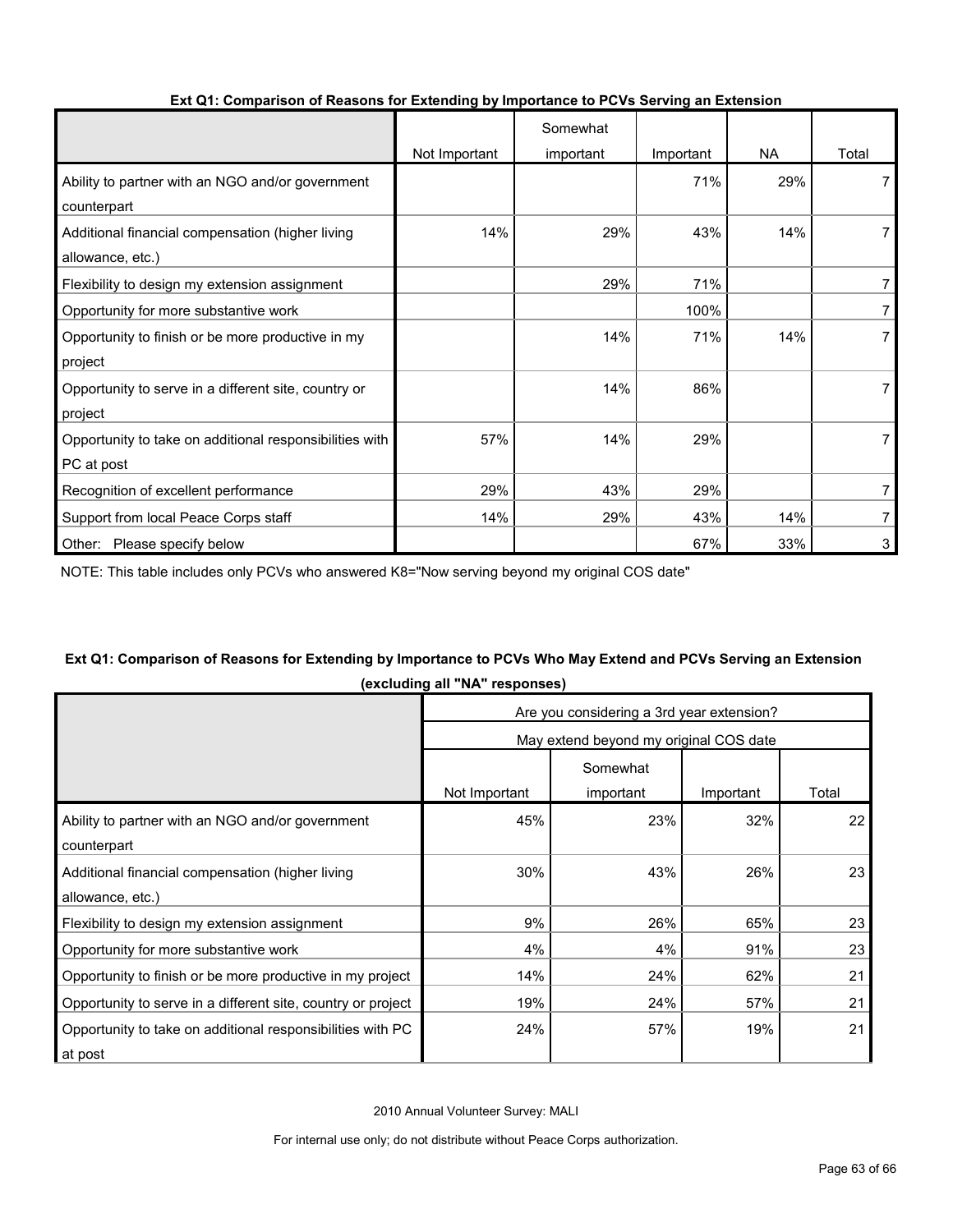| Recognition of excellent performance | 36% | 45% | 18%  | 22 |
|--------------------------------------|-----|-----|------|----|
| Support from local Peace Corps staff | 18% | 50% | 32%  | つつ |
| Other:<br>Please specify below       |     |     | 100% |    |

NOTE: See Open-Ended Responses Report for "other" reasons for extending beyond COS

#### **Ext Q1: Comparison of Reasons for Extending by Importance to PCVs Who May Extend and PCVs Serving an Extension**

|                                                                       | (excluding all NA responses)                 |           |           |                |  |  |
|-----------------------------------------------------------------------|----------------------------------------------|-----------|-----------|----------------|--|--|
|                                                                       | Are you considering a 3rd year extension?    |           |           |                |  |  |
|                                                                       | I am now serving beyond my original COS date |           |           |                |  |  |
|                                                                       |                                              | Somewhat  |           |                |  |  |
|                                                                       | Not Important                                | important | Important | Total          |  |  |
| Ability to partner with an NGO and/or government<br>counterpart       |                                              |           | 100%      | 5              |  |  |
| Additional financial compensation (higher living<br>allowance, etc.)  | 17%                                          | 33%       | 50%       | 6              |  |  |
| Flexibility to design my extension assignment                         |                                              | 29%       | 71%       | $\overline{7}$ |  |  |
| Opportunity for more substantive work                                 |                                              |           | 100%      | $\overline{7}$ |  |  |
| Opportunity to finish or be more productive in my project             |                                              | 17%       | 83%       | 6              |  |  |
| Opportunity to serve in a different site, country or project          |                                              | 14%       | 86%       | 7              |  |  |
| Opportunity to take on additional responsibilities with PC<br>at post | 57%                                          | 14%       | 29%       | $\overline{7}$ |  |  |
| Recognition of excellent performance                                  | 29%                                          | 43%       | 29%       | $\overline{7}$ |  |  |
| Support from local Peace Corps staff                                  | 17%                                          | 33%       | 50%       | 6              |  |  |
| Other: Please specify below                                           |                                              |           | 100%      | $\overline{2}$ |  |  |

**(excluding all "NA" responses)**

NOTE: See Open-Ended Responses Report for "other" reasons for extending beyond COS

#### **Ext Q2: Comparison of Reasons for Not Extending by Importance to PCVs Who May Serve Beyond COS**

|                                                  |               | Somewhat  |           |     |       |
|--------------------------------------------------|---------------|-----------|-----------|-----|-------|
|                                                  | Not Important | important | Important | NA. | Total |
| Adjustment to new country or site                | 39%           | 30%       | 17%       | 13% | 23    |
| Bureaucratic challenges related to extension     | 22%           | 26%       | 39%       | 13% | 23    |
| process                                          |               |           |           |     |       |
| Delaying the pursuit of professional/educational | 26%           | 30%       | 39%       | 4%  | 23    |
| opportunities                                    |               |           |           |     |       |
| Family and personal reasons                      | 13%           | 48%       | 35%       | 4%  | 23    |
| Feeling that I am ready to go home               | 26%           | 30%       | 39%       | 4%  | 23    |
| Fellow Volunteers are leaving/have left          | 39%           | 43%       | 17%       |     | 23    |

2010 Annual Volunteer Survey: MALI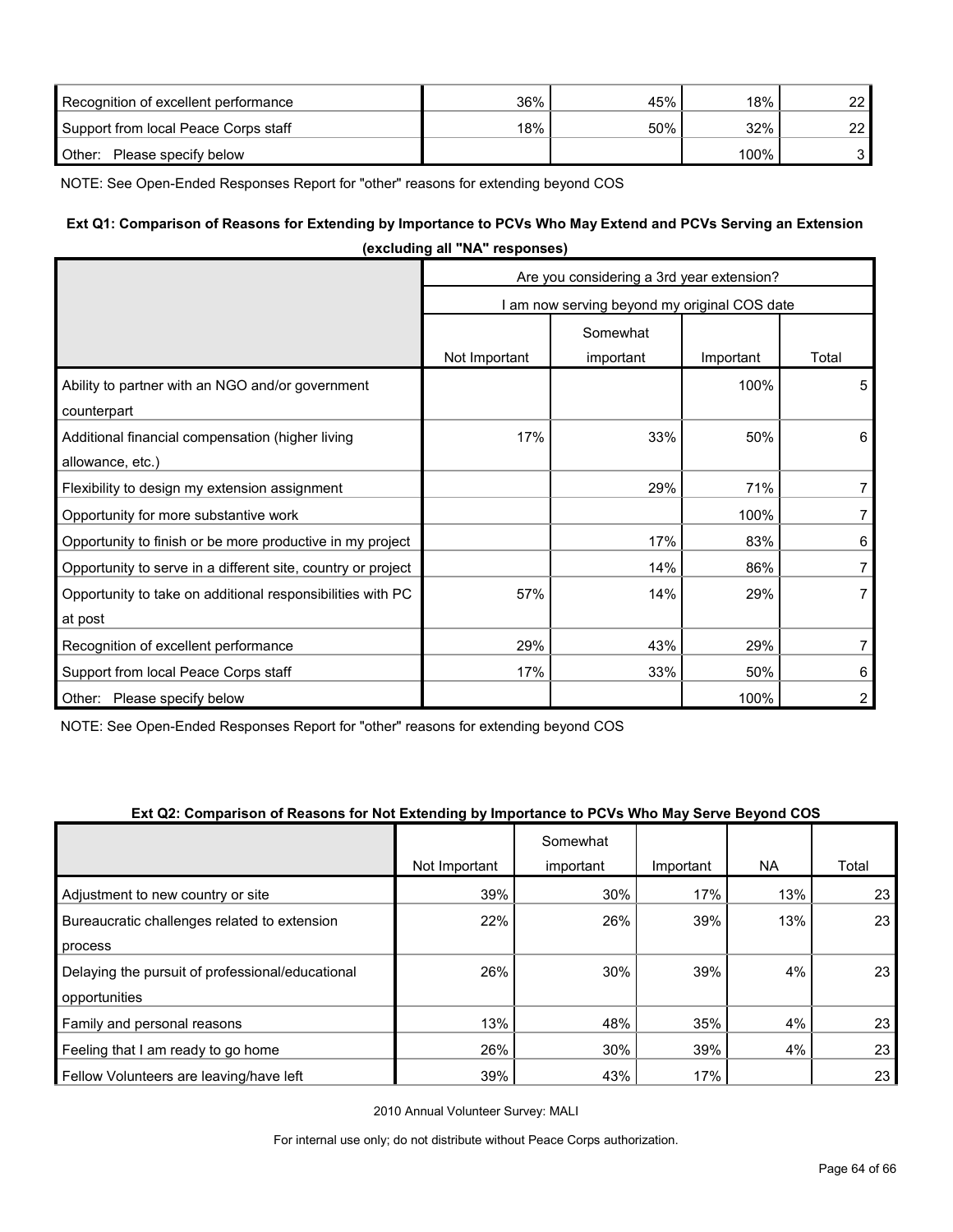| Lack of information about/difficulty defining the 3rd | 30% | 30% | 26% | 13% | 23 |
|-------------------------------------------------------|-----|-----|-----|-----|----|
| year extension role                                   |     |     |     |     |    |
| Lack of professional development opportunities        | 35% | 30% | 22% | 13% | 23 |
| Lack of support from Peace Corps staff                | 43% | 30% | 22% | 4%  | 23 |
| Please specify below<br>Other:                        |     |     | 22% | 78% | 9  |

NOTE: This table includes only PCVs who answered K8="May extend beyond my original COS date"

| Ext Q2: Comparison of Reasons for Not Extending by Importance to PCVs Serving Beyond COS |  |
|------------------------------------------------------------------------------------------|--|
|------------------------------------------------------------------------------------------|--|

|                                                       |               | Somewhat  |           |           |       |
|-------------------------------------------------------|---------------|-----------|-----------|-----------|-------|
|                                                       | Not Important | important | Important | <b>NA</b> | Total |
| Adjustment to new country or site                     | 14%           | 14%       | 29%       | 43%       |       |
| Bureaucratic challenges related to extension          | 43%           |           | 14%       | 43%       |       |
| process                                               |               |           |           |           |       |
| Delaying the pursuit of professional/educational      | 14%           | 14%       | 29%       | 43%       |       |
| opportunities                                         |               |           |           |           |       |
| Family and personal reasons                           | 14%           | 14%       | 29%       | 43%       |       |
| Feeling that I am ready to go home                    | 29%           |           | 29%       | 43%       |       |
| Fellow Volunteers are leaving/have left               | 14%           | 29%       | 14%       | 43%       |       |
| Lack of information about/difficulty defining the 3rd | 14%           | 43%       |           | 43%       |       |
| year extension role                                   |               |           |           |           |       |
| Lack of professional development opportunities        | 14%           | 29%       | 14%       | 43%       |       |
| Lack of support from Peace Corps staff                | 29%           |           | 29%       | 43%       |       |
| Please specify below<br>Other:                        |               |           |           | 100%      | 4     |

NOTE: This table includes only PCVs who answered K8="Now serving beyond my original COS date"

| <b>EXIGURION (CACIDANITY ON THE TURNSPONSUS)</b>     |                                           |                                        |           |       |  |
|------------------------------------------------------|-------------------------------------------|----------------------------------------|-----------|-------|--|
|                                                      | Are you considering a 3rd year extension? |                                        |           |       |  |
|                                                      |                                           | May extend beyond my original COS date |           |       |  |
|                                                      |                                           | Somewhat                               |           |       |  |
|                                                      | Not Important                             | important                              | Important | Total |  |
| Adjustment to new country or site                    | 45%                                       | 35%                                    | 20%       | 20    |  |
| Bureaucratic challenges related to extension process | 25%                                       | 30%                                    | 45%       | 20    |  |
| Delaying the pursuit of professional/educational     | 27%                                       | 32%                                    | 41%       | 22    |  |
| opportunities                                        |                                           |                                        |           |       |  |

#### **Ext Q2: Comparison of Reasons for Not Extending by Importance to PCVs Who May Extend and PCVs Serving an Extension (excluding all "NA" responses)**

2010 Annual Volunteer Survey: MALI